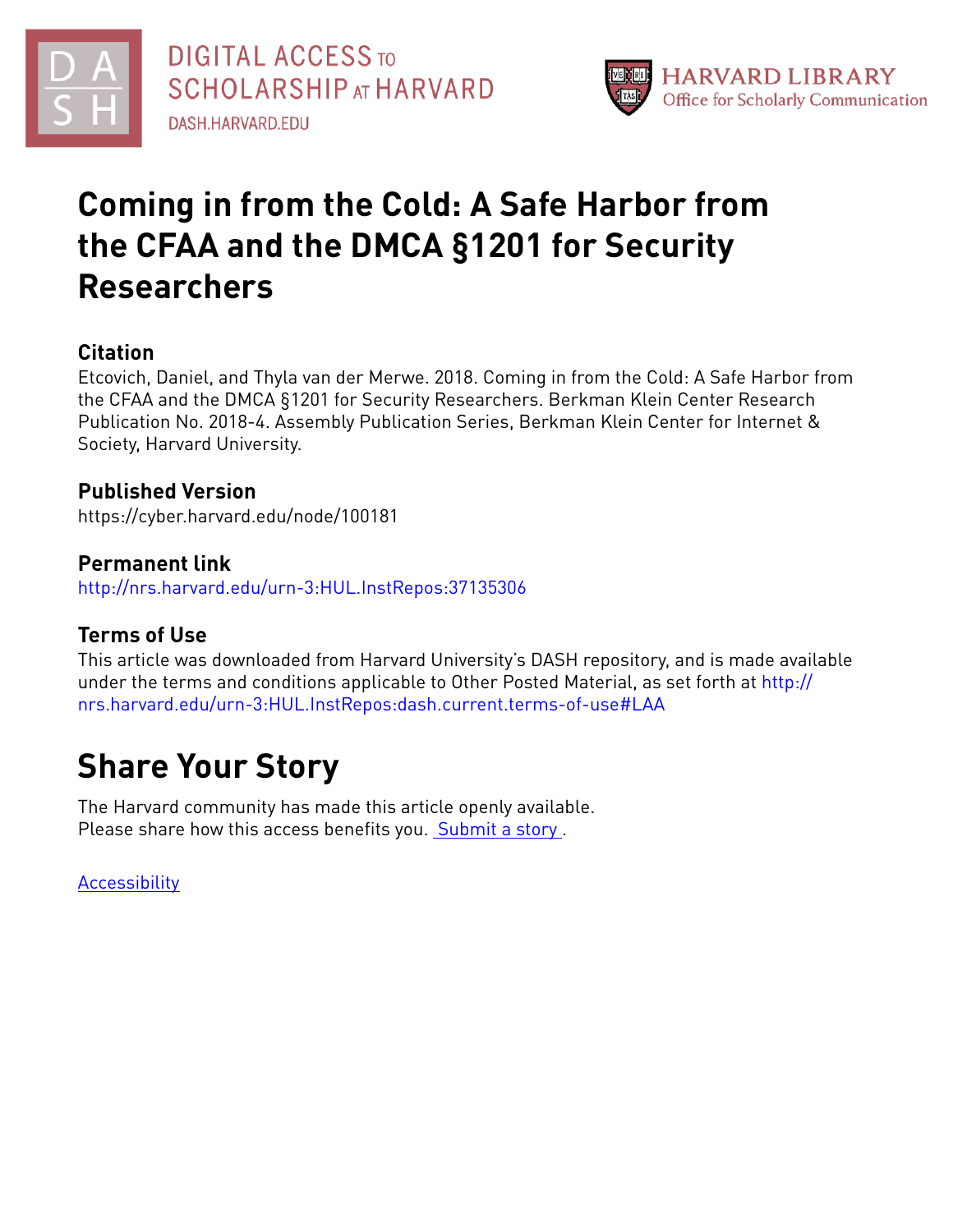# COMING IN FROM THE COLD A SAFE HARBOR FROM THE CFAA AND THE DMCA §1201 FOR SECURITY RESEARCHERS

DANIEL ETCOVITCH THYLA VAN DER MERWE

JUNE 2018



ASSEMBLY PUBLICATION SERIES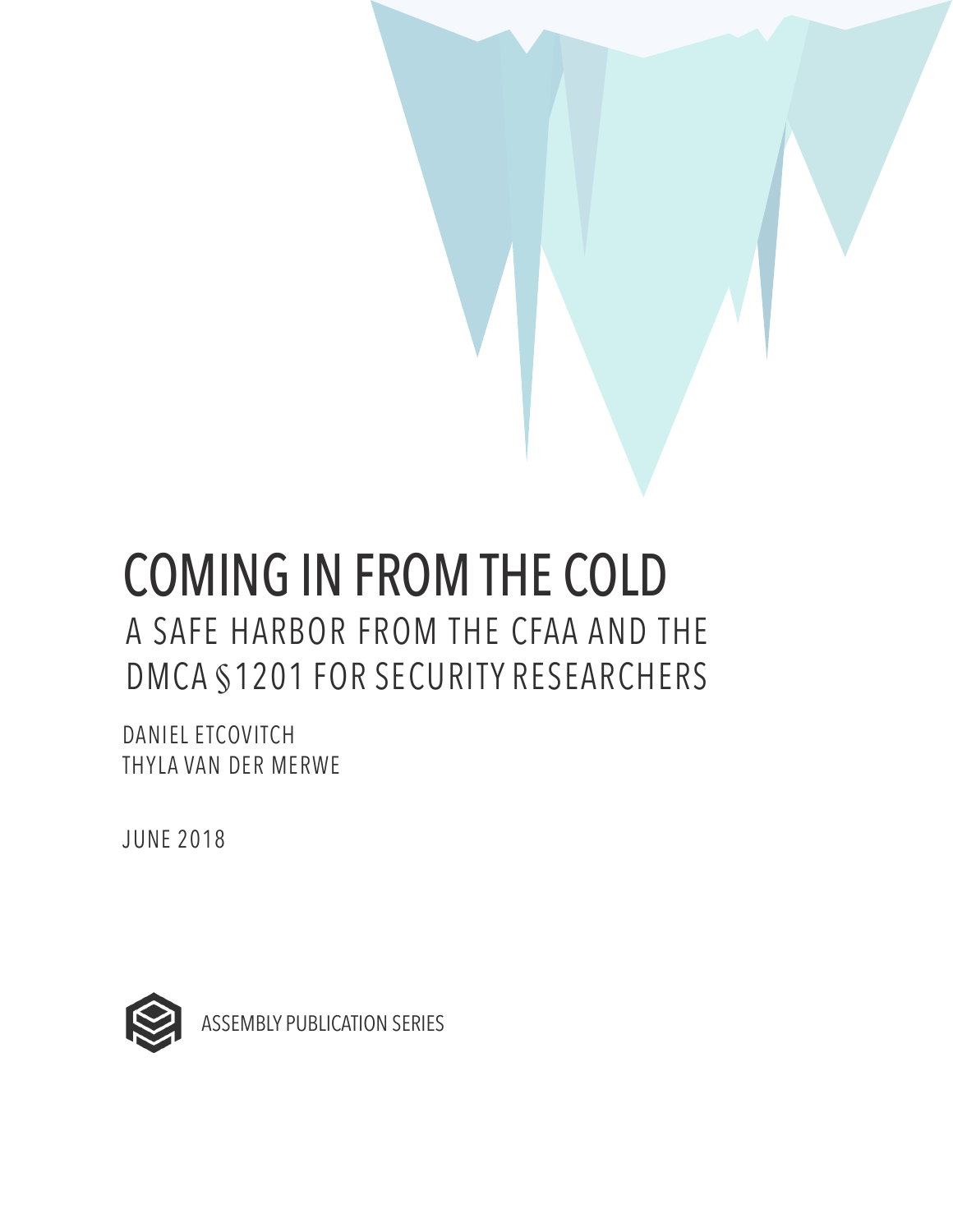

#### **ABOUT ASSEMBLY**

Assembly, at the Berkman Klein Center & MIT Media Lab, gathers developers, managers, and tech industry professionals for fifteen weeks to explore hard problems with running code through collaboration, iteration, and community feedback.

The program has three major components: a course on internet policy that Assemblers take part with other students from Harvard's graduate schools, a design thinking sprint, and a twelve-week development period. All three components of the program emphasize the importance of idea and expertise cross-pollination in order to find novel solutions to these complex problems.

Each Assembly cohort comes together around a defined challenge. In January 2017, the program – then known as the Berkman Klein Assembly – launched its pilot with a sixteen-person cohort focused on finding solutions for the future of digital security. This paper was one of six projects that emerged from the program, and it's unique in that it is a collaboration between a cohort member with expertise in security, Thyla van der Merwe, and a Harvard Law School student, Daniel Etcovitch, who met during the Internet & Society class co-taught by Jonathan Zittrain and Joi Ito.

The paper was completed shortly after the 2017 Assembly program concluded. We nevertheless have included it among the projects produced by the program and as the first publication in the Assembly publication series, which will serve as a place to highlight the collaborative, and often interdisciplinary publications that came out of the Assembly program.

— Assembly Project Team, May 2018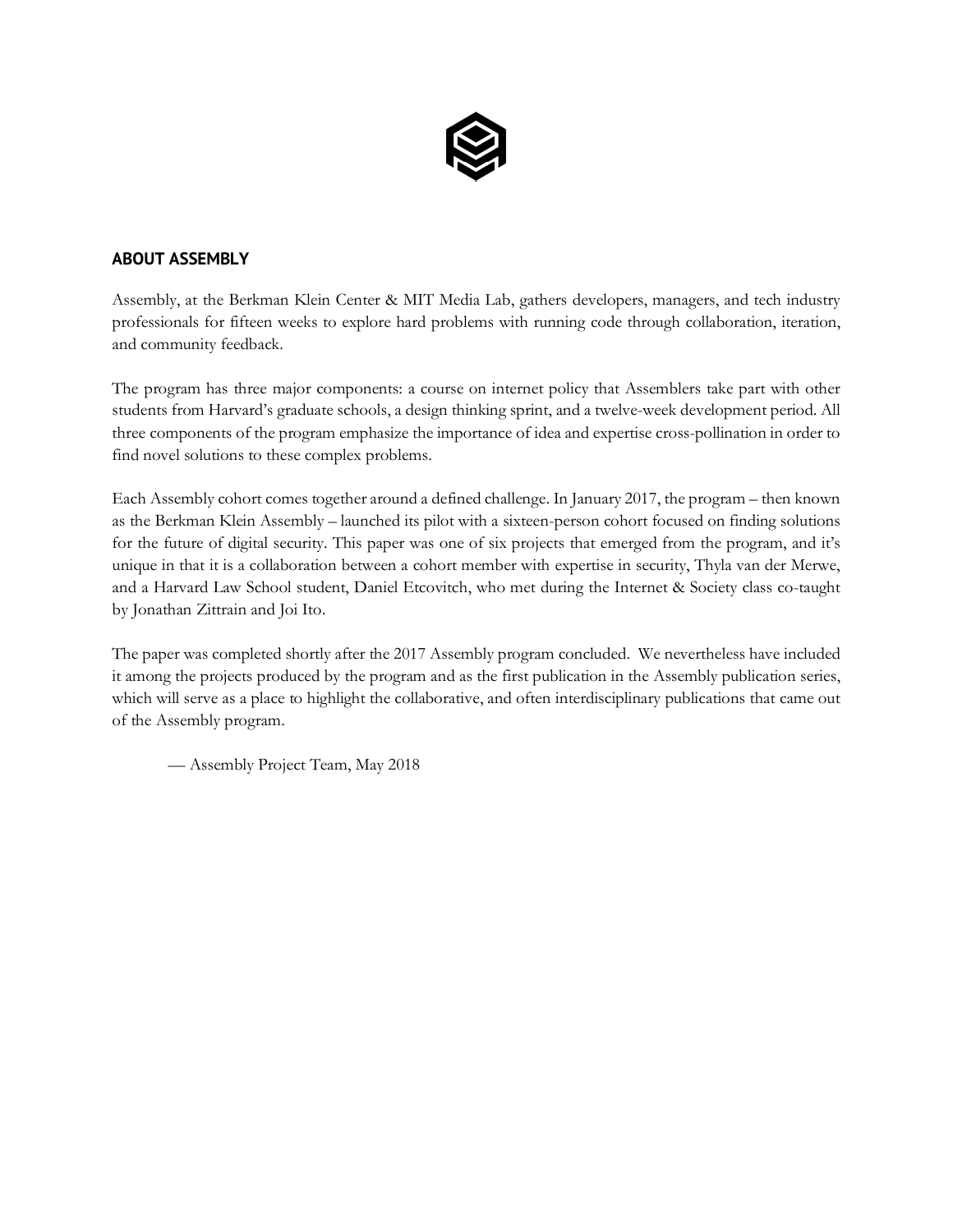#### **FOREWORD FROM THE AUTHORS**

The idea for this paper was born during the Berkman Klein Center's Assembly program in 2017, taking advantage of its interdisciplinary approach and convening of experts. During the classroom component of the program, which was co-taught by HLS Professor Jonathan Zittrain and MIT Media Lab Director Joi Ito, we, the co-authors, found a common interest in legal barriers to security research. The class brought together the legal and policy approaches to technology, and it sparked the initial discussions that led to this collaboration.

Through our discussions, we began to engage with the reality that some security researchers – particularly academics – were concerned about potential legal liability under computer crime laws. The concern is so great that some researchers decide not to pursue research that benefits the public. That led us to develop the ideas presented in this paper for reforming the Computer Fraud and Abuse Act and Section 1201 of the Digital Millennium Copyright Act.

The process was remarkably explorative and interdisciplinary. We engaged with other members of the Assembly cohort, with security researchers all over the world, and with policy minds from across the spectrum. Where one of us looked for legal or judicial solutions, the other would find technological ones. Where technology had governance gaps, we tried to find law and policy plugs.

This work encapsulates the goals of the Assembly program, the bringing together of diverse experts to envision interesting and interdisciplinary solutions, and we are incredibly grateful to have benefitted from the environment it provided.

— Daniel Etcovitch and Thyla van der Merwe, May 2018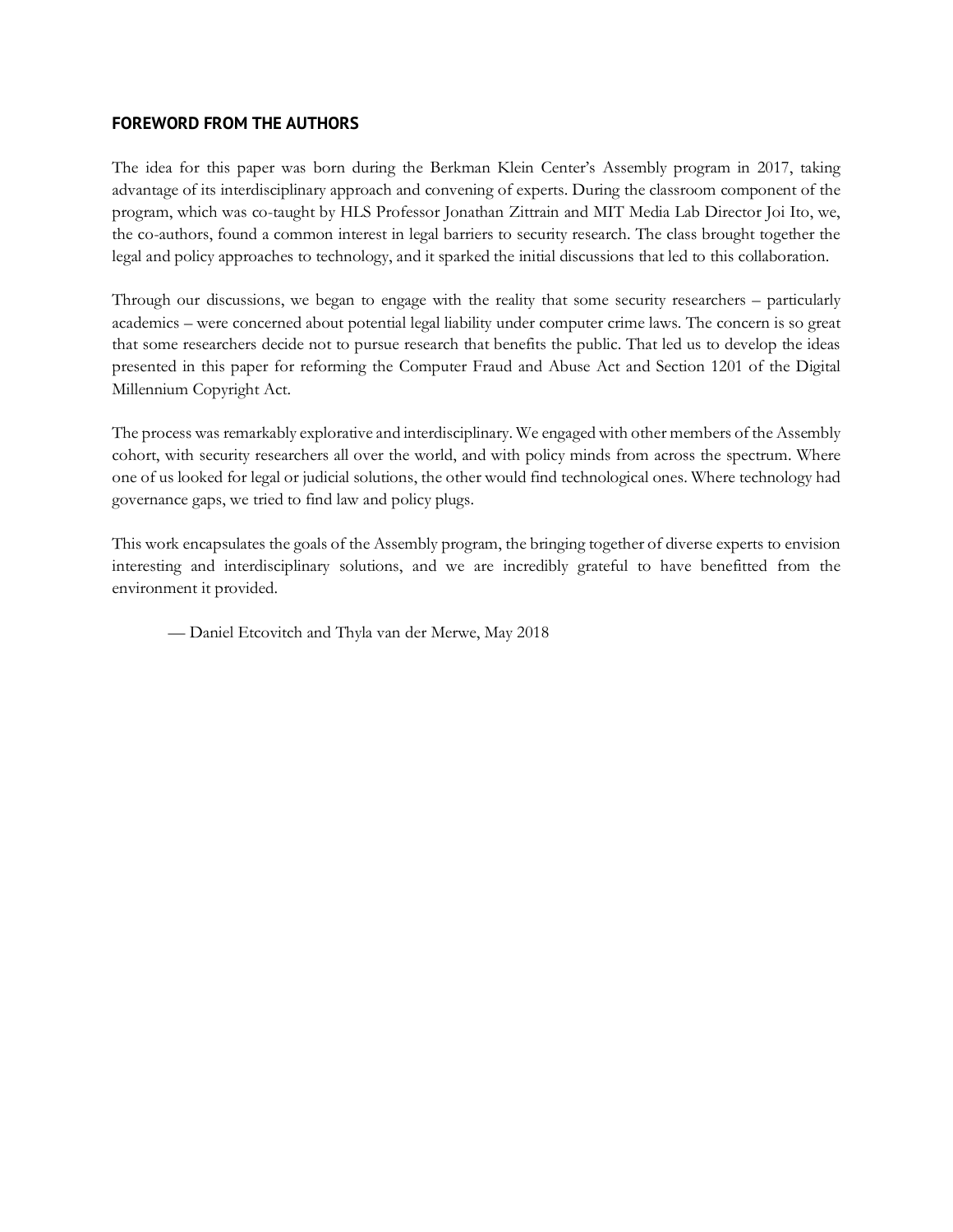# Coming in from the Cold: A Safe Harbor from the CFAA and the **DMCA §1201 for Security Researchers**

Daniel Etcovitch and Thyla van der Merwe<sup>1</sup>

#### **CONTENTS**

| 1. |                 |  |  |  |
|----|-----------------|--|--|--|
| 2. |                 |  |  |  |
| 3. |                 |  |  |  |
|    | T.              |  |  |  |
|    | $\mathfrak{a}.$ |  |  |  |
|    | b.              |  |  |  |
|    | c.              |  |  |  |
|    | II.             |  |  |  |
|    | $\mathfrak{a}.$ |  |  |  |
|    | b.              |  |  |  |
|    |                 |  |  |  |
| 4. |                 |  |  |  |
|    | L.              |  |  |  |
|    | $\mathfrak{a}.$ |  |  |  |
|    | h.              |  |  |  |
|    | $\mathcal{C}$ . |  |  |  |
|    | d.              |  |  |  |
|    | H.              |  |  |  |
|    | $\mathfrak{a}.$ |  |  |  |
|    | b.              |  |  |  |
|    | c.              |  |  |  |
| 5. |                 |  |  |  |
|    | L.              |  |  |  |
|    | H.              |  |  |  |
|    | TH.             |  |  |  |
|    | $\mathfrak{a}.$ |  |  |  |
|    | IV.             |  |  |  |
|    | V.              |  |  |  |
|    | VI.             |  |  |  |
| 6. |                 |  |  |  |

<sup>&</sup>lt;sup>1</sup> Harvard Law School, Royal Holloway, University of London. Thank you to Kenny Patterson for guidance and feedback, to Flavio Garcia, Matthew Green, and Rob Carolina for helpful insights, and to all of the staff of the Assembly program at the Berkman Klein Center for Internet & Society for their support.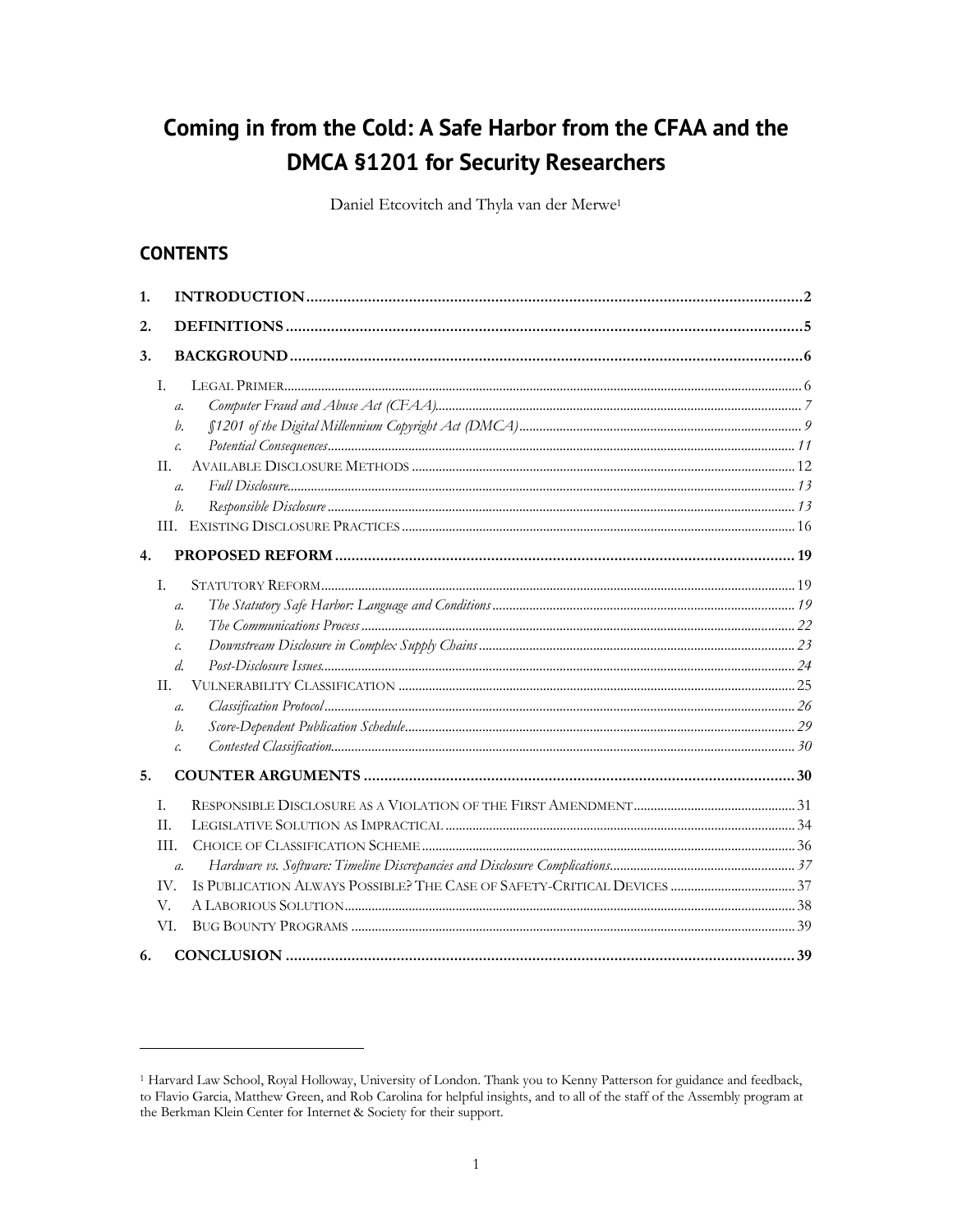#### **ABSTRACT**

In our paper, we propose a statutory safe harbor from the CFAA and DMCA  $$1201$  for security research activities. Based on a responsible disclosure model in which a researcher and vendor engage in a carefully constructed communication process and vulnerability classification system, our solution would enable security researchers to have a greater degree of control over the vulnerability research publication timeline, allowing for publication regardless of whether or not the vendor in question has effectuated a patch. Any researcher would be guaranteed safety from legal consequences if they comply with the proposed safe harbor process.

#### **1. INTRODUCTION**

<u> 1989 - Johann Stein, marwolaethau a bh</u>

Security vulnerability research – the study of software and hardware systems in order to identify vulnerabilities or other system characteristics – plays a crucial role in maintaining the safety and sustainability of the technology ecosystem. A critical part of the vulnerability research process is disclosure: security researchers inform the public of the discovered risk and potentially inform the vendor who created the technology product in order to give them an opportunity to mitigate. As shown in the study by Arora et al., the act of the disclosure encourages vendors to patch flawed products.2 In addition, disclosure allows end-users to make informed decisions regarding the use and purchase of products, along with remedying security flaws so as to reduce their exposure to undue risk. This makes for more satisfied users and allows the market to simultaneously reward security and punish a lack thereof.

The act of informing the vendor prior to public release of a vulnerability, with the intention of allowing for a remediation period, is often termed responsible disclosure. Unfortunately, the security research industry is facing forces that not only makes research more difficult to undertake, but also creates negative incentives to engage in security research in the first place. In addition to technological or economic barriers, security researchers face legal barriers. In particular, parts of U.S. law have created potential liability for good-faith security research, that is, research that actively avoids causing harm to the public, and is used to improve the security of the system in question - curtailing potential socially beneficial activity. As we will examine in more detail, security researchers have been brought to court, charged with criminal offenses, and been stopped by court order from presenting their research at conferences, even though courts have rarely, if ever, decided that the conduct was actually illegal. This is the prototypical example of a legal regime creating a chilling effect: the threat of legal sanction generating fear and uncertainty that pushes individuals away from undertaking a particular activity. According to a recent report, 60% of respondent security researchers cite the threat of legal action as a deterrent to engaging with vendors when it comes to vulnerability disclosure.3 The importance of security research will only continue to grow as users increasingly rely on the types of devices that are susceptible to security vulnerabilities.

<sup>2</sup> Aishish Arora, Ramayya Krishnan, Rahul Telang & Yubao Yang, *An Empirical Analysis of Software Vendors' Patch Release Behavior: Impact of Vulnerability Disclosure,* Information Systems Research, 2010 (finding that vulnerability disclosure accelerated patch releases by vendors).

<sup>3</sup> *Vulnerability Disclosure Attitudes and Actions – A Research Report form the NTIA Awareness and Adoption Group*, NTIA (2016), available at

https://www.ntia.doc.gov/files/ntia/publications/2016\_ntia\_a\_a\_vulnerability\_disclosure\_insights\_report.pdf.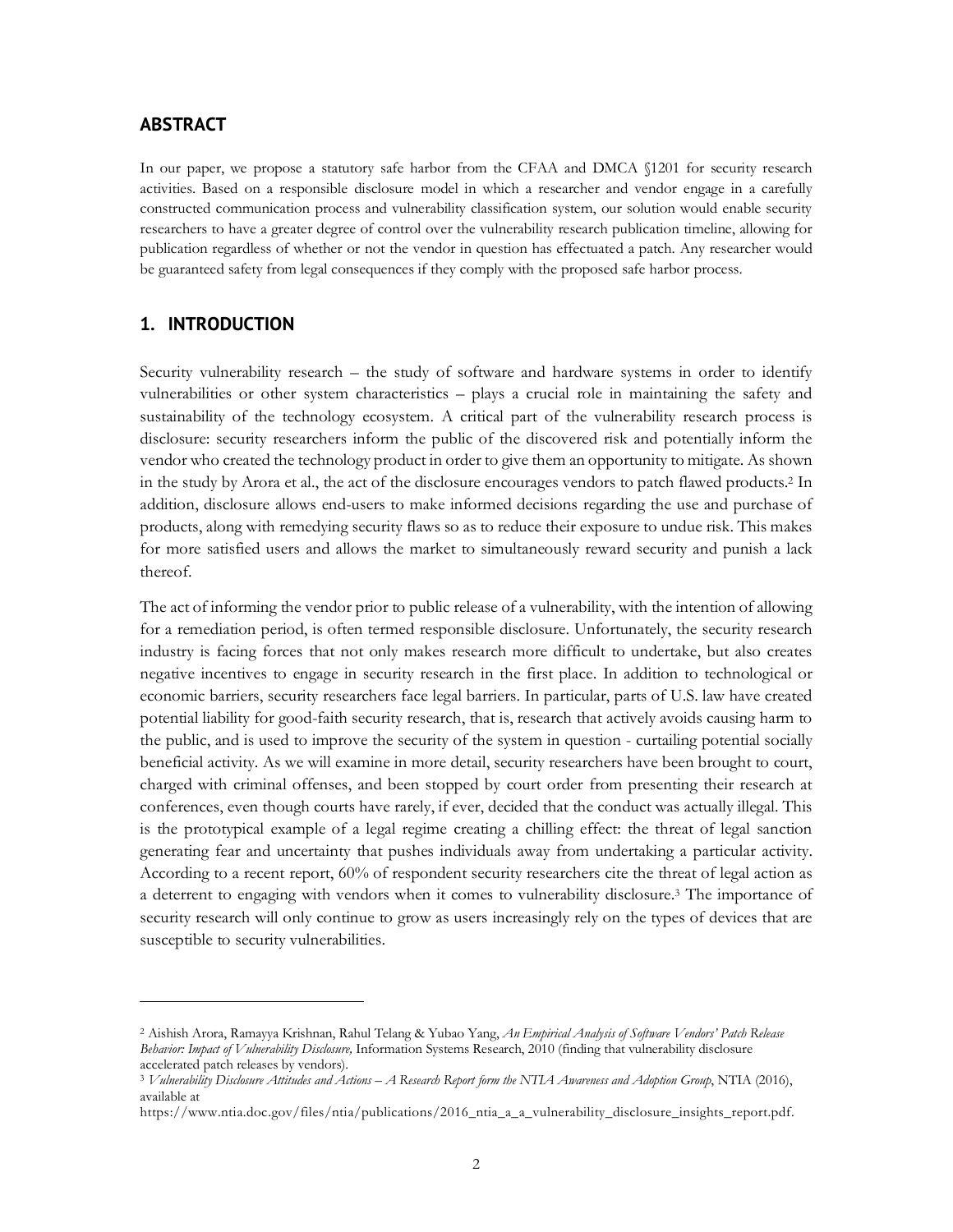As stated in the recent 2016 National Telecommunications and Information Administration (NTIA) Awareness Working Group<sup>4</sup> report discussing the attitudes of security researchers and vendors towards disclosure, "removing legal barriers, whether through changes in law or clear vulnerability handling policies that indemnify researchers, can also help" to encourage responsible disclosure. In this paper, we focus on the first suggestion – proposing a change in the law – and aim to provide a legislative solution focusing on the U.S. legal context, which would serve to eliminate chilling effects and create more certainty for security researchers. We focus primarily on academic security researchers, whose careers are dictated by stringent conference publication deadlines. By 'academic researcher' we mean anyone affiliated with an academic institution and publishing under the name of said institution. It is well understood within the academic community that publication is an essential component of a successful academic career. The maxim "publish or perish" is a strong reminder that the progression of science is reliant upon the expression and sharing of ideas, data, and evidence. To not do this is to obstruct science, and perhaps even perform poorly as a scientist. Hence, we focus on academic researchers – those most in need of publication and the ability to resist unreasonable curtailing of publication.5

In our paper, we propose a safe harbor for Security Research Activities (as defined below) from two U.S. statutes that have generated these chilling effects, the Computer Fraud and Abuse Act (CFAA) and §1201 of the Digital Millennium Copyright Act (DMCA). The safe harbor is in effect as long as the security researcher complies with a particular implementation of responsible disclosure. It involves the researcher disclosing the discovered vulnerability to the vendor first, waiting a mutually negotiated amount of time in order to give the vendor an opportunity to develop and deploy a mitigation, and then exercising her right to publicly disclose the vulnerability, whether as a published academic paper or otherwise, without the fear of a lawsuit or criminal charges. Of course, not all security research would fall under the jurisdiction of the above statutes. Research that covers security standards as opposed to subjecting specific vendor products to analysis might not constitute a violation of the CFAA or the DMCA §1201, for reasons discussed below, such as the fact that standards are often promulgated openly, giving explicit permission to outsiders to engage in security research. However, it is often the case that vendors confuse this type of research with research that explores particular vendor implementations of these standards, i.e., vendor products, and so will pursue those researchers threatening legal action. As a result, researchers engaged in standards research may sometimes suffer the same chilling effects as those engaged in products research.

We note that this suggestion is by no means new. A recently proposed statute aimed at improving the cybersecurity of Internet of Things devices purchased by the federal government includes a provision explicitly exempting researchers undertaking "good-faith research" done on government-purchased IoT devices from liability under the two statutes. <sup>6</sup> However, that exemption would be very narrow; we propose a far wider scope of exemption for good faith research. In documents published well before such legislation was introduced, the suggestion of protection from legal action has been prescribed in

<sup>4</sup> *See id.*

<sup>5</sup> Mike Smith, *Want to be a successful academic? It's all about getting published,* Times Higher Education World University Rankings (2017), available at https://www.timeshighereducation.com/blog/want-be-successful-academic-its-all-about-getting-

published#survey-answer; in vulnerability research, top-tier publication is not generally journal-based, as is the case in many other disciplines.

<sup>6</sup> Internet of Things Cybersecurity Improvement Act of 2017, 115th Cong. § 1 (2017).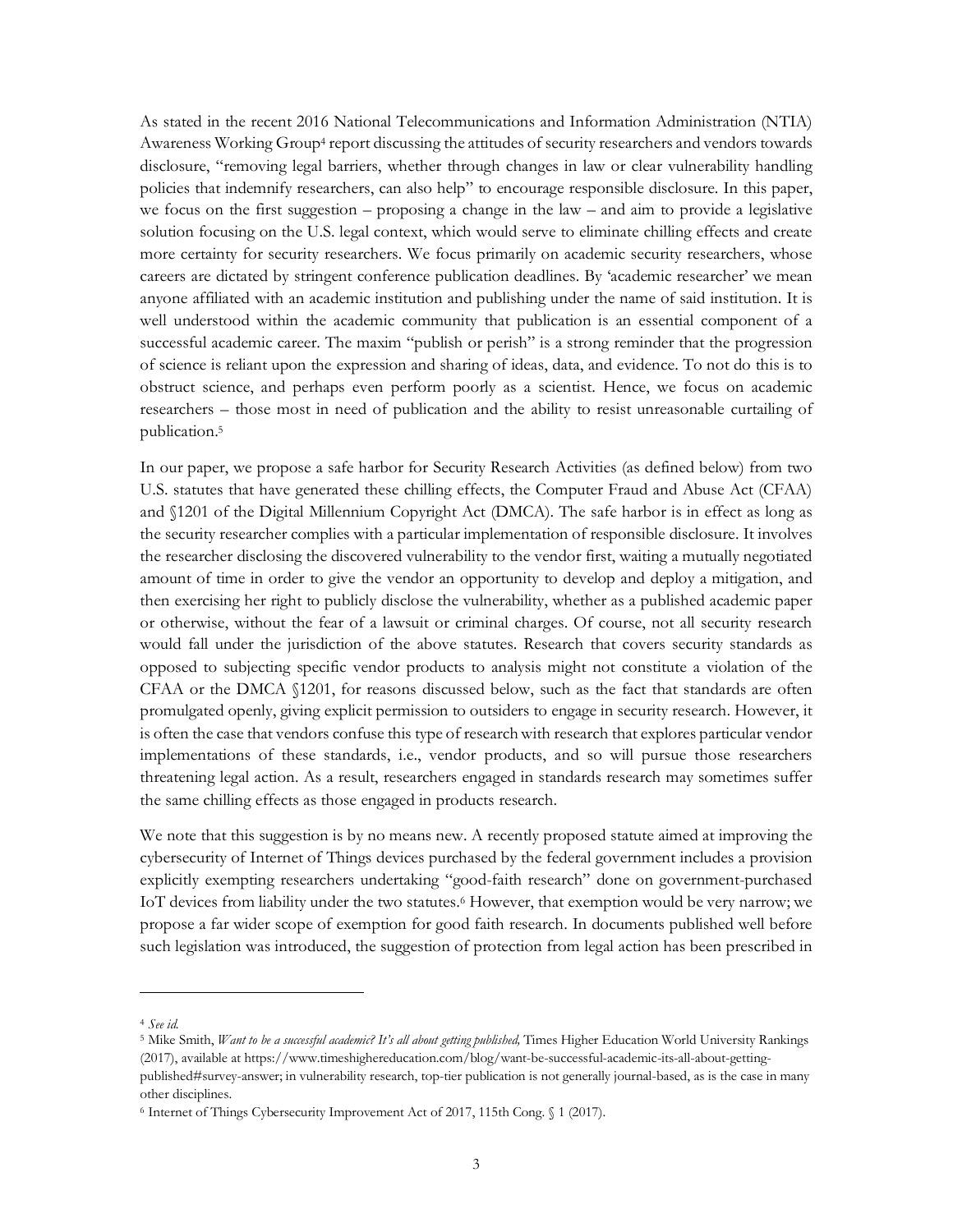some vulnerability disclosure standards and guidelines, such the Forum of Incident Response and Security Teams, Inc. (FIRST.Org) guidelines, <sup>7</sup> and is present in certain vendor disclosure policies, such as those of Netflix<sup>8</sup> and Facebook<sup>9</sup> which state that legal action will not be pursued if researchers meet certain requirements. However, upon close examination, these "requirements" effectively dispossess the researcher of any bargaining power when it comes deciding the publication schedule, a potentially dangerous situation for researchers whose careers rely heavily on the ability to publish, and who are often subject to demanding conference deadlines. Our solution aims to not only offer legal protection to researchers, but also to shift the balance of power when it comes to negotiating publication timelines. As will be evident in the sections to follow, the disclosure landscape is, for lack of a better term, messy, and although many vulnerability disclosure guidelines and standards exist, many stakeholders are still unclear of how to approach the process of disclosure. Our solution also attempts to remedy this by offering a default, standardized mechanism for vulnerability disclosure. Of course, it may be the case that release of a vulnerability does not constitute socially beneficial activity. This may be true of a safety critical device, such as a pacemaker. We address this issue when considering counter arguments to our solution in Section 5.

There is also existing discussion of the legal and statutory dimensions of this issue. Regarding the DMCA, there is commentary on how it, and intellectual property system as a whole, should not be impacting security research.10 Judicial and prosecutorial interpretations of the CFAA have been criticized as well, particularly by advocacy groups.11 There is even at least one previous suggestion, by Cassandra Kirsch, of a safe harbor for security research, although her exploration of the topic is limited.12 In a related area, some scholars have suggested reform of the Electronic Communications Privacy Act to facilitate data-sharing between security researchers.<sup>13</sup>

This paper focuses on a detailed, carefully scoped safe harbor for security research, including presenting the particular set of best practices researchers and vendors should comply with, and is organized as follows: Part 2 establishes the relevant definitions. Part 3 provides the necessary background, including a survey of the relevant statutes and court cases, an examination of the existing methods of vulnerability disclosure, as well as how and when they are used by security researchers. Part 4 states our proposed reform in detail, including specific statutory language, a system for classifying vulnerabilities and their associated timelines, and a mechanism for dispute resolution when the parties disagree on the vulnerability classification. Finally, Part 5 addresses both legal and technical counterarguments.

<sup>7</sup> *Guidelines and Practices for Multi-Party Vulnerability Coordination*, Forum of Incident Response and Security Teams, Inc. (FIRST.Org) (2016).

<sup>8</sup> Responsible Vulnerability Disclosure, Netflix (2017), available at https://help.netflix.com/en/node/6657.

<sup>9</sup> *White Hat*, Facebook (2017), available at https://www.facebook.com/whitehat.

<sup>10</sup> Deirdre Mulligan & Aaron Perzanowski. *The Magnificence of the Disaster: Reconstructing the Sony BMG Rootkit Incident.* 22 Berkeley Tech. L. J. 1157 (2007).

<sup>11</sup> Orin S. Kerr, *Vagueness Challenges to the Computer Fraud and Abuse Act*. 94 Minn. L. Rev. 1561 (2010).

<sup>12</sup> *See* Cassandra Kirsch, *The Grey Hat Hacker: Reconciling Cyberspace Reality and the Law*, 41 N. Ky. L. Rev. 383, 400 (2014).

<sup>&</sup>lt;sup>13</sup> Aaron Burstein, *Amending the ECPA to Enable a Culture of Cybersecurity Research.* 22.1 Harv. J. L. & Tech. 167 (2008).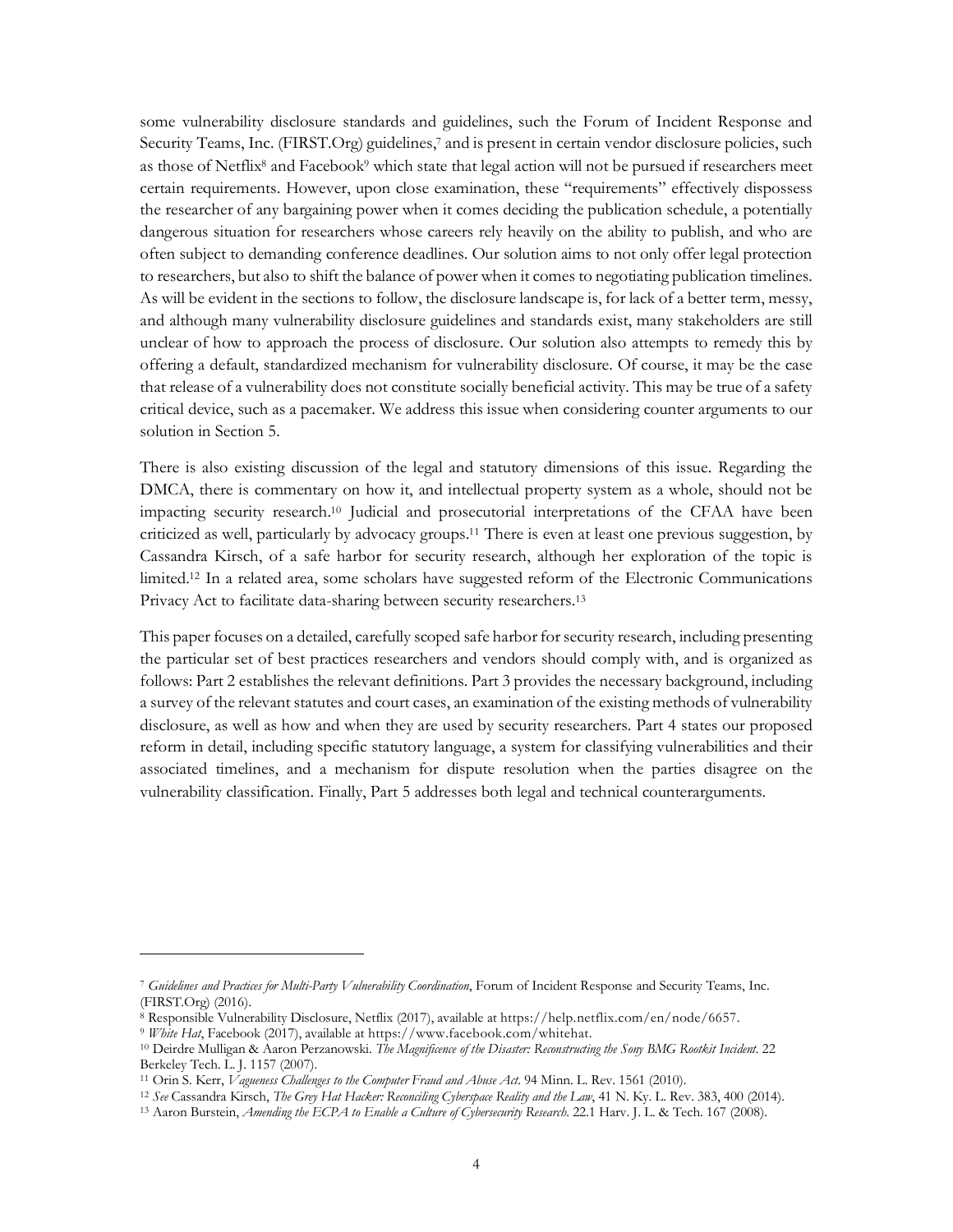#### **2. DEFINITIONS**

In the following, we draw from relevant standards and guidelines to define terms and phrases that will be used throughout this work. We note that the majority of these definitions are sourced from ISO/IEC 29147, <sup>14</sup> and modified accordingly.

**Advisory**. An announcement or bulletin that serves to inform about a vulnerability in an online service or product. (ISO/IEC 29147:2014)

**Coordinator**. An optional participant that can assist finders and vendors throughout the disclosure process. (ISO/IEC 29147:2014)

A common function of a coordinator is to help finders locate and contact vendors. Other functions include coordinating vulnerabilities affecting multiple vendors, verifying vulnerabilities, and publishing advisories.

**Finder.** An individual or organization that identifies a potential vulnerability in a product or online service. (ISO/IEC 29147:2014)

In this paper we take Finder to refer to an external academic security researcher. It is true that a Finder may take on one of many forms, including users, coordinators, vendors, government agencies or specialist security companies, but we limit the scope of our work to individuals most affected by the right to publish: academic researchers who are engaged in Security Research Activities (see Definition below). While our proposed solution could be applicable to, or could be adjusted for, other types of Finders, we limited the scope of our inquiry to what we believe is the clearest case of beneficial vulnerability research.

**Mitigation.** An action that reduces the likelihood of a vulnerability being exploited and/or the impact of exploitation. (FIRST.Org guidelines)15

**Online service.** A service which is implemented via hardware, software or a combination of the two, provided over a communication line or network. (ISO/IEC 29147:2014)

**Remediation.** A patch, fix, upgrade, configuration change or document amendment that either removes or mitigates a vulnerability. In the case of hardware products and devices, this could also be in the form of a device recall. (Adapted from ISO/IEC 29147:2014.)

**Safety-critical device**. A component or system whose failure could result in serious injury to, or loss of life of, individuals.

**Security Researcher.** An individual who engages in systematic investigation, study or experimentation in order to contribute to general knowledge relating to cybersecurity by establishing, discovering,

<sup>14</sup> *ISO/IEC 29147: Information technology – Security techniques – Vulnerability disclosure*, International Organisation for Standardisation (2014).

<sup>15</sup> *Guidelines and Practices for Multi-Party Vulnerability Coordination*, Forum of Incident Response and Security Teams, Inc. (FIRST.Org) (2016).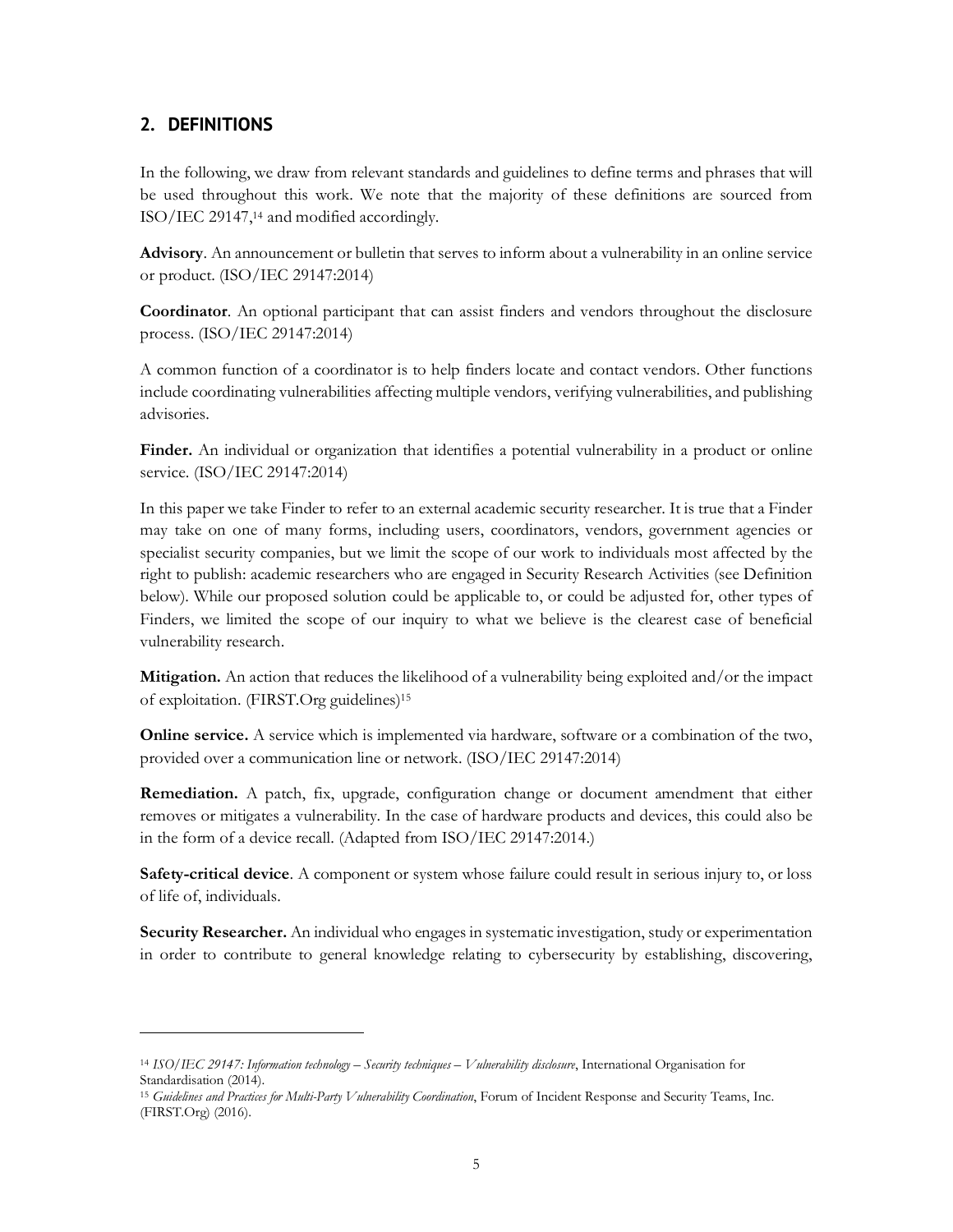developing, elucidating or confirming information about, or the underlying mechanisms relating to computer security, or other related matters to be studied. (Adapted from Public Health Service Act.)16

In this work, our use of the term 'security researcher', or even simply 'researcher', covers academic researchers who seek to engage, and are engaged, in good-faith Security Research Activities. We note that researchers may operate in teams. For the purposes of this work, each individual on the team is considered a researcher as per the definition given above.

**Security Research Activities.** Pursuits which involve accessing software, hardware or an online service solely for purposes of good-faith testing, investigation and/or correction of a security vulnerability, where such an activity is carried out in a controlled environment designed to avoid any harm to individuals or the public, and where the information derived from the activity is used promote the security or safety of the system in question, and its users, and/or any dependent systems. (Adapted from DMCA §120117.)

As is evident from the definition, for the purposes of this work, research activities exclude any pursuits which may be carried out by malicious actors wishing to cause harm to users.

**User.** An individual or organization that directly operates software or hardware products, or makes use of an online service. (ISO/IEC 29147:2014)

**Vendor.** An individual or organization that develops a product or service and/or is responsible for maintaining it. (ISO/IEC 29147:2014)

**Vulnerability.** A weakness in software, hardware, or online service that can be exploited. (FIRST.Org guidelines)

**Vulnerability Report.** All information reasonably necessary for a vendor to confirm the existence of a vulnerability and its possible exploit, potentially including a detailed textual description of the vulnerability, exploit code and a Proof-of-Concept (PoC).

#### **3. BACKGROUND**

#### **I. Legal Primer**

The disclosure of discovered vulnerabilities to the relevant vendor is not clearly mandated anywhere in U.S. law. Concurrently, vendors do have recourse when individuals exploit their system. The computer crime laws that they would use often implicate security researchers and their work. There are two major U.S. federal statutes under which security researchers might be liable in the normal course of their work: the Computer Fraud and Abuse Act (CFAA) and §1201 of the Digital Millennium Copyright Act (DMCA). Each act makes illegal a particular subset of activities: types of hacking (broadly defined) in the case of the CFAA and circumvention of technological protection measures that protect copyrightable material in the case of the DMCA §1201. Both focus on individuals gaining unauthorized access to protected technological devices. Each law only leaves a small amount of

<sup>16</sup> 42 C.F.R § 52.2 (2009).

 $17$  17 U.S.C. § 1201(j)(1).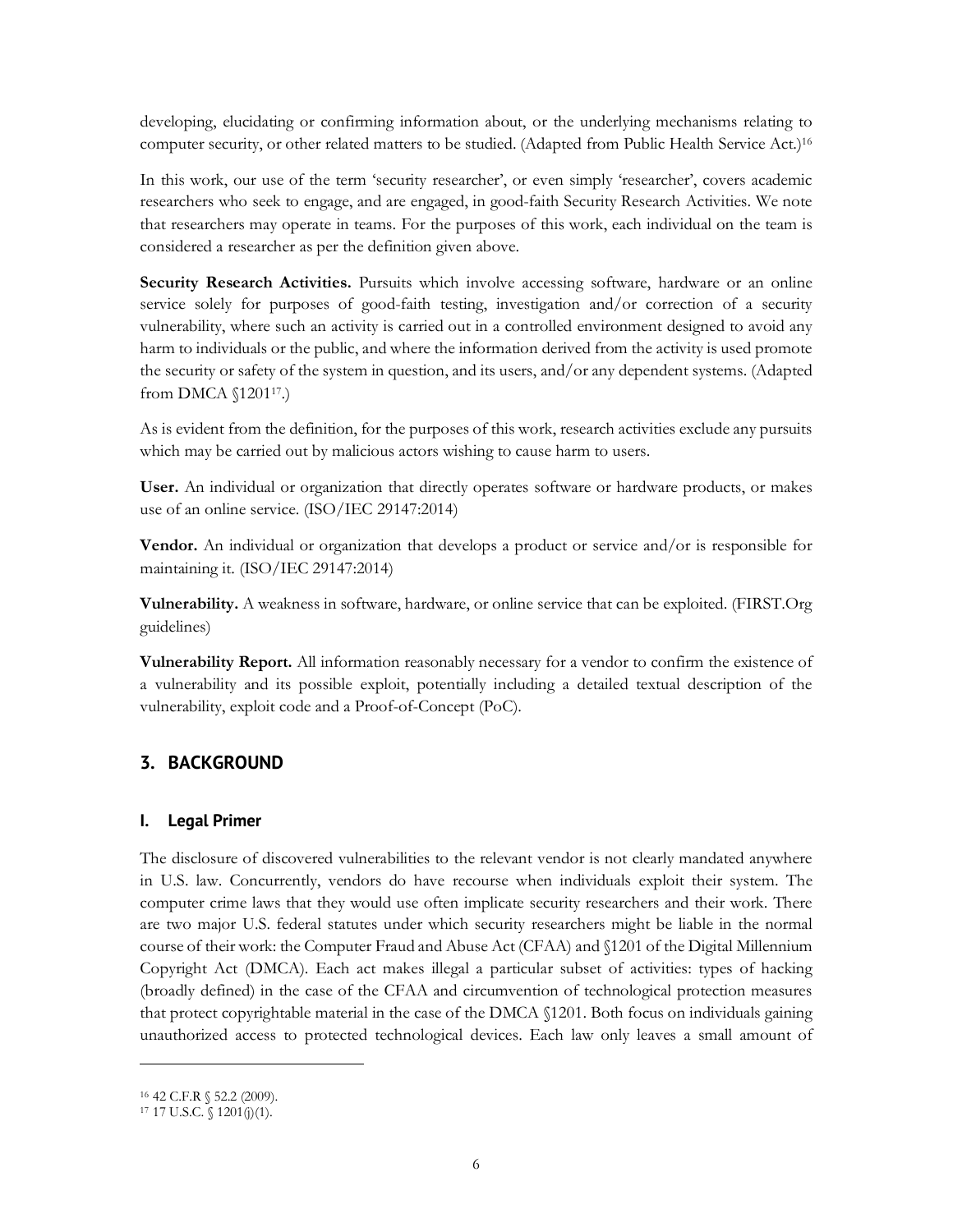potential leeway for security researchers to escape liability. State laws are occasionally implicated, though mostly in the context of data breach notification rules, but are not the source of chilling effects in the security research field. The two federal statutes named above criminalize the investigation involved in security research, as opposed to any use or publication of the results. While it will become evident that security researchers are rarely successfully convicted of criminal charges, nor do they often lose civil suits based on these statutes, the uncertainty about potential outcomes restricts their ability to publish research due to restraining orders, forces them to undertake arduous and expensive legal battles, and puts up other barriers that create chilling effects and disincentives for undertaking and publishing security research on vulnerabilities. Each statute will be examined in turn, focusing on how it operates particularly in the context of security researchers, identifying relevant cases, and pointing out particular problems and uncertainties.

#### *a. Computer Fraud and Abuse Act (CFAA)*

The CFAA is the most important piece of U.S. legislation used to combat computer crime. Anybody who "intentionally accesses a computer without authorization or exceeds authorized access," (or runs code or a program to do the same) in order to accomplish one of several actions, is liable under the statute.18 These actions include obtaining financial information, information from any U.S government department, and more. <sup>19</sup> The provision that security researchers generally fear is that it is illegal if an individual "intentionally accesses a computer without authorization or exceeds authorized access" and obtains "information from any protected computer."20 That language is particularly vague, and has the potential to capture a large amount of research behavior. To fully understand the ambiguity and the areas in which researchers have had difficulty, it is worth examining the statutory definitions of some of the relevant terms in that provision along with the relevant cases below.

A "computer" under the CFAA is defined broadly, as an "electronic, magnetic, optical, electrochemical or other high speed data processing device performing logical, arithmetic, or storage functions"21 and explicitly includes data storage facilities related to devices. A "protected computer" is a computer used by a financial institution, the government, or is used in interstate commerce22. As we will see in a relevant court case, judges have read the definition quite broadly. Devices including Boston's public transit card, the Charlie Card, have fallen under the CFAA's jurisdiction. The definition of "authorized access" has also been debated. <sup>23</sup> Some courts have considered any violation of a site's terms of service to be a user exceeding authorized access. The ACLU has recently challenged that interpretation in federal court on the grounds that it makes actions such as making multiple accounts or recording publicly available information illegal, which halts helpful research such as audit testing to find

<sup>18</sup> 18 U.S.C § 1030(a)(2). Even under a broad reading of "exceeds authorized access," which many courts have opted for, the statute would not include liability for researchers investigating certain promulgated standards, because the standards are released publicly and authorize access by researchers.

<sup>&</sup>lt;sup>19</sup> See id. (liability is also triggered for exceeding authorized access on a computer system with intent to defraud and obtain something of value, intent to defraud traffics in passwords, and intent to extort).

<sup>20</sup> 18 U.S.C. § 1030(a)(2)(C).

<sup>21</sup> It is worth noting, in terms of considering the broadness of that definition, that your brain is an electrochemical processing device that performs those functions.

<sup>22</sup> 18 U.S.C. §§ 1030(e)(1)-(2).

<sup>23</sup> Orin S. Kerr, *Cybercrime's Scope: Interpreting "Access" and "Authorization" in Computer Misuse Statutes*, 78 N.Y.U. L. Rev. 1596 (2003).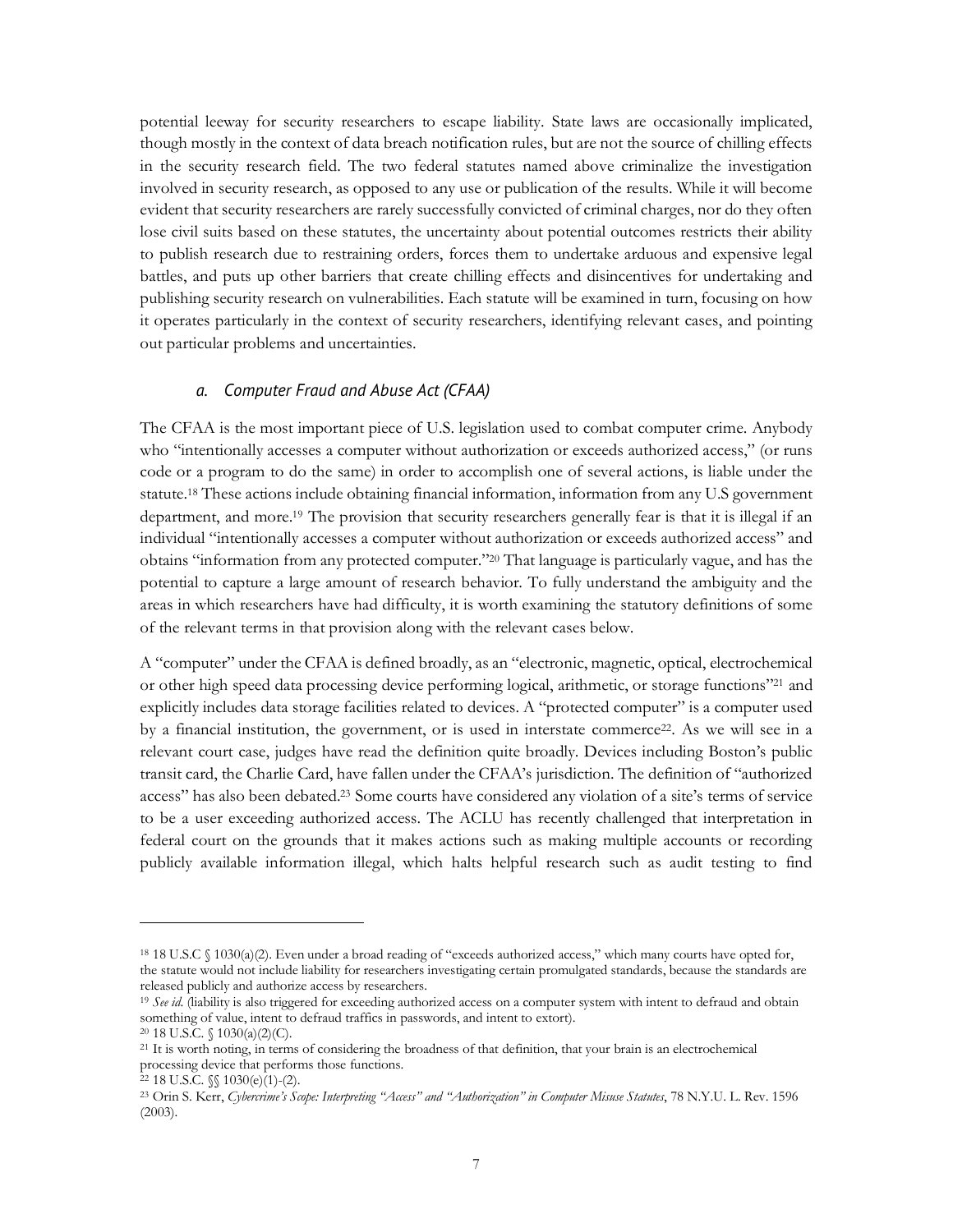discrimination. <sup>24</sup> This regime means that any action that a website or vendor (whether of software or hardware) decides is not permitted is deemed illegal with potential criminal penalties. The FBI and the Secret Service are the government entities that have been given the mandate to investigate potential violations of the CFAA, <sup>25</sup> which is an ominous reality that highlights the cybersecurity fears that underpinned the passing of the CFAA.

There are several relevant cases where security researchers have had difficulty with the CFAA. Notable examples include a case involving a group of MIT students and the Massachusetts Bay Transportation Authority (MBTA), and a case involving the researcher Weev and AT&T. In 2008, a group of MIT students found a vulnerability in the Charlie Card – the MBTA's public transit card. They planned to present their findings at DEFCON. However, after hearing about their findings and engaging in an aggressive exchange with the students, the MBTA filed for a temporary restraining order, claiming that the students violated the CFAA in reverse engineering and performing attacks on the Charlie Card. In communication between the parties before the hearing, the students did provide the MBTA with some, but not all, of the discovered information about the vulnerability with hopes that disclosure would settle the matter. While we do not know exactly what information was disclosed (and what was not), the students did only disclose that information after they announced their presentation and after the MBTA contacted them. After that disclosure, the MBTA claimed that the provided information was insufficient, demanded more information and, in their complaint to the court, claimed that responsible disclosure from the outset was an industry norm and suggested it would have resolved the issue. Partially due to the fact that there were no default rules for how responsible disclosure was conducted, meaning that the MBTA could plausibly claim that the disclosure procedures undertaken by the students were insufficient, their argument was convincing to the judge. While this has no legally binding impact, it was part of what made the MBTA's complaint narratively convincing to the judge and likely played a role in his decision to grant the temporary restraining order. Despite vigorous legal fighting by the students – represented by the Electronic Frontier Foundation (EFF) – and much press and academic attention, the restraining order was granted. <sup>26</sup> As a result, the students were not able to present their findings at DEFCON. Later, the court did refuse to extend the restraining order after a subsequent hearing and no CFAA charges were brought against the students. This did not stop the students' research from reaching an audience – the attention around the lawsuit made it so that the slides the students had already submitted to DEFCON, which included limited information about their findings, were widely read. So while the students were brought to court and underwent a difficult set of circumstances, the MBTA's real security-oriented goal was not fully accomplished.

The Aurenheimer case in 2014 provides another useful case study. <sup>27</sup> Aurenheimer, also known as Weev, was able to use a publicly accessible AT&T website and some computer science knowledge to access personal information of customers who had recently purchased iPads. AT&T had simply used reverse chronological identification numbers in their URL, which made it quite easy to access identifying information online. In the government's brief of the case, fear-inducing language was used intentionally to describe how Weev had spoofed his computer to operate like an iPad (a fairly common technique) and painted his actions as highly covert and illicit, when in fact he had not broken into any system at

<sup>24</sup> Complaint, *Sandvig v. Lynch*, No. 1:16-cv-01368 (D.D.C., June 29, 2016).

<sup>25</sup> 18 U.S.C § 1030(d).

<sup>26</sup> Temporary Restraining Order, *MBTA v. Anderson*, Civil Action No. 08-11364-GAO (D.Mass., 2009).

<sup>27</sup> *United States v. Aurenheimer*, 748 F.3d 525 (3rd Cir., 2014).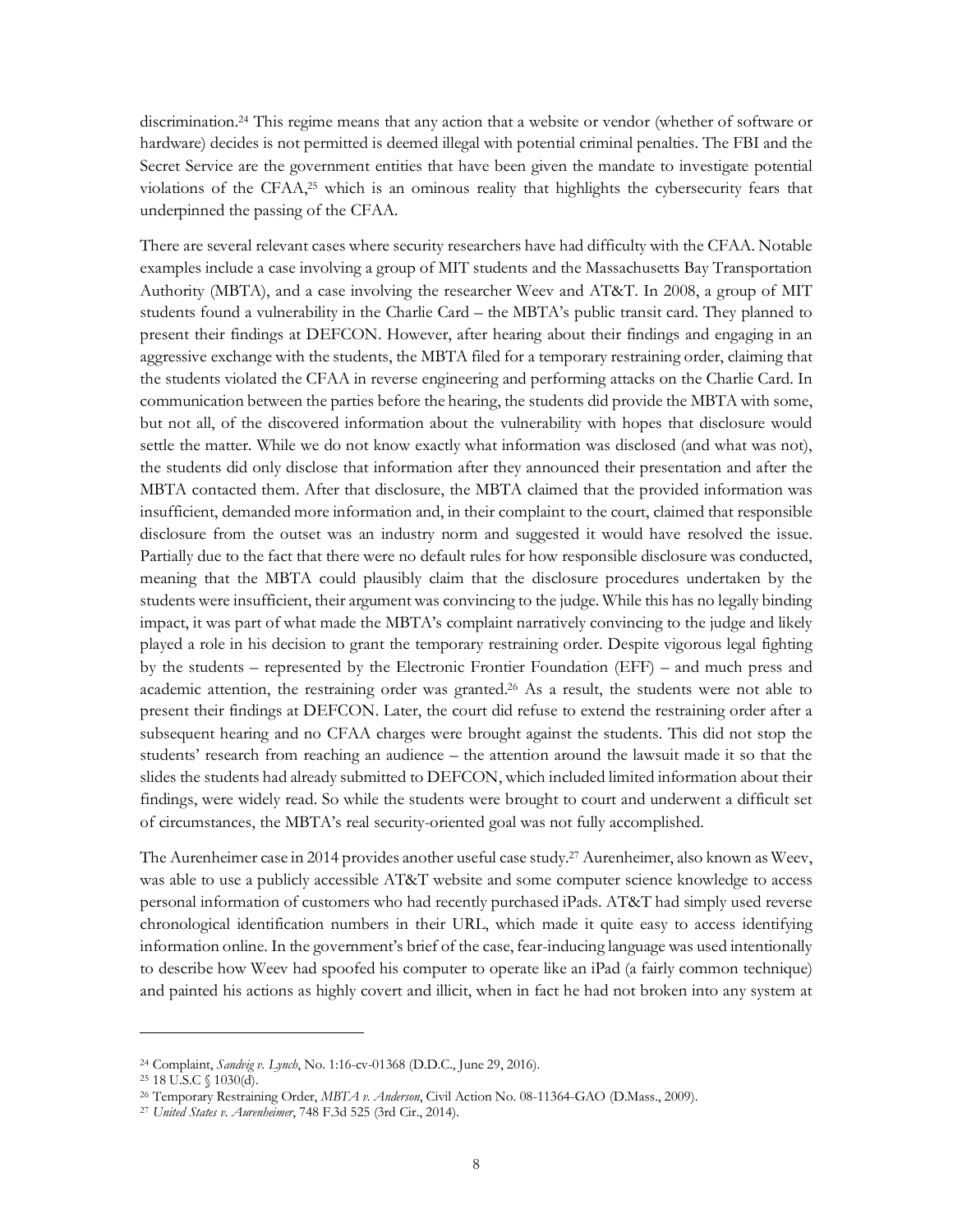all. Weev was arrested, successfully convicted under the CFAA, and sentenced to 41 months in prison. An appeals court later overturned the ruling on technical grounds, not ever fully deciding if the CFAA did or did not apply to Weev's activity. Internet advocates were heavily involved in this fight, seeing it as a threat to security research and the open Internet. An amicus brief by "The Mozilla Foundation, Computer Scientists, and Privacy Experts," which included high profile members of the security research community, claimed that such a wide interpretation of the CFAA would criminalize commonplace research techniques. <sup>28</sup> A simple solution, such as an exemption for security research that researchers could rely on, would stop research activities from being caught in the CFAA's web and would stop a situation like this from ever occurring.

#### *b. §1201 of the Digital Millennium Copyright Act (DMCA)*

The DMCA was passed in 1998 as an effort at copyright reform in the Internet era, with §1201 in particular being focused on protecting digital rights management (DRM), the technical mechanism by which content owners protect their digital content. Based on this statute, it is illegal to circumvent a technological measure that protects a copyrightable work.29 This regime was likely designed to apply to issues such as music on Compact Disks. §1201 makes it illegal to break the DRM on the CDs purchased at a retail location, regardless of whether you plan to use the songs ripped simply for personal use. The statute being designed to illegalize any breaking of DRM, regardless of intent or downstream use, covers a massive amount of potential activity. As an analogy, breaking any lock is illegal as long as whatever is on the other side of that door is copyrightable. There is an exemption for good faith security testing in §1201(j), but it is only for testing with the authorization of the owner and if it does not violate the CFAA. The factors the statute uses for deciding whether it is permissible security testing are (1) whether the information obtained is used solely for the benefit of the security of vendor's system or is shared directly with the vendor and (2) whether the method infringes any other statute. Researchers do not *only* use the information for the benefit of the vendor, they aim to publish their research and benefit the security of the larger ecosystem. Much security research might qualify under the second half of the first factor, if it is shared directly with the vendor, but that is only a factor and is not an automatic exemption.

There is one other safety valve in §1201: the Librarian of Congress has the mandate to issue exemptions from the DMCA for particular groups or activities every three years.30 In 2015, after significant lobbying from civil society groups, the Librarian passed an exemption for security research, but it is limited in three major ways. First, it only applies to automotive vehicles, medical devices designed for implant, and to "devices primarily designed for use by individual consumers (including voting machines)"31. What qualifies as a device designed for use by individual consumers remains unclear in the jurisprudence, which has worried advocates and legal scholars. That uncertainty is a large part of

<sup>28</sup> Amicus Brief of Mozilla Foundation, Computer Scientists, Security and Privacy Experts in Support of Defendant-Appelant and Reversal, *United States v. Aurenheimer*, 748 F.3d 525 (3d Cir., 2014).

<sup>29</sup> 17 U.S.C. § 1201(a)(1)(A).

 $30\,$  17 U.S.C.  $\check{S}$  1201(a)(1)(C).

<sup>31</sup> *Id.*, at (j). A recent Copyright Office report has recommended expanding the exception in (j), but many groups are not convinced the recommendations fix the flaws described herein. *See* U.S. Copyright Office, *Section 1201 of Title 17: A Report of the Register of Copyrights* (June 2017), available at https://www.copyright.gov/policy/1201/section-1201-full-report.pdf; Mitch Stoltz, *Copyright Office Proposes Modest Fixes to DMCA 1201, Leaves Fundamental Flaws Untouched*, Electronic Frontier Foundation (June 2017).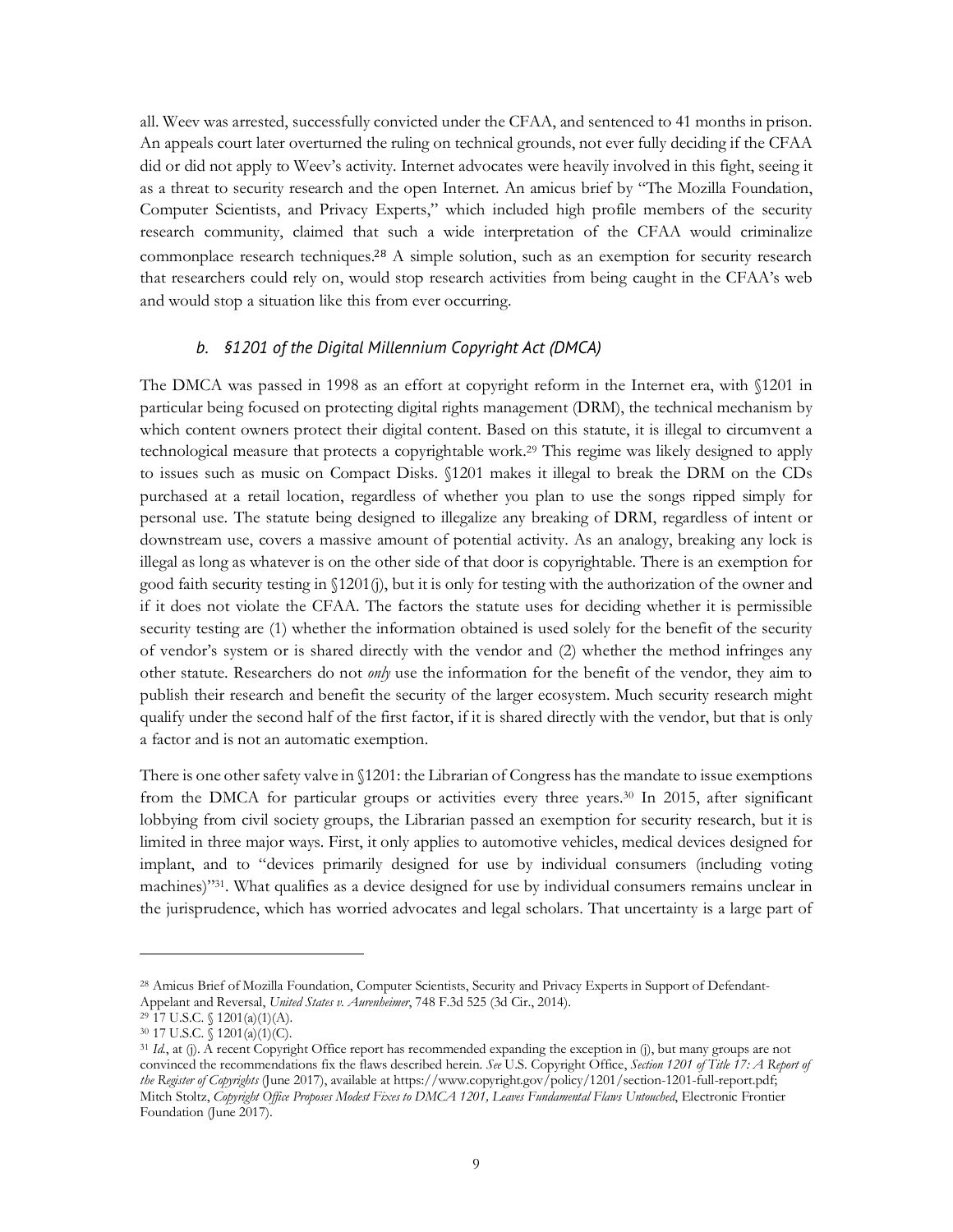the concern regarding the potential narrowness of this exemption. However the language is construed, it still leaves a significant amount of potential security research outside of the scope of the exemption. Second, the exemption is limited by a requirement that any information gathered be used only for the purpose of protecting the system, which again might eliminate the opportunity for researchers to write up and publish their research. This includes language suggesting information gathered can only be shared with the owner of the device. Third, and potentially most importantly, the entire exemption is conditional on the activity not violating the CFAA. If the activity violates the CFAA, it is not protected by the exemption. As discussed above, this captures a wide scope of activity. The Copyright Office, in recommending this limited exception, went out of its way to proclaim that it explicitly "favors responsible disclosure of security flaws."32 In justifying the limited scope of this exception, the Copyright Office discussed concerns with a large exception risking wide disclosures causing security problems for health and safety, cited opposition to a broader exception by several government agencies including the FDA and EPA, and emphasized that they wanted to "allow room for other interested agencies to weigh in on this national debate."33

DMCA §1201 has been used in several cases involving security research. Some notable cases that we touch on below involve Adobe and the arrest of Dmitry Skylarov, and Ed Felten's potential interaction with Sony. Dmitry Skylarov, an employee at a Russian software company, developed a program that converted Adobe e-books into PDFs. This software was legal where he developed it. He traveled to the United States for DEFCON in 2001 and was arrested on the basis of §1201. He was eventually allowed to return home, but federal prosecutors brought criminal charges against the company he worked for, though the company was acquitted after an 18-month legal battle. There is no shortage of examples of researchers who have been scared off by §1201 charges. The EFF cites a long list of security researchers who changed their behavior as the result of the charges against Sklyarov.<sup>34</sup>

Our other example involves Professor Edward Felten, recently Chief Technologist at the FTC. In 2005, Felten found that Sony CDs were installing rootkits on computers that created a serious vulnerability. While Felten wanted to inform the public, he decided not to do so immediately. By his own account, the prosecutions under DMCA §1201 had become a source of fear for security researchers and that fear stopped him from disclosing the vulnerability. <sup>35</sup> Felten and his team sat on their discovery for a period of time, during which another researcher found the vulnerability and made it public, after which they followed suit. Luckily nobody sued either of them and Sony eventually settled with the FTC, but it is troubling that a high-profile researcher who had made a discovery with serious impact decided to withhold that research both from the public and from Sony due to fear of the law. This example shows that even in cases where the vendors having or resorting to legal recourse is less likely, there might be chilling effects on risk-averse researchers. The EFF filed a lawsuit challenging the 2015 security exemption discussed above, claiming it was too narrow. One of the named plaintiffs is Matthew Green, a security researcher at Johns Hopkins University. The complaint states that Green

<sup>32</sup> *See id.*, at 318.

<sup>33</sup> *See* U.S. Copyright Office, *Section 1201 Rulemaking: Sixth Triennial Proceeding to Determine Exemptions to the Prohibition on Circumvention*, 317 (Oct. 2015).

<sup>34</sup> *Unintended Consequences: Fifteen Years Under the DMCA*, Electronic Frontier Foundation (March 2013), available at https://www.eff.org/pages/unintended-consequences-fifteen-years-under-dmca.

<sup>35</sup> Edward Felten, *The Chilling Effects of the DMCA*, Slate.com (2013), available at

http://www.slate.com/articles/technology/future\_tense/2013/03/dmca\_chilling\_effects\_how\_copyright\_law\_hu rts\_security\_research.html.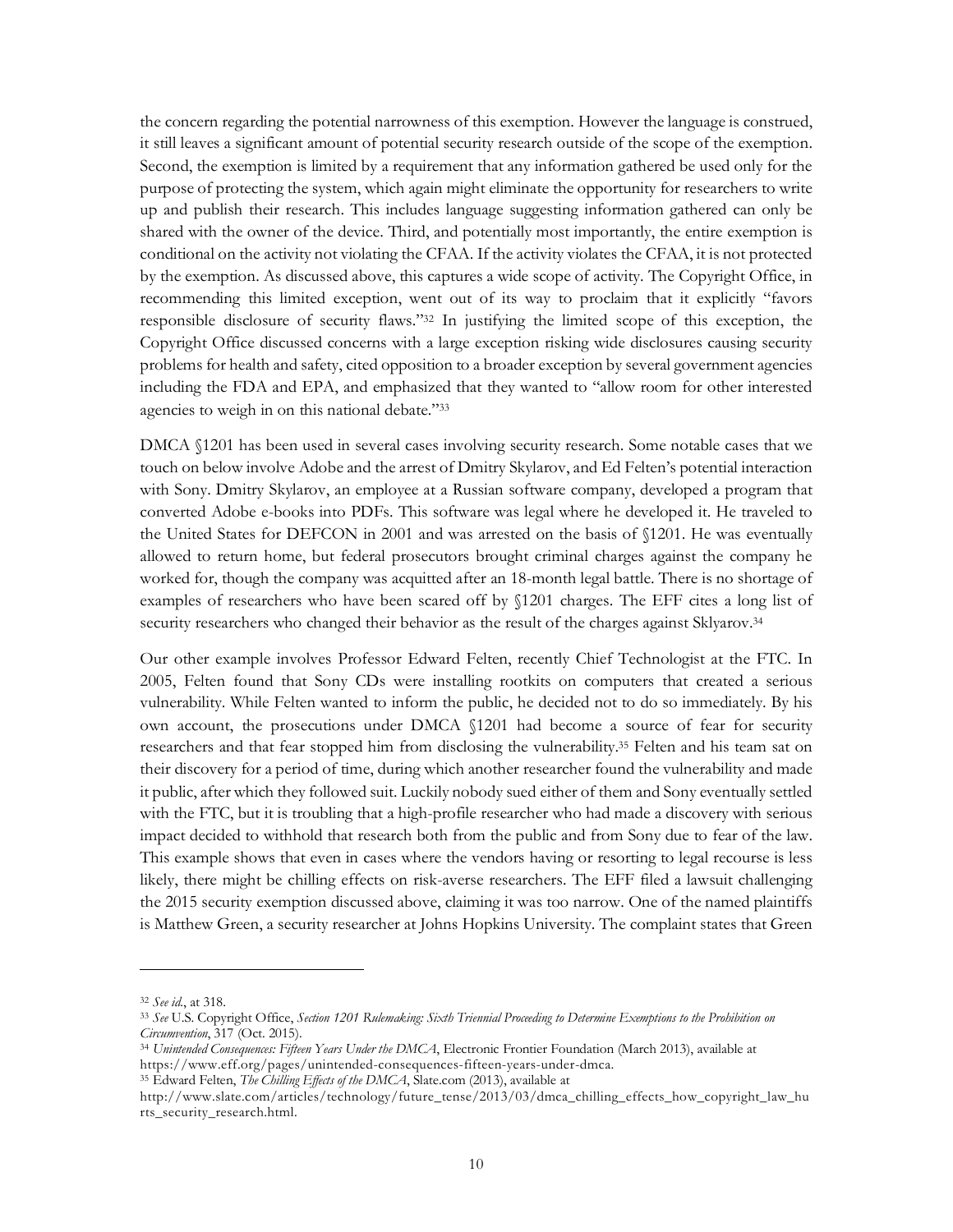has declined to investigate certain products because of fear of §1201, a reality in security research that endangers the security of all devices, according to the complaint.36 Both of these cases and their fallout demonstrate the chilling effects that DMCA §1201 has created, pointing to the need for not only a safe harbor for security researchers, but also to the need for a solution that explicitly provides more certainty to those wishing to engage in security research.

#### *c. Potential Consequences*

In order to assess the impact of this and consider potential solutions, it is important to consider how it actually impacts researchers. Testimonials from policy-conscious researchers like Felten and Green is relevant, but there is an open question as to whether researchers are even aware of the issue. The answer to that question is mixed. Some researchers are likely not aware of the detailed legal landscape, and most are likely not aware of the specifics. Many, though, are aware of the specter of potential liability and have heard ghost stories about security researchers facing criminal charges. That, in and of itself, chills potential research into some products or products by certain companies, as Green claims in his testimony. A researcher does not need to be aware of the exact bounds of the law (which are broad and uncertain for both the CFAA and DMCA §1201) in order to be concerned. In fact, a more vague, less defined fear might chill research even further than possession of the appropriate legal knowledge.

For the CFAA in particular, the uncertainty regarding its potential application to security research causes several problems. First, and most obvious, it has a chilling effect on potential security research. If a researcher knows a company or organization is potentially aggressive and has troubled relationships with security researchers, they might shy away from conducting research that could be highly helpful to the security and privacy of users. Some might also avoid the field of security research all together. The system, as it exists, incentivizes litigious, intimidating behavior. Second, knowing that a company can criminalize your activity by simply adding a line to their terms of service gives vendors a disproportionate amount of power in deciding the bounds of the law, and control over the field of security research.

The burden of potential CFAA claims also creates policy issues for researchers. While there are not many cases of security researchers actually being convicted under the CFAA, there is no shortage of examples where their lives were upended or they were forced to fight expensive and emotionally difficult legal battles. The MIT students had to surrender their documents and were prevented from presenting their paper. Weev was arrested and sentenced to multiple years in prison before his conviction was overturned. Stefan Puffer, as a contractor for his local county, ran a security test with a county official and a reporter in the room, in order to show that he could compromise a county computer. The county official allegedly told him that it was not a big deal at first, but once the reporter ran a story about the weak security of the county's computers the county called the FBI. They went to Puffer's home at 6:00 AM and confiscated his electronic devices. A jury would eventually acquit him, but only after getting all the way to a trial. That means the case survived a motion to dismiss, meaning the judge thought the charges were a cognizable claim, and survived a motion for summary judgment, meaning the judge thought there were material issues of fact to be decided. Puffer went through the full process, including a discovery process that would have meant disclosing his personal emails and

<sup>36</sup> Complaint, *Green v. United States*, No. 16-cv-01492 (D.D.C., 2016).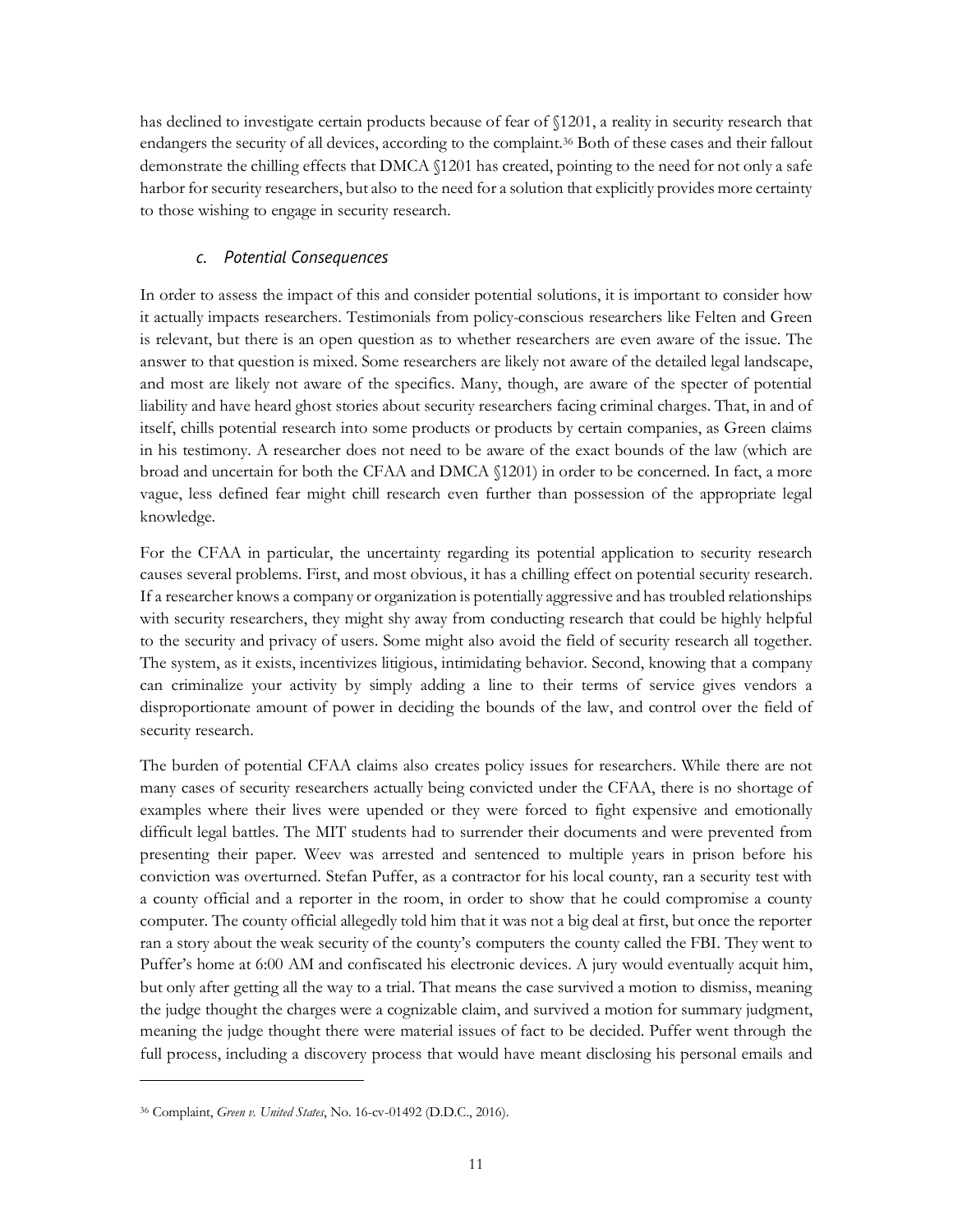more, in order to be quickly acquitted at trial. Both Moulten and Puffer were charged under the CFAA. The hardship, the specter of criminal charges, and the potentially large cost of even the early stages of litigation are intimidating to researchers. If one believes that security researchers do useful work that has social and systemic benefit, this presents a serious issue. The FBI knocking on your door is likely enough make the average person more conservative in their daily activity. Even though as it progresses to trial, courts are likely to acquit a security researcher, that does not remove the fear of investigation or the cost, both emotional and monetary, of the early stages of litigation. Civil society groups who represent security researchers in scenarios like this, as the EFF did in MBTA v. Anderson, can be a huge help, but they cannot be everywhere at once. If we believe security research is valuable, this system is causing social harm.

In terms of DMCA §1201, the consequences are similar. The legislation captures a wide range of activity, potentially including research activity that is socially beneficial. Security researchers are contributing to the security and health of the technology landscape by conducting activity that might make them liable under DMCA §1201, from investigating CDs planting software on your devices to investigating the security of wireless car keys. The exemption process that happens every three years was designed as a safeguard, but not only is the process of applying for an exception arduous and overly legalistic, which creates a barrier for security researchers, it also has only produced limited exceptions. The 2015 exemption includes automotive vehicles, medical devices designed for implantation, and consumer devices designed for personal use. That does not cover the full scope of products where security research might be valuable. The legislation still captures potentially valuable research and its broad application in the past and present creates real chilling effects, as demonstrated by the experiences of Edward Felten, Matthew Green and many others.

In terms of the actual legal boundary, the security research industry is often relying on the discretion of the manufacturers to not bring claims against good faith security researchers, or relying on prosecutorial discretion in criminal cases. When the laws are overbroad and include the research activity, it will be up to prosecutors whether to pursue the case. While we may want to put faith in the prosecutor's office, there is evidence, as shown above, that not only do many prosecutors not have expertise in the relevant technical issues, but also that they are willing to prosecute in security research scenarios. Also, even if the vast majority of prosecutors reliably avoid going after researchers based on policy concerns, it likely only takes a very small number of incidents to create chilling effects. As researchers hear anecdotal stories of prosecution, they are less likely to engage in research relevant to the products or manufacturers implicated. If laws are criminalizing and/or chilling socially beneficial conduct, it is time to reevaluate them.

With that legal regime as a backdrop, we next discuss current vulnerability disclosure methods and practices.

#### **II. Available Disclosure Methods**

The disclosure methods available to finders, loosely speaking, include *full disclosure* and *responsible disclosure*. In the case of full disclosure, finders publicly report on discovered vulnerabilities without informing the affected vendor beforehand. The process of responsible disclosure advocates informing the relevant vendor, or set of vendors, prior to releasing any vulnerability details. In its most basic form, responsible disclosure usually allows for a vendor to develop a remediation, or to investigate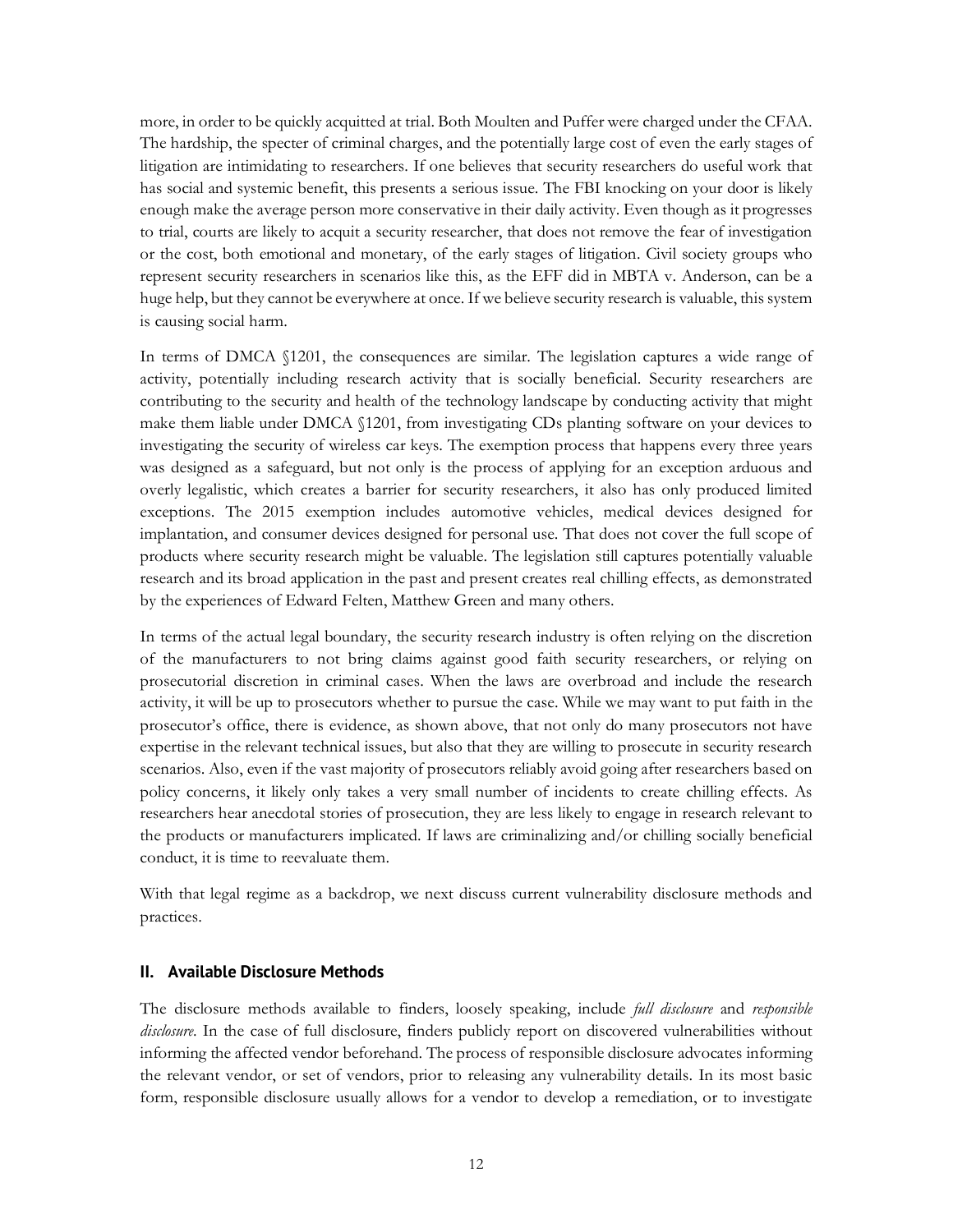other satisfactory mitigations via the provision of a specified time window between vendor notification and public release. It is possible that finders and vendors agree on the duration of this time period, and work together to remedy the identified problem. This is known as coordinated vulnerability disclosure, and we consider this to be a form of responsible disclosure.

Prior to this work, no legislative framework governing vulnerability disclosure has been adopted, and these practices only exist as part of guidelines and recommended standards. <sup>37</sup> In the sections to follow, we provide a description of vulnerability disclosure practices, and discuss the perceived advantages, disadvantages, and stakeholder motivations associated with each method.

#### *a. Full Disclosure*

From the finder's perspective, full disclosure is perhaps the easier practice to execute; upon finding a vulnerability, the finder publishes vulnerability details without informing the affected vendor, or set of vendors. Some security experts argue that this practice prompts vendors to take speedy action in supplying a remediation or countermeasure to the problem. However, it is argued that this practice leaves systems, and indeed users, entirely vulnerable for the time period taken by the vendor to find and announce an appropriate remediation or countermeasure (unless of course users have the option of not using the affected product or service, and indeed follow this course of action). This practice informs, and potentially empowers, all classes of attacker: prior to publication, the vulnerability may only have been known, and potentially exploited, by attackers with the means and resources to have found it early on. In the time between disclosure and application of the appropriate remediation, the vulnerability can be exploited by all attackers who come to know of the finder's publication. Although this disclosure method seemingly absolves the finder of practical responsibility in that no communication with the vendor is required, it arguably does not result in the best outcome for system users, and also places a potentially taxing and rushed patch action on vendors, resulting in remediation that may not be optimal. The situation is particularly dire in the event that vendors do not become aware of the vulnerability, and malicious actors do.

#### *b. Responsible Disclosure*

 

This method of disclosure involves communication between the finder and the affected vendor: upon discovery of a vulnerability, the finder informs the vendor of the vulnerability details and affords the vendor time to devise an initial solution prior to publicizing the vulnerability details. The solution could be a complete mitigation or a stopgap that protects users of the system until such time as a complete mitigation is developed. Early standards, such as those published by the Internet Engineering Task Force (IETF)<sup>38</sup> in 2002, advocated offering the vendor a fixed period of thirty days to develop a remediation and/or the appropriate mitigations, with the suggestion that this period be extended if the scope of the problem is particularly large, and if the vendor acts in good faith to resolve the vulnerability.

<sup>37</sup> Steve Chistey & Chris Wysopal, *Responsible Vulnerability Disclosure Process – Internet Draft*, Internet Engineering Task Force (2002).

<sup>38</sup> *Id.*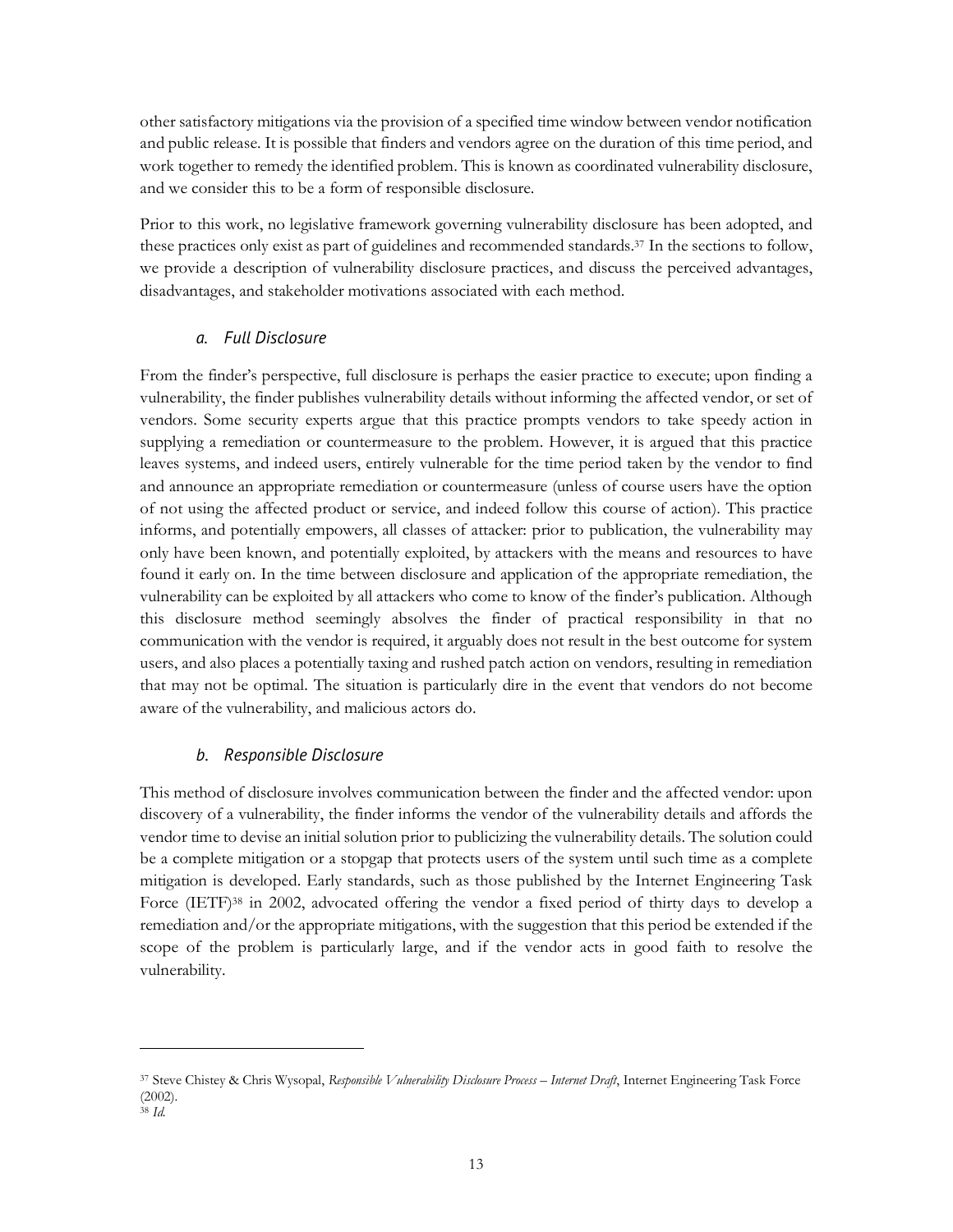Over time, this fixed grace period offered by the finder seemingly evaporated as the practice of coordinated vulnerability disclosure (CVD), introduced by Microsoft in 201039 became more popular, especially amongst vendors. As stated in Microsoft's initial announcement, under this disclosure principle, the finder "allows the vendor the opportunity to diagnose and offer fully tested updates, workarounds, or other corrective measures before any party discloses detailed vulnerability or exploit information to the public". Under this principle, the vendor provides the finder with regular updates regarding the development of the remediation, and it is possible that the vendor and the finder may work together to remedy the situation. As the timing of public disclosure rests largely on the time taken to develop a remediation, this form of disclosure generally favors vendors – a researcher wishing to publish may be forced to delay publication until the vendor has developed a solution or workaround. And indeed, more recent standards such as ISO/IEC 29147<sup>40</sup> by the International Organization for Standardization (ISO) are heavily focused on vendors, thus ignoring the needs of finders.

We note that there appears to be some ambiguity regarding what constitutes responsible disclosure. More recent standards imply that responsible disclosure is synonymous with coordinated vulnerability disclosure. In this work, we consider responsible disclosure to be any form of disclosure in which a finder informs a vendor of a discovered vulnerability prior to publicly releasing any of the vulnerability details, and additionally provides the vendor with a reasonable amount of time to develop a mitigation. We consider coordinated vulnerability disclosure to be a form of responsible disclosure in which the finder does not specify a fixed period for remediation development but instead agrees to wait for the development of the appropriate fix before publishing any details.

In some instances, a finder may not be able to establish a relationship directly with the vendor. In such cases, the finder may make use of what is known as a coordinator. This is an individual or organization that has the ability to act on behalf of one of the stakeholders, and potentially help to verify stakeholder claims and resolve conflicts (see Section 2). Coordinators are commonly well-known trusted third parties (TTPs). For instance, the CERT Coordination Center (CERT/CC) of the computer emergency response team for the Software Engineering Institute, offers coordination assistance to finders if the vulnerability affects multiple vendors, or if vendors are hard-to-reach or unresponsive. This organization also offers its services in the event that there is a disagreement or dispute between finders and vendors. Notably, once a vulnerability is received, this organization will allow vendors a period of forty-five days before publicizing vulnerability details. However, as stated in the CERT/CC vulnerability disclosure policy,41 the organization is willing to be flexible in circumstances where the threat implied by the vulnerability is of a critical (or indeed trivial) nature, or in which changes to established standards may be required. The organization is also willing to negotiate alternate publication schedules with affected vendors, therefore engaging in CVD as initially described by Microsoft, but this is not specified as the default behavior.

<sup>39</sup> Matt Thomlinson, *Announcing Coordinated Vulnerability Disclosure*, Microsoft Corporation (2010).

<sup>40</sup> *ISO/IEC 29147: Information technology – Security techniques – Vulnerability disclosure*, International Organisation for Standardisation (2014).

<sup>41</sup> Vulnerability Disclosure Policy, CERT/CC (2017), available at http://www.cert.org/vulnerability-analysis/vuldisclosure.cfm.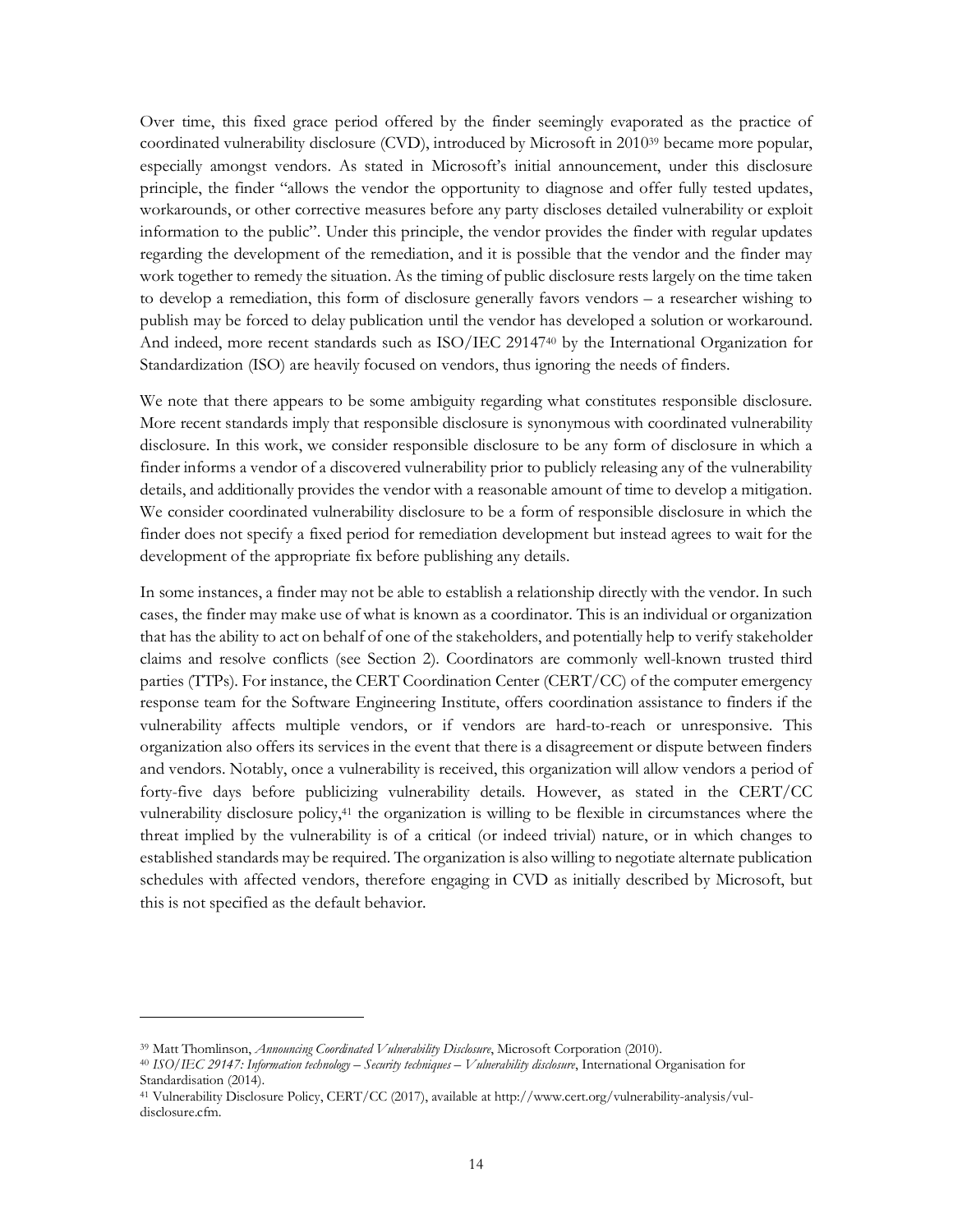At a high level, the responsible disclosure process, with or without a coordinator, involves the following key steps: 42

- 1) Discovery. An individual, group of individuals, or organization finds a vulnerability and (possibly) a means of exploiting this vulnerability.
- 2) Notification. The finder informs the vendor or coordinator of the vulnerability. Initially, the finder may alert the vendor or coordinator of the existence of the vulnerability. If responsive, the vendor should provide an acknowledgement of the alert by the finder, as well as a means of communicating the vulnerability details securely. The finder should provide a detailed report of the vulnerability. In the case of basic responsible disclosure, the finder may also signal the duration of the remediation period.
- 3) Validation. The vendor verifies the finder's claims and confirms the existence of the vulnerability.
- 4) Resolution. The vendor develops and tests a fix or workaround. In the case of coordinated vulnerability disclosure, the vendor regularly updates the finder regarding the status of the fix, and the finder and vendor may work together closely in an attempt to develop a fix or workaround. In the case of basic responsible disclosure, the vendor should develop the fix or workaround within the remediation period stipulated, request an extension, or admits that the problem cannot be fixed.
- 5) Publication. The vendor, coordinator (if applicable), and the finder publicly release details of the vulnerability, along with its resolution. We note that some guidelines, such as ISO/IEC 29147, recommend publishing an advance advisory in the event that there is evidence that a vulnerability is being actively exploited in the wild. In other words, limited details of the vulnerability, as well as interim mitigations, are released so as to protect users from malicious attackers who may be exploiting the vulnerability.

The issue of vulnerability disclosure in the multiple vendor case has garnered more attention in recent years, with organizations such as the FIRST.Org, developing guidelines for disclosure in this model. 43 Our solution is presented in terms of one finder engaging with one vendor but we describe mechanisms for dealing with the multiple vendor case, and address issues that arise due to this complex situation throughout this work.

As evidenced in the previous section, disclosure is treated the same way by U.S. law regardless of disclosure method and can result in unfavorable outcomes for finders. The responsible disclosure methods and principles described above exist in guidelines and as best practices only; nowhere are these mandated by U.S. law, and hence in no way can they help to protect finders who choose to disclose responsibly. This reality creates an unusual set of incentives. The potential for suit under the CFAA or DMCA §1201 pushes researchers not to engage in any of these disclosure methods, thereby

<sup>42</sup> Steve Chistey & Chris Wysopal, *Responsible Vulnerability Disclosure Process – Internet Draft*, Internet Engineering Task Force (2002); *ISO/IEC 29147: Information technology – Security techniques – Vulnerability disclosure*, International Organisation for Standardisation (2014).

<sup>43</sup> *Guidelines and Practices for Multi-Party Vulnerability Coordination*, Forum of Incident Response and Security Teams, Inc. (FIRST.Org) (2016).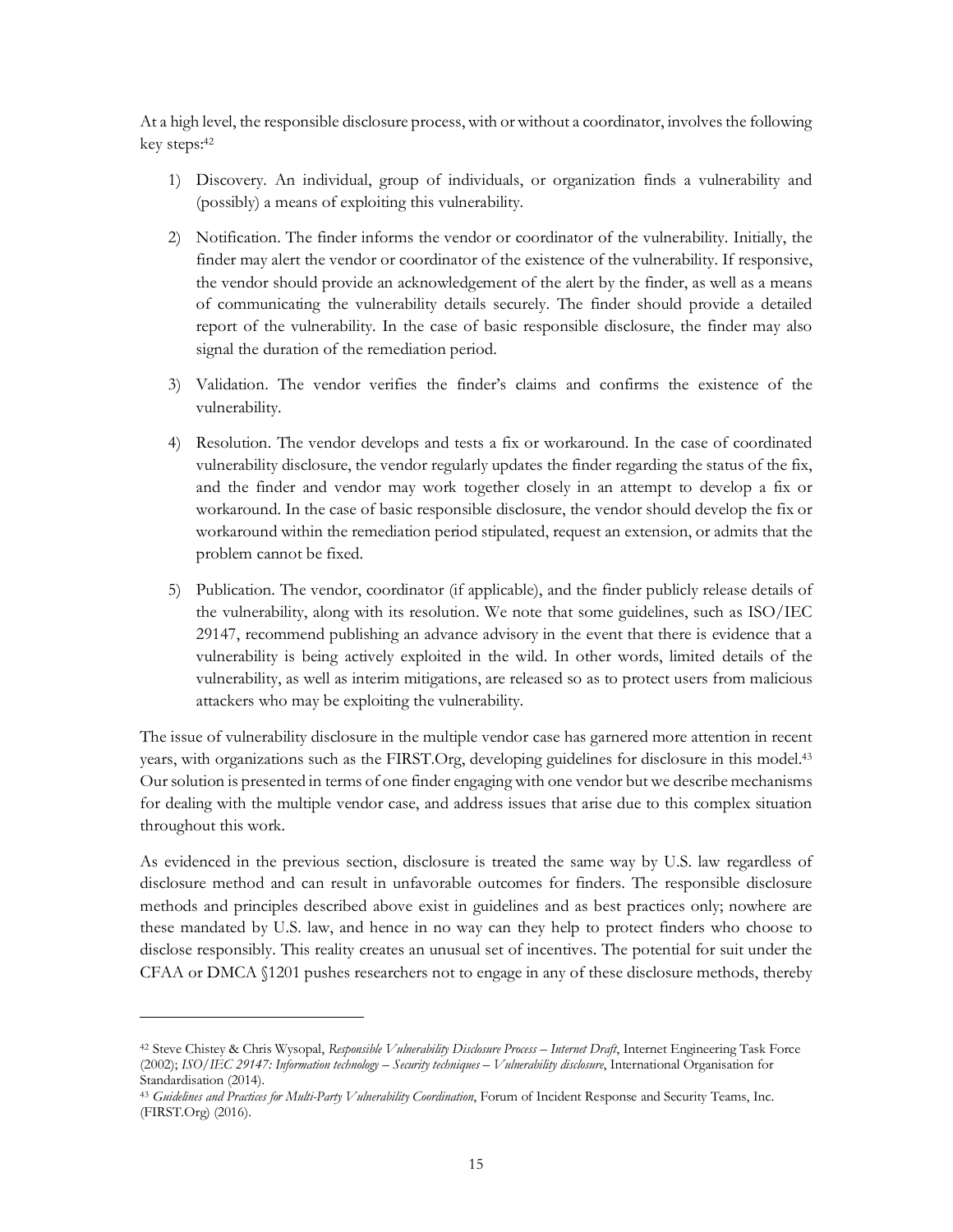not disclosing at all. Researchers are driven away from responsible disclosure because vendors have complete leverage over them; a vendor can decide to never remedy the vulnerability and can still threaten legal action. The system as it exists is structured to harm altruistic finders, rather than to help them and the system at large.

#### **III. Existing Disclosure Practices**

After considering the development of vulnerability disclosure philosophies, as well as the formation of the vulnerability disclosure ecosystem, we now turn to vulnerability disclosure in practice and report on actual disclosure events, covering what we would consider to be successful deployment of responsible disclosure, as well as unsuccessful and/or negligent attempts.

We draw on the NTIA study that aimed to investigate the current, real-world levels of adoption of established disclosure practices and what barriers to adoption may exist. The report confirms that whilst security researchers generally engage in some form of coordinated disclosure, with 92% of survey respondents stating as much, many of them (60% of respondents), cite the threat of legal action as a deterrent to engaging with vendors when it comes to vulnerability disclosure. The report also found that when researchers have opted to pursue full disclosure, it has been largely out of frustration with regards to the lack of communication by vendors. Hence, we observe that although potentially promising in theory, CVD seems to fail in practice owing to a lack of actual coordination, and the chilling effects created by the threat of legal action. On the point of legal action, we note that the report states that researchers are discouraged from working with a vendor to disclose vulnerability. This appears to leave room for researchers to pursue full disclosure, however, in this case, they may also be subject to legal action, as is evidenced by the MBTA v. Anderson case described in Section 3.I. Nevertheless, the possibility of landing in legal hot water does clearly prey on the minds of security researchers.

The study also found that timelines are important to the academic research community. This is unsurprising given that a researcher's livelihood depends on the ability to publish. Nine in ten researchers expressed a desire for a remediation deadline to be in place. Interestingly, based on evidence provided by the study, many researchers appear to be willing to be semi-flexible regarding this deadline, as long as a) the deadline is finally set, and b) the vendor effectively communicates the issues surrounding the severity of the vulnerability and the resulting remediation. In other words, researchers seem to be reasonable when it comes to timelines as long the remediation timeline fits the severity of the vulnerability. As we will see in the sections to follow, our proposed solution takes the need for a deadline, as well as the willingness to be flexible, into account.

The report found that vendors with mature disclosure practices tended to develop these practices via an internal methodology, largely ignoring practices followed by their peers and those suggested in international standards. This points to a large discrepancy amongst vendors when it comes to vulnerability handling (including the receipt, processing and finder communication intentions surrounding the vulnerability), and again highlights the difference between theory and practice – even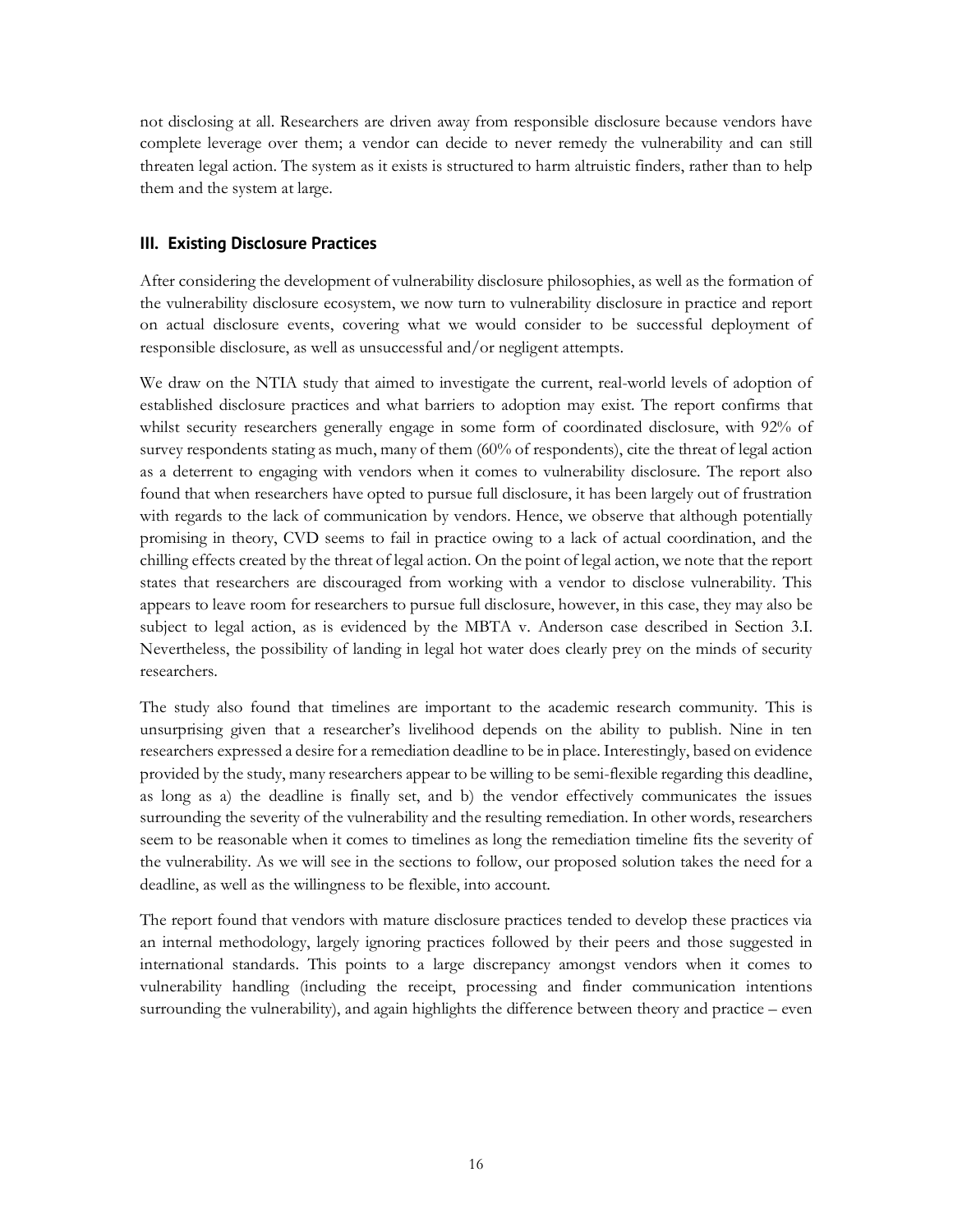though standards and guidelines exist, these may very well be ignored in practice. We direct the reader to the report<sup>44</sup> for further details concerning the number or respondents and survey methodology.

The vendor handling discrepancy is evident across various vulnerability disclosure policies in the technology industry. Netflix45 and Facebook, <sup>46</sup> for instance, both offer a secure means of reporting a vulnerability, and both organizations claim that they will not initiate a lawsuit or bring legal action against the finder if the finder meets various conditions. One of these conditions, as given in both policies, is that the finder allow for a reasonable mitigation development period before publicly releasing the vulnerability details. Although introducing a safe harbor in theory, this effectively means that the publication deadline is vendor-controlled, and neither policy quantifies a 'reasonable' amount of time. In the case of Facebook, finders may additionally be offered a financial reward in the form of a bounty for their discovery. Netflix credits finders by naming them on the Netflix Security Researcher list (if the discovered vulnerability falls within the recognition scope). Neither policy explicitly mentions continuous communication with the finder, or hints at coordination when resolving the problem caused by the vulnerability – these are two of the fundamental principles of CVD.

The Google vulnerability disclosure<sup>47</sup> appears to be entirely in the form of a rewards program and there is no explicit mention of the provision of safe harbor, although it is hinted at in Google's security philosophy, with 60 days being cited as a reasonable amount of time to offer vendors for remediation purposes (prior to publically releasing vulnerability details). In the 2010 blog post<sup>48</sup> by Google's security team which lists this figure, it is also stated that in cases where Google has been be unable to meet reasonable publication timelines, the organization has been content to let publication proceed, indicating that the publication times are finder-controlled. However, we recognize that this sentiment may now be dated and that decisions of this nature are solely at the discretion of Google.

Interestingly, but perhaps unsurprisingly, companies that are in the business of producing hardware (and associated firmware) products have somewhat different vulnerability disclosure policies and handling processes. Qualcomm, for instance, runs a rewards program, which is by invitation only.<sup>49</sup> Their program specification lists devices which are considered to be within the research scope and an agreement not bringing legal action is not mentioned. The NXP disclosure policy<sup>50</sup> on the other hand addresses all finders and clearly defines the establishment of secure communications channel for the receipt of vulnerabilities. Again, a vulnerability scope is defined, and the policy clearly states that NXP is committed to working with finders to establish a publication timeline. However, the policy draws attention to the fact that hardware products may require longer remediation periods as it may be difficult (and perhaps impossible) to push updates to products in the field, or to recall products. We

<sup>44</sup> *Vulnerability Disclosure Attitudes and Actions – A Research Report form the NTIA Awareness and Adoption Group*, NTIA (2016), available at

https://www.ntia.doc.gov/files/ntia/publications/2016\_ntia\_a\_a\_vulnerability\_disclosure\_insights\_report.pdf.

<sup>45</sup> Responsible Vulnerability Disclosure, Netflix (2017), available at https://help.netflix.com/en/node/6657.

<sup>46</sup> Whitehat Information, Facebook (2018), available at https://www.facebook.com/whitehat.

<sup>47</sup> *Google Security Reward Programs*, Google, available at https://www.google.com/about/appsecurity/programs-home/.

<sup>48</sup> Chris Evans et. al, *Rebooting Responsible Disclosure: a focus on protecting end users*, Google (2010), available at

https://security.googleblog.com/2010/07/rebooting-responsible-disclosure-focus.html.

<sup>49</sup> *Qualcomm Vulnerability Rewards Program*, Qualcomm, available at https://hackerone.com/qualcomm.

<sup>50</sup> *Product Security Incident Response Team*, NXP Semiconductors, available at http://www.nxp.com/about/about-

nxp/corporate-responsibility/product-security-incident-response-team:PSIRT.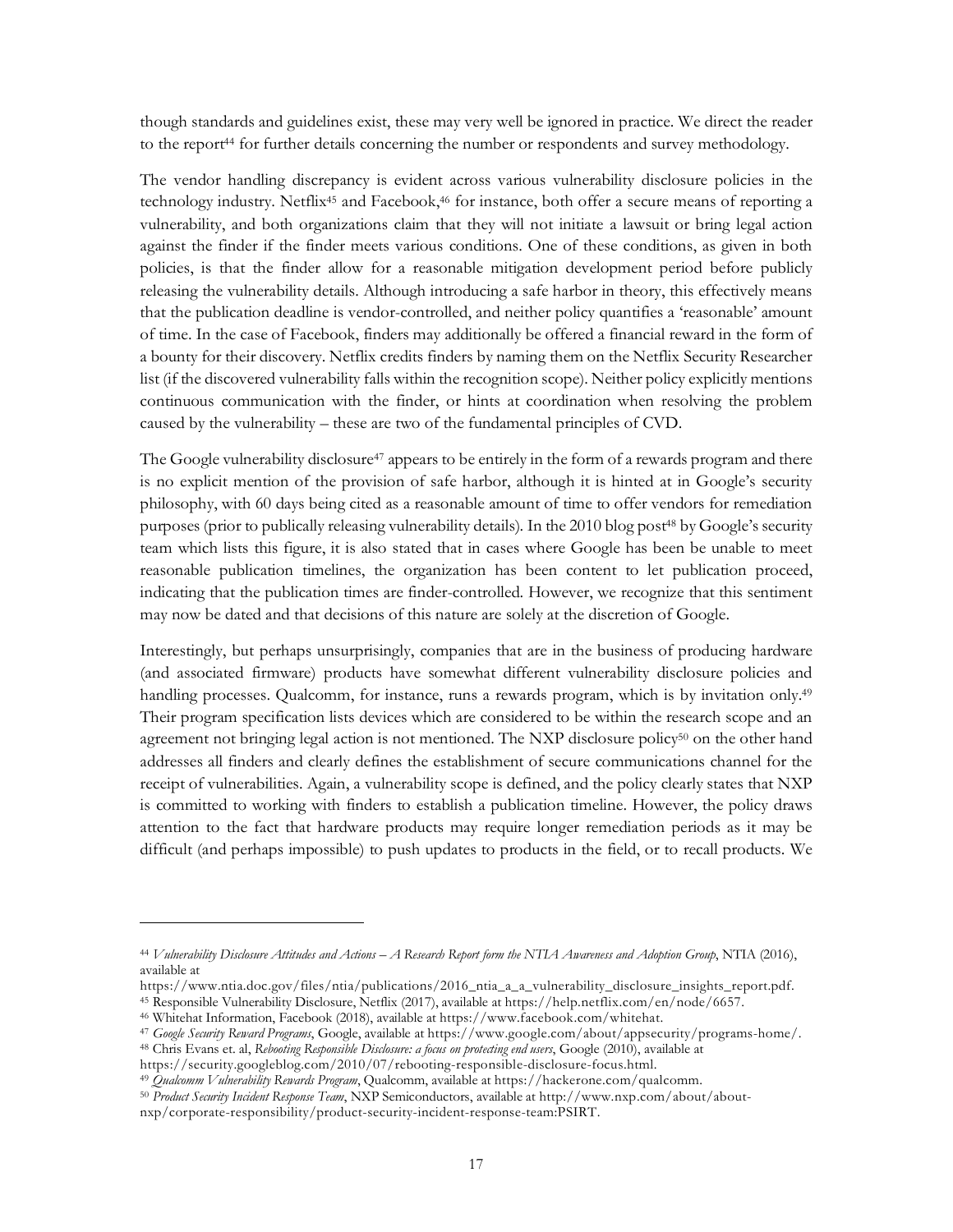address the differences between hardware and software in the context of vulnerability disclosure, where we also discuss the mechanism of bug bounties.

In order to further provide a flavor of vulnerability disclosure in practice, in relation to the philosophies and models discussed in the previous section, we now consider the Megamos Crypto vulnerability disclosure incident. <sup>51</sup> Although the case does not implicate U.S. law, we discuss it as an example of the chilling effects created by the interaction of the relevant legal regimes and security vulnerability research, and to highlight the disruption caused to researchers as a result of the community-wide vague understanding of responsible disclosure.

In 2013, three European-based security researchers wanted to publish the details of an attack on the Megamos Crypto system, an automatic immobilizer system intended to guard against the theft of vehicles employing this system. Volkswagen used this product in some of its products. The algorithm used in the system was a proprietary cryptographic algorithm developed by Thales, and Thales in turn authorized the chip manufacturing company EM to embed the algorithm into microprocessor chips. In order to conduct their analysis, the researchers needed access to internal workings of the algorithm. They obtained these details by reverse engineering a third-party product, Tango Programmer, which could create keys for immobilizers using the Megamos Crypto system. The researchers found several flaws in the system, and in November of 2012 they approached EM with a description of the vulnerabilities, without knowledge that EM had been licensed by Thales to use the algorithm.

The researchers aimed to publish their findings at a top-tier security conference, USENIX Security Symposium, in August of 2013, but just prior to the conference Volkswagen learned of the work and filed a lawsuit in the High Court of England against all three members of the research team, and against their academic institutions. Publication of their paper was delayed because of this lawsuit, and the paper finally officially appeared in the USENIX Security Symposium in 2015, with a crucial part of the algorithm redacted. 52

Regarding the responsible disclosure of the weaknesses found in the Megamos Crypto system, an excellent treatment of the case by Carolina and Paterson<sup>53</sup> points out that the researchers informed the chip manufacturer, EM, nine months prior to the desired publication date, without much in terms of a response from the company. The court then granted Volkswagen an emergency temporary injunction citing that the researchers did not disclose responsibly, which seems at odds with what is understood by 'responsible disclosure' within the security community. Although the multiple vendor issue potentially had a role to play in this case, there is obvious tension between what is understood about responsible disclosure by researchers, vendors and the courts.

In practice the vulnerability disclosure landscape is somewhat chaotic and unstructured; although relatively clear guidelines and standards exist, there appear to be many disparate approaches to dealing with vulnerability disclosure in the real world, many of which don't give the finder much influence over

<sup>51</sup> *Volkswagen Aktiengesellschaft v. Garcia, et al.*, 2013 EWHC 1832 (Ch) (June 25, 2013).

<sup>52</sup> Roel Verdult, Flavio D. Garcia & Baris Ege, Dismantling Megamos Crypto: Wirelessly Lockpicking a Vehicle Immobilizer. Supplement to the 22nd USENIX Security Symposium (USENIX Security 13) (2015), available at https://www.usenix.org/node/193261.

<sup>53</sup> Robert Carolina & Kenneth G. Paterson, *Megamos Crypto, Responsible Disclosure, and the Chilling Effect of Volkswagen Aktiengesellschaft vs Garcia, et al*, Royal Holloway, University of London (2013), available at

http://www.isg.rhul.ac.uk/~kp/Carolina-Paterson-Megamos-comment-20130828.pdf.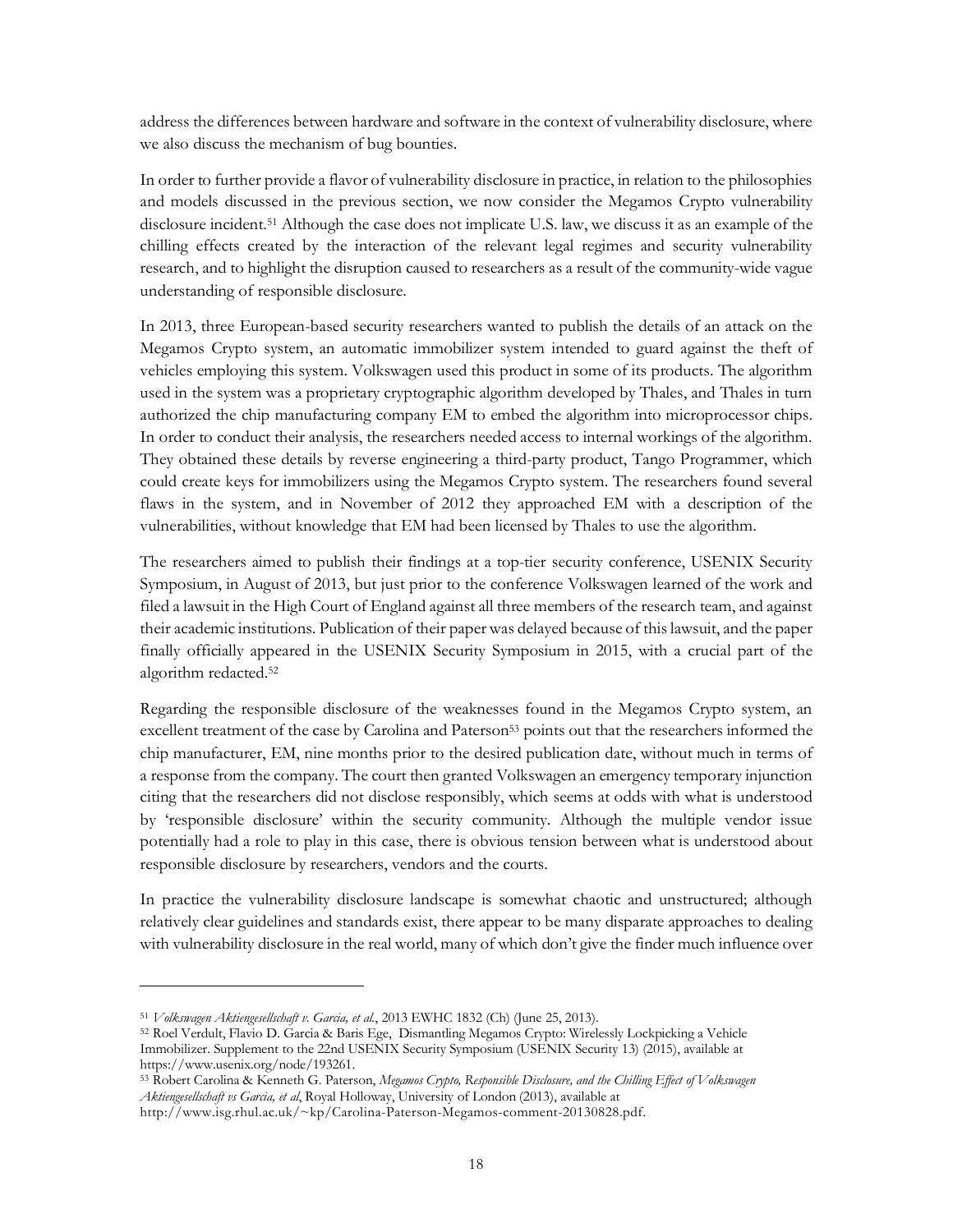the publication deadline, and some which result in legal action against the finder. As pointed out in the NTIA report, not all security researchers and vendors fully embrace the principles of state-of-the-art disclosure practices such as CVD, and the lack of trust between the two groups hurts not only researchers and vendors but also, importantly, end-users of technology. Our proposed solution aims to provide a unified and standard approach to vulnerability disclosure which would reduce the chilling effects on security research created by the existing legal regime, and would distribute the balance of power more evenly in the act of establishing publication schedules.

#### **4. PROPOSED REFORM**

In order to address the structural and incentive problems discussed above, we propose a legislative solution aimed at not only eliminating legal liability for good faith security research, but also at creating and disseminating a norm of responsible disclosure throughout the industry. The proposed reform aims to eliminate liability for the investigation activities that the two statutes discussed above criminalize, acting before any use or publication of the findings even become relevant. We believe that the statutory reform that we propose addresses the oft-cited shortcomings of responsible disclosure under the current system: vendors not mitigating vulnerabilities, continued liability for security researchers, and concerns about the safety of the ecosystem during the responsible disclosure process.

The proposed reform has two steps. First, we propose a statutory safe harbor that exempts security researchers who comply with a series of best practices from liability under the CFAA and under DMCA §1201. Second, we propose a communication and classification system under which the two parties, the researcher and the vendor, share information about the vulnerability and negotiate a classification for the vulnerability that will determine the relevant amount of time before the researcher is permitted to publish the vulnerability, regardless of whether the vendor has effectuated a mitigation. The safe harbor will naturally apply if this communication process is followed; the two parties are free to contract around the communication process, but will always be able to rely on the safe harbor by reverting to the established communication and classification protocol.

The following section explains the contours of the proposed legislative change, the communication and classification system, and a negotiation system for when the parties do not agree on the classification of the vulnerability. Our solution focuses on the case in which publication is deemed to be possible, and of benefit to the security community and end-users. We discuss arguments for when publication may not be possible, nor of benefit to systems, and the extent to which we agree with these arguments, in Section 5.

#### **I. Statutory Reform**

 

#### *a. The Statutory Safe Harbor: Language and Conditions*

We propose a statutory safe harbor that as a default rule, which would exempt security researchers from liability under the CFAA and DMCA §120154 for conduct that qualifies as Security Research

<sup>54</sup> This safe harbor would be in addition to, not a replacement for, the narrow exception in 1201(j). 17 U.S.C. § 1201(j).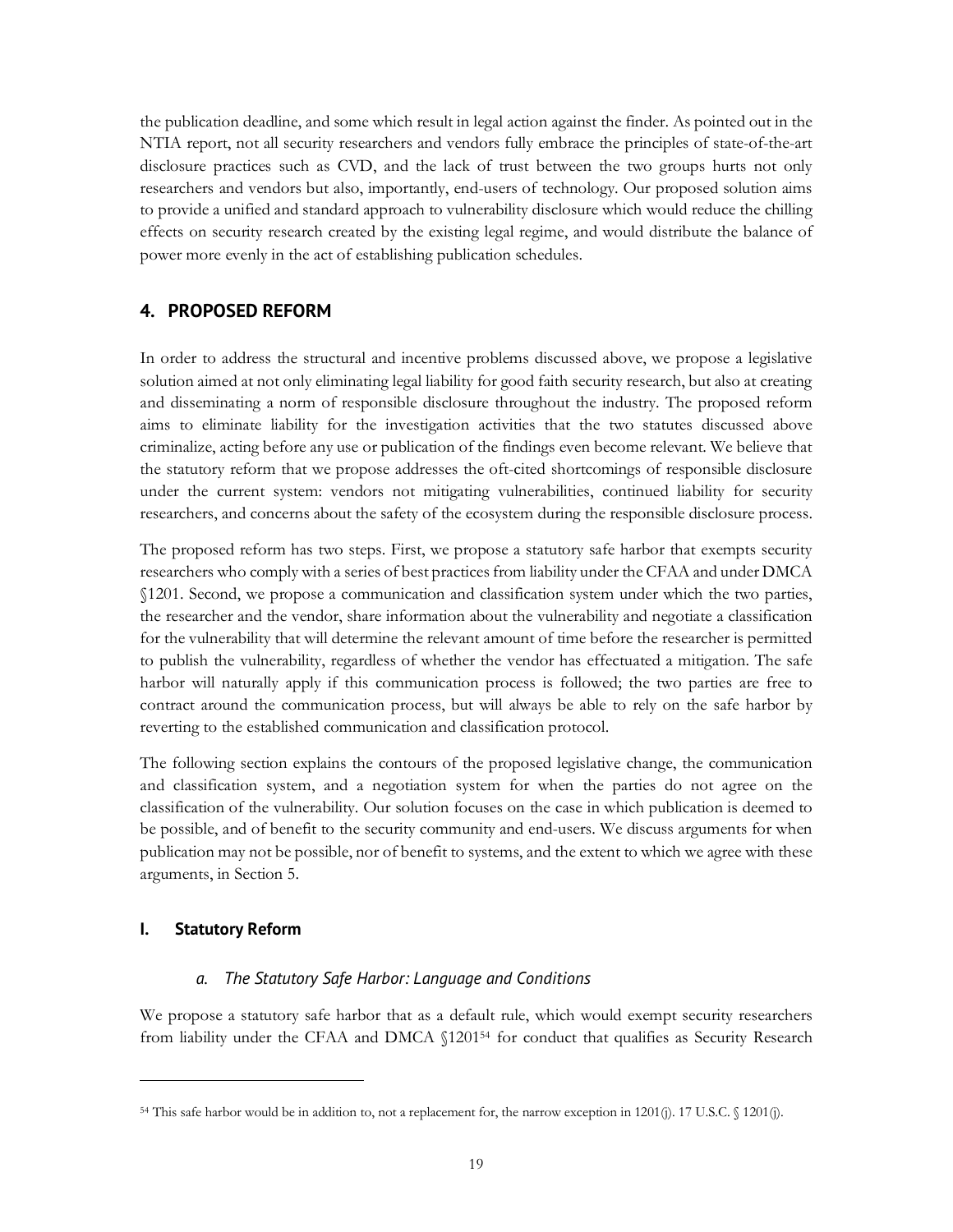Activities under the definition in Part 2. The statutory language could be executed as a standalone statute referring back to both other statutes or as an amendment to each of the two statutes, as is done in the recently proposed IOTA bill.55 We are not the first to suggest such a safe harbor, but our proposal aims to finally provide a comprehensive guide to the specifics of such a statutory reform, and address some of the weaknesses of previous proposals.56 An important detail of our proposal is that for each classification of vulnerability there is a pre-determined time period after which the researcher is permitted to disclose the vulnerability to the public, regardless of whether the vendor has patched the vulnerability or not, and the researcher would still retain their immunity from suit under the two statutes. This is not a coordinated vulnerability disclosure regime; the vendor does not control the public disclosure timeline. This addresses the chilling effects still present under existing voluntary responsible disclosure regimes and gives vendors a credible incentive to patch vulnerabilities in a reasonable amount of time.

The proposed safe harbor would exempt researchers only from the statutes discussed above, and only for the scope of their research activities. The key condition for obtaining this research safe harbor is engaging in the specific implementation of responsible disclosure that we will describe in more detail below. To qualify, the researcher would be required to disclose the crucial details of the vulnerability to the vendor, engage with a negotiation protocol over the classification of the vulnerability, and then refrain from disclosing the vulnerability or its existence to the public until the time period associated with the classification has elapsed. The proposal would act as a default rule, one that parties could mutually agree to circumvent via contract.57 This proposed responsible disclosure regime operates as a baseline from which researchers can operate, in order to finally afford the research community adequate bargaining power, without the threat of legal action, when engaging with vendors. At the same time, it still allows vendors the opportunity to attempt to negotiate. The timeline attached to the vulnerability classification acting as a default would make it more difficult for vendors to justify withholding patches or requesting unreasonably extended timelines because the researchers could rely on the proposed safe harbors and the associated timeline. If the researcher is willing to allow a longer period by delaying publication, she could negotiate for other concessions. If a vendor is willing to provide monetary remuneration for disclosed vulnerabilities, as some do in existing bug bounty programs,58 the vendor could request a more flexible or restrictive timeline which researchers could choose to accept, or which the researcher could decline in reliance on the safe harbor.

This system maintains the freedom of contract between the parties while providing more equal bargaining power and ensuring that the default outcome has the systemic benefits of mitigating chilling effects and encouraging expeditious patching of vulnerabilities. Those nuances differentiate our reform from other safe harbor proposals. Kirsch's proposed safe harbor suggestion would exempt researchers from suit so long as they disclose a discovered vulnerability to the vendor within 24-48 hours of discovery, and then waits some short "reasonable" period of time before disclosing it to the public,

<sup>55</sup> Internet of Things Cybersecurity Improvement Act of 2017, 115th Cong. § 1 (2017).

<sup>56</sup> *See* Cassandra Kirsch, *The Grey Hat Hacker: Reconciling Cyberspace Reality and the Law*, 41 N. Ky. L. Rev. 383, 400 (2014). For a more casual suggestion, *see* Ed Felten in *The Chilling Effects of the DMCA* (2013), available at

http://www.slate.com/articles/technology/future\_tense/2013/03/dmca\_chilling\_effects\_how\_copyright\_law\_hu rts\_security\_research.html.

<sup>57</sup> For a more detailed discussion of how default rules operate in the legal context, as well as an exploration of potential issues with them, *see* David Charny, *Hypothetical Bargains: The Normative Structure of Contract Interpretations*, 89 Mich. L. Rev. 1815 (1990).

<sup>58</sup> *See* our discussion of bug bounty programs in Section 5, *supra*.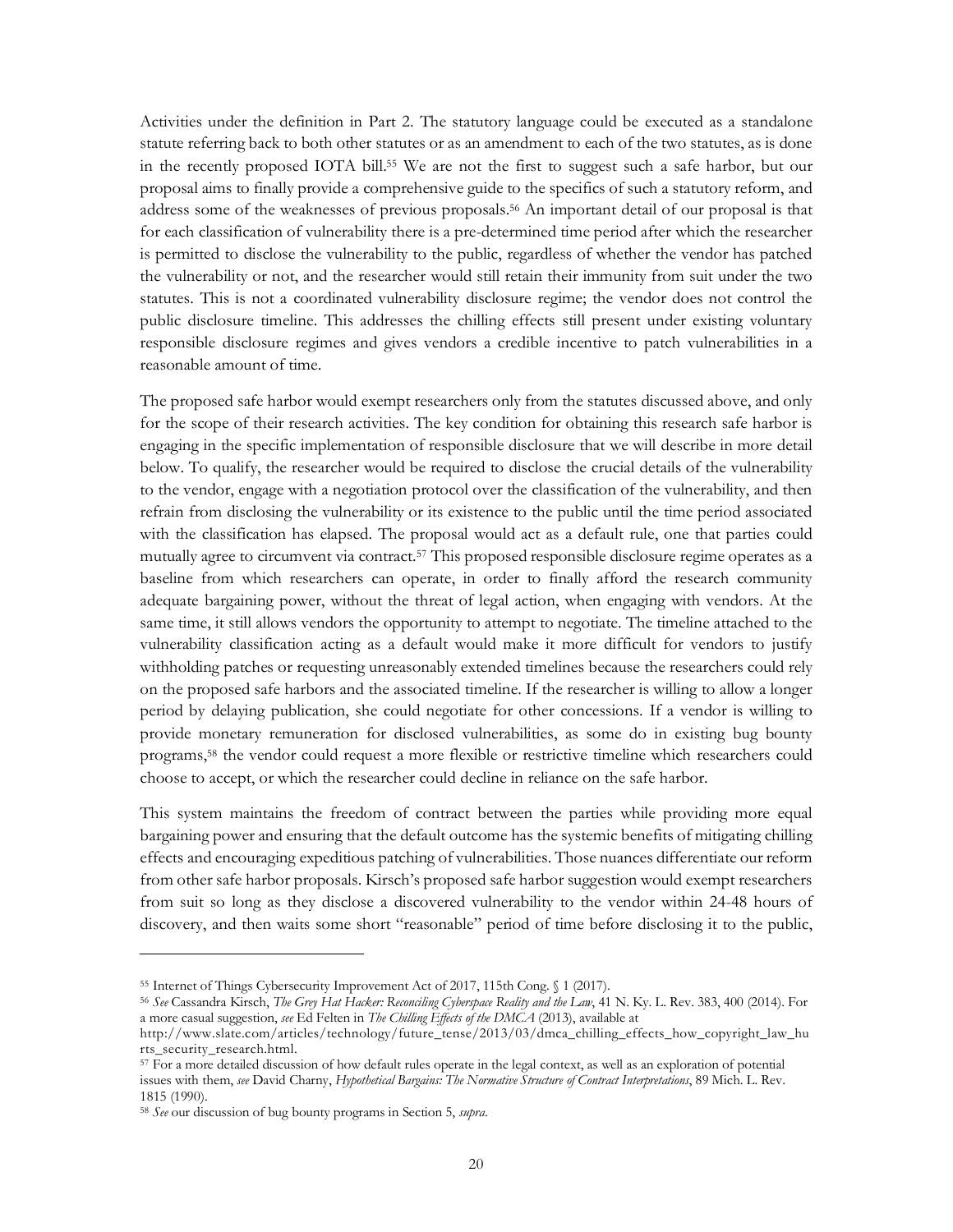regardless of vendor action. <sup>59</sup> To address the concern that vendors will not implement mitigations, Kirsch proposes that the Federal Trade Commission should bring consumer protection actions.<sup>60</sup> This proposal takes a mostly full disclosure approach to building a safe harbor for security research, while we are proposing a responsible disclosure approach. We believe a responsible disclosure approach to be more prudent because it gives vendors an opportunity to patch or mitigate the vulnerability before it is made public, shielding users from some potential exploitation of the vulnerability for the period before disclosure. We also believe that limiting the scope of government entities involved, and not relying on agency enforcement, is likely to create more consistency across multiple administrations as well as more predictability. While we by no means believe our proposal to be the final, authoritative version of any statutory safe harbor for security research, we believe this proposed reform to be the most comprehensive so far. The legislative text, relying on the definitions above in Part 2, would read:

A researcher shall not be sued, held liable or charged under the Computer Fraud and Abuse Act or §1201 of the Digital Millennium Copyright Act for their Security Research Activities if the researcher, in good faith,

- 1) Within two days of confirmed discovery, discloses the discovered vulnerability to the vendor in the form of a Vulnerability Alert followed by a Vulnerability Report
- 2) Includes in the Vulnerability Report all information reasonably necessary to the vendor's effort to find and patch the vulnerability
- 3) Includes in the Vulnerability Report a Preliminary Vulnerability Classification
- 4) If necessary, engages in the Classification Dispute Process
- 5) Complies with the Communication Process
- 6) Does not publish information relevant to the discovered vulnerability until the time period associated with the Final Classification has elapsed

In addition, if a researcher complies with the conditions above and the Communications Process below, but the vendor does not comply with their portions of the Communication Process, the vendor would be estopped from asserting claims under the CFAA and DMCA §1201 against the researcher for their research activities. Vendors would be encouraged to operate a secure channel to intake Vulnerability Reports that is clearly accessible to potential security researchers, which is crucial to ensuring that more recent entrants into the security research field are not disadvantaged by not having existing contact with vendors. Vendors would also be required to not disclose the vulnerability to the public until the timeline has elapsed, unless required by law such as due to a judicial ruling or subpoena, in order to not eliminate the incentive for the researcher to responsibly disclose due to vendors preempting their research publication. The requirement that all relevant submissions and communications be made in good faith merits highlighting and explaining. Any such statutory reform should include punishments for actors who submit Vulnerability Alerts, Reports, or any other such document without real reason to do so. The proposed reform imagines a statutory penalty for such activity, including

<sup>59</sup> Kirsch, *infra* note 56, at 400.

<sup>60</sup> *Id.*, at 401.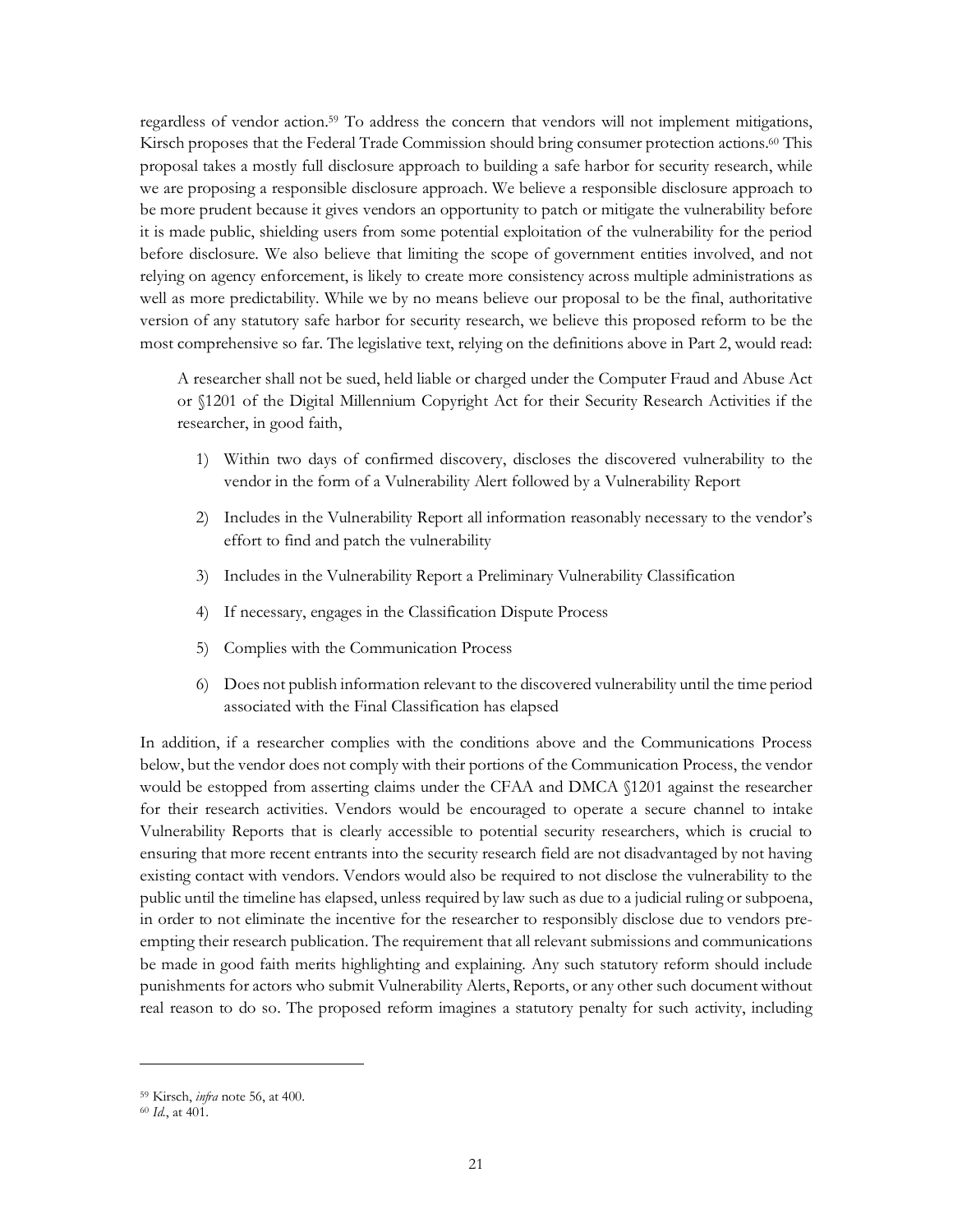disqualification from the safe harbor, with the aim of preventing actors from spamming and overloading the intake systems of vendors who are seeking information about real vulnerabilities.61

#### *b. The Communications Process*

The Communications Process, the protocol by which the two parties communicate about the vulnerability, is also crucial. We describe this process in terms of one finder and one vendor and defer discussion of multiple vendors to the next section. The Communications Process includes not only disclosure of the vulnerability, but also discussion and negotiation regarding the classification of the vulnerability. Details considering our proposed classification scheme and a protocol for contested classification will be discussed in Part II of this Section.

The proposed Communications Process is as follows:

- 1) Researcher sends Vulnerability Alert to vendor
- 2) Vendor sends automated invite to a reasonably secure channel
- 3) Researcher sends basic information about vulnerability in order to establish credibility
- 4) Vendor screens received message, deciding whether to respond
- 5) Vendor responds, requesting further details
- 6) Researcher expeditiously sends Vulnerability Report including all reasonably relevant details
- 7) Both parties blindly commit Vulnerability Classifications
- 8) Vendor may contest Classification, including sending further information about the vulnerability or system to Researcher in order to convince them of a new Classification. See Contested Classification section below
- 9) If the parties do not agree on Classification, they engage in the Contested Classification Protocol<sup>62</sup>
- 10) If the parties do agree, the relevant timeline associated with the Classification becomes binding

There are several important components to this process that bear explicit explanation. First, steps five through eight should be executed over a maximum period of one week, with sufficient time being provided for both the vendor and the finder to respond satisfactorily. Second, it was a deliberate design decision that the researcher does not transmit all relevant information about the vulnerability at the very beginning of the communication process. Researchers seek to communicate with vendors who take the vulnerability seriously, and desire to maintain some leverage in the engagement. At the same time, there is no detriment to the vendor in the researcher not providing the information at the start,

<sup>61</sup> This analogizes to §512(f) of the DMCA, which has been used by courts to assess damages on parties who misrepresent their ownership of a particular copyright. *See* 17 U.S.C. § 512(f); *Automattic v. Steiner*, 82 F. Supp.3d 1011, 1026 (2015). Part of the underlying reasoning for that provision punishing those who submit unfounded takedown notices is to avoid overly burdening the parties processing the notices, as Automattic argued in the cited case.

<sup>62</sup> *See* Section 4.III.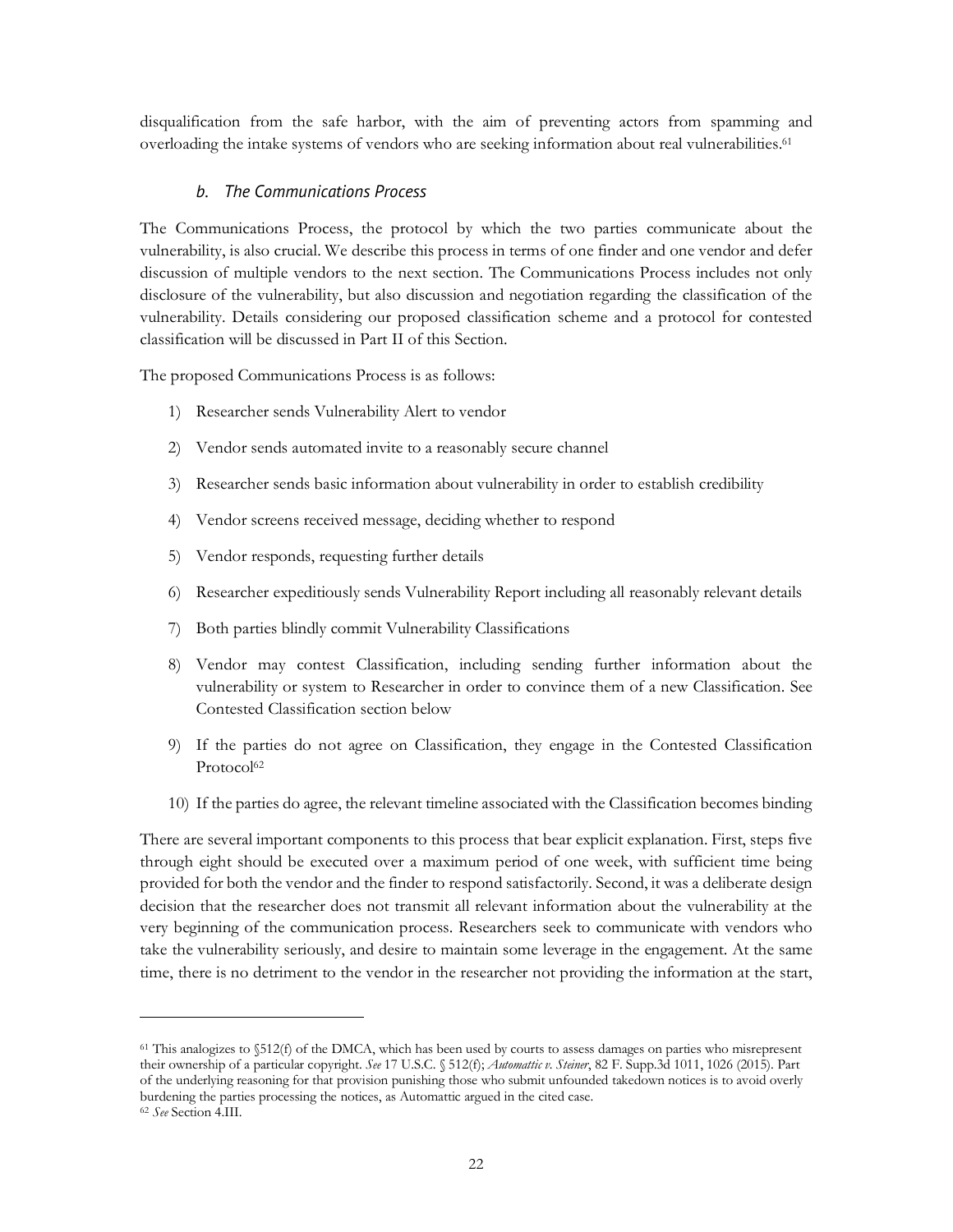because if the vendor responds expeditiously they will obtain the information soon thereafter. Third, vendors would not be required to answer Vulnerability Alerts if they believe in good faith that they are not legitimate.

We propose that the vendor should be required to send an automated receipt notification, so that researchers have confirmation that their vulnerability report is being reviewed. Requiring vendors to actively respond to every alert would be an unreasonable burden and would go far beyond any analogy to the status quo. Only requiring vendors to actively respond to alerts that they believe are legitimate analogizes to vendors only responding to emails or other communications that they believe are the product of bona fide vulnerability research, which mirrors the status quo.

Finally, we included the possibility that some parties will simply agree on the Classification, which would streamline the process significantly. For that reason, the vendor is encouraged to provide the researcher with further information in order to attempt to convince the researcher to amend her classification. As will be explained in the Contested Classification Protocol below, both parties benefit from agreement on a Classification, rather than both sides facing potentially suboptimal classification. The protocol also accounts for the possibility that researchers will engage intermediaries to prepare and communicate the Vulnerability Report. Coordinators, organizations that aid security researchers in identifying vendors, communicating with vendors, and disclosing vulnerabilities, are common actors in current disclosure practices.63 The proposed reform places the burden of providing a sufficient Vulnerability Report on the researcher, but the researcher is absolutely able to engage a coordinator to assist in the preparation and communication. The coordinator would be bound by the same timeline as the researcher, barring them from disclosing the vulnerability to the public until the timeline associated with the relevant classification has elapsed.

#### *c. Downstream Disclosure in Complex Supply Chains*

Downstream disclosure presents another issue. With the complexity and inter-related nature of modern technology products, many discovered vulnerabilities will impact many parties who have integrated the relevant product into their larger infrastructure. Downstream disclosure, in this context, refers to notifying secondary vendors who rely on the product or service of the primary vendor, the organization responsible for maintenance and security of the product or service. We propose that the researcher's responsibility in the proposed reform is only to contact and disclose to the primary vendor, the direct manufacturer of the product containing the vulnerability, who is the party ultimately be responsible for patching that vulnerability. In our proposal, the primary vendor would be responsible for notifying downstream vendors of the existence of the vulnerability once it is confirmed. The extent and details of the primary vendor's downstream responsibilities would likely be dictated by contract in most cases, as they have likely sold or licensed their product or service to the secondary vendor, and those contracts would not interfere with the proposed solution here. If the primary vendor has agreed to notify secondary vendors regarding discovered vulnerabilities as part of their contract, or if they have agreed not to notify them but to push patches without notification, that agreement would be respected. In the absence of such an agreement, and if the secondary vendors would need to implement a patch on their own, the responsibility of the researcher is still to notify the primary vendor when possible. In fact, we

<sup>63</sup> *ISO/IEC 29147: Information technology – Security techniques – Vulnerability disclosure*, International Organisation for Standardisation (2014).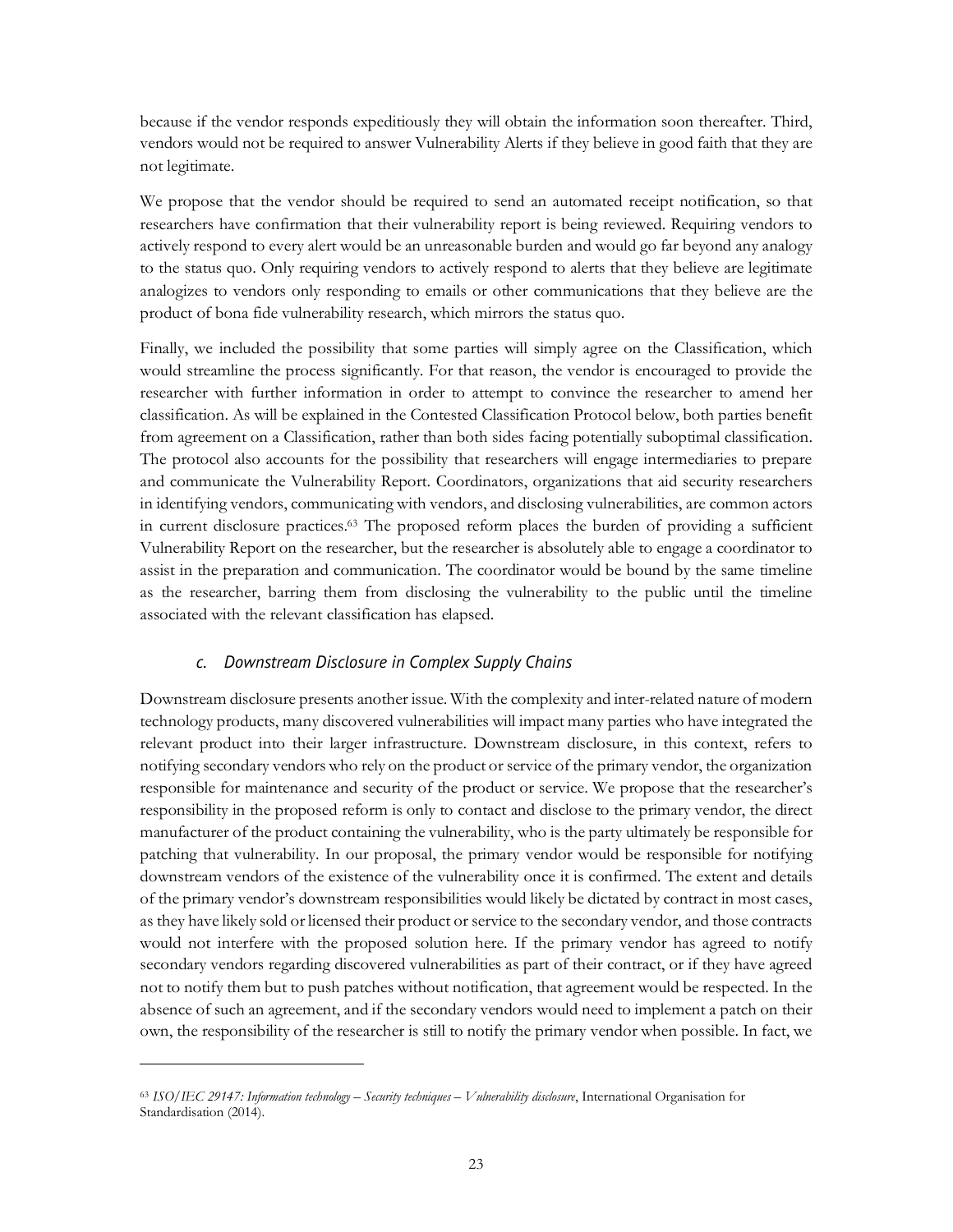believe that the specifics of how information and mitigations would be dealt with in complex supply chains should and will be resolved by contract dynamics. Rather than imposing a brand new set of rules on a complicated ecosystem, we instead propose encouraging primary vendors to include (and secondary vendors to demand) terms in the relevant distribution contracts and terms of service that clearly lay out the parameters for downstream disclosure. The statutory reform described above has several relevant junctures that could be used as trigger points for requiring disclosure to secondary vendors, such as a vendor deciding to respond to a Vulnerability Alert in Step (5) of the Communications Process. If the relevant contracts include provisions requiring primary vendors to notify downstream vendors at that juncture, and require them to provide certain information or resources in order to effectuate a mitigation, that would manage the complexity of supply chains without imposing additional rules that risk being over or under-inclusive.

In terms of the Communications Process outlined above, we note that the finder will most likely only need to communicate with one vendor, the primary vendor. If the primary vendor is not available to the finder, the finder has the option of using a coordinator, in which case the Communications Process would run between the coordinator and the primary vendor. The case where the primary vendor is unavailable is addressed in Section 4.I.d, below.

As with the rest of the proposed reform, the researcher and vendor could circumvent the default of the primary vendor's responsibility to inform downstream vendors via contract. The researcher could form an agreement with the primary vendor that includes them taking on the burden of notifying secondary vendors in exchange for a more favorable publication timeline or for some other concession. Despite the existence of such a safe harbor, some vendors might still pursue a lawsuit in order to enjoin the researcher from disclosing the vulnerability to the public or for some other person. In such a case, the researcher would certainly have the safe harbor as a defense, and if they had complied with the conditions of the safe harbor, the vendor's suit would fail.

#### *d. Post-Disclosure Issues*

There are several other issues that might arise after attempted disclosure to the vendor. Two will be addressed here: nonresponsive or non-existent vendors and the chilling effects of potential litigation addressed via allocation of attorney's fees in potential lawsuits. Each will be addressed in turn.

First, in the case of a vendor that no longer exists or does not respond to a Vulnerability Alert, we propose that the researcher's responsibility is to undertake a good faith effort and exhaust all reasonable means. In the case where the vendor no longer exists, the researcher's responsibility is to undertake a good faith effort to find the party that would be most impacted by any publication of the discovered vulnerability, based on the logic that this would be the party most likely to bring suit under the CFAA or DMCA § 1201 should responsible disclosure not be attempted. If the vendor does exist and maintains a communication channel that they claim they monitor and respond to, attempting to use that channel should be sufficient under the standard. Otherwise, what qualifies as a good faith effort would be up to courts to decide, but we imagine it including browsing the vendor's website, sending an email to the support email address, or finding the most relevant line of contact available. If the researcher immediately contacts a coordinator, that coordinator has the same burden on behalf of the researcher. If the researcher meets the search and notification burden and still does not receive any response, they would still be eligible for the safe harbor and would be able to publish the vulnerability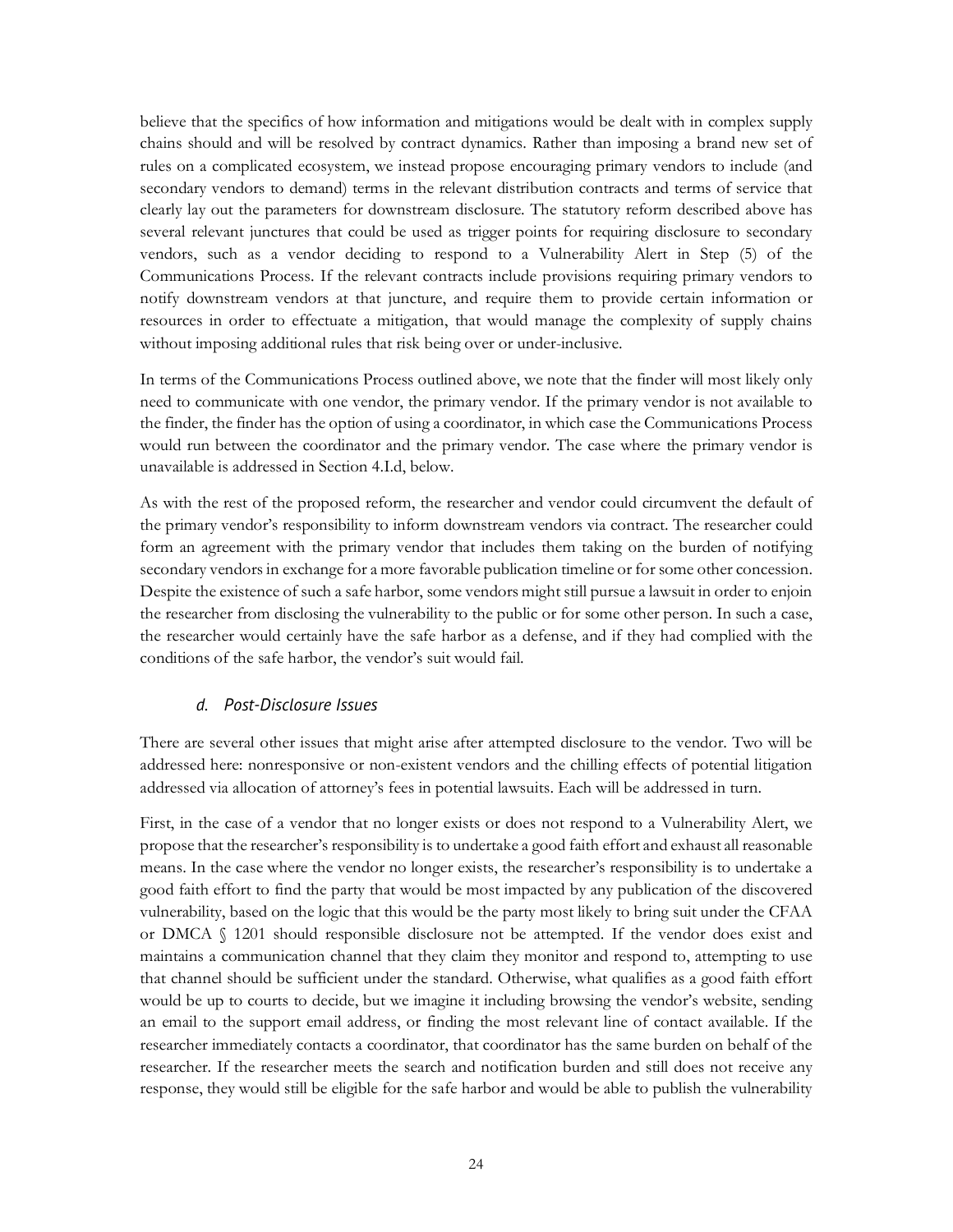without potential liability, based on the assumption that if the vendor does not exist or does not undertake enough care to respond to Vulnerability Alerts, disclosing the vulnerability to the public would serve to benefit the ecosystem at large including consumer safety.

Second, regarding potential lawsuits, the safe harbor protection alone does not resolve the fact that the burdens of even the early stages of a lawsuit may be enough to create chilling effects. In order to aid in resolving this issue, we propose that if a vendor initiates a lawsuit against a researcher who eventually prevails using the safe harbor as a defense, the vendor would be required to pay the researcher's attorneys fees. While this does not completely alleviate the burden on the researcher, as they are still forced to undertake the time and strain of the early stages of a lawsuit, it alleviates some of the burden and possibly serves as a disincentive when vendors are deciding, ex ante, whether to file a lawsuit: as losers of the lawsuit, vendors would be forced to bear that cost, potentially making vendors more risk averse in filing suits against researchers on the margin. The loser paying the winner's attorneys fees is not the default in the United States, but the convention does exist in some areas of U.S. law. Over "150 federal statutes authorize attorney fee shifting," and most do so in order to encourage or enable litigation in the public interest.64 We believe the important policy rationales for granting attorneys fees to the winners are present in this use case: it would deter baseless litigation that would create social detriment, the statute is designed to create public benefit, and the parties in potential litigation have vastly unequal access to resources.

#### **II. Vulnerability Classification**

 

As is evidenced in Section 3, the method of negotiating a vulnerability publication deadline varies across guidelines as well as across vendor policies. In the case of Coordinated Vulnerability Disclosure (CVD), for instance, the finder often has very little influence on the eventual publication date, as the process requires the development of a remediation by the vendor before any vulnerability details can be made public. This affords the vendor significant influence over the publication deadline, which may, in some cases, affect the finder's livelihood. In the case of vulnerabilities being exploited in the wild at the time of discovery, some disclosure guidelines, such as the ISO/IEC 2914765 standard, advise coordinated release of a limited advisory detailing the existence of the vulnerability, and short-term countermeasures that project users; full vulnerability details are not released. Although this may allow for finders to claim discovery, it may still impede publication desires. It is potentially possible, of course, that the finder and/or coordinator controls the publication deadline. This is true in the case of the CERT Coordination Center (CERT/CC) $66$ , and is implied by the Netflix disclosure policy. It is most certainly true in the Full Disclosure (FD) model, as in the IETF67 recommendations, which allow for the finder to specify a fixed publication date, in turn granting the vendor a specified window in which

<sup>64</sup> Robert R. Percival & Geoffrey P. Miller, *The Role of Attorney Fee Shifting in Public Interest Litigation*, 47 L. & Contemp. Probs. 233 (1984).

<sup>65</sup> *ISO/IEC 29147: Information technology – Security techniques – Vulnerability disclosure*, International Organisation for Standardisation (2014).

<sup>66</sup> The CERT/CC allows for a fixed window of 45 days before disclosing vulnerability details, however, the organization will negotiate different timelines if need be.

<sup>67</sup> Steve Chistey & Chris Wysopal, *Responsible Vulnerability Disclosure Process – Internet Draft*, Internet Engineering Task Force (2002).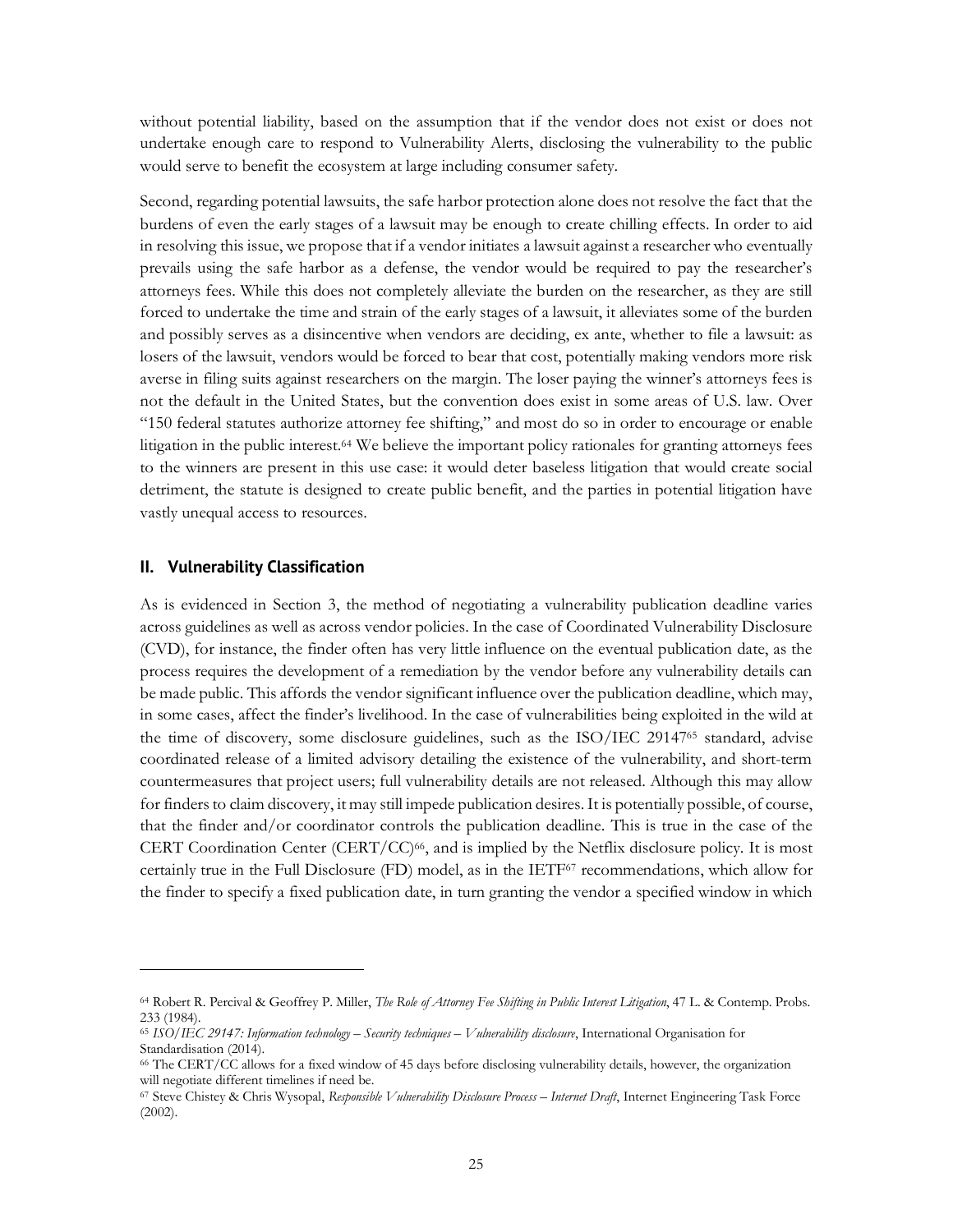to patch the vulnerability before releasing vulnerability details. However, in these cases, the finder may be subject to legal action and thus in reality, arguably has very little control of the publication date.

Very rarely does the negotiation process include a formal classification of the vulnerability in question. As laid out in the previous section, our proposed legislative framework for vulnerability disclosure includes the vendor and the finder agreeing on a vulnerability classification. This classification will result in a severity score which in turn will dictate the publication timeline. In order to introduce a sense of "fairness" into the timeline negotiation process, we propose the use of a *contributive score* arriving at this score entails the finder and the vendor both contributing inputs to the severity score. The aim of such a scoring process is to provide both parties with the opportunity to have influence on the publication deadline, taking their respective incentives and needs into account. A process such as this also standardizes the negotiation of publication timelines, normalizing the disparate approaches currently employed in practice.

#### *a. Classification Protocol*

 

We now present our proposal for the Classification Protocol, allowing for both the finder and the vendor to contribute to the severity score. We base our protocol on the Common Vulnerability Scoring System (CVSS) version 3.0, <sup>68</sup> developed by FIRST.Org. This is the scoring system used in the Common Vulnerabilities and Exposures dictionary,<sup>69</sup> an extensive collection of standardized cybersecurity vulnerability names and descriptions. <sup>70</sup> CVSS is one of the more popular means by which vulnerabilities can be classified. We address whether or not it is the most suitable scheme in Section V, and appreciate that classification schemes may vary over time, potentially causing update difficulties if a particular scheme has been codified into law. We therefore propose that our statutory reform be flexible enough to allow for any classification scheme permitting finder-vendor negotiation to be used. At this instance, we proposed that the classification scheme employed be the one outlined below.

The CVSS scoring system is composed of three scoring metric groups, namely the Base, Temporal, and Environmental groups. We explain each of these groups below:

**Base Metric Group.** This group covers characteristics that are intrinsic to a vulnerability and immutable over time. The Base group is divided into two sets of metrics, namely the Exploitability metrics and the Impact metrics. The Exploitability metrics reflect the ease and technical means by which the vulnerability can be exploited. They relate to the component that is vulnerable and exhibits a weakness that can be exploited. The Impact metrics reflect on the direct consequence of the vulnerability being exploited, and covers the component(s) affected by the exploit. The weak component may be the affected component, however, this might not always be the case. For instance, a weakness in a software application may impact a hardware device or network resource.

<sup>68</sup> *Common Vulnerability Scoring System v3.0: Specification Document*, Forum of Incident Response and Security Teams, Inc. (FIRST.Org), available at https://www.first.org/cvss/specification-document.

<sup>69</sup> *Common Vulnerabilities and Exposures – The Standard for Information Security Vulnerability Names*, MITRE, available at https://cve.mitre.org/.

<sup>70</sup> We note that router manufacturer Cisco uses this system to score vulnerabilities received from external finders as part of its vulnerability disclosure policy. *See* Cisco, *Security Vulnerability Policy*, available at

http://www.cisco.com/c/en/us/about/security-center/security-vulnerability-policy.html.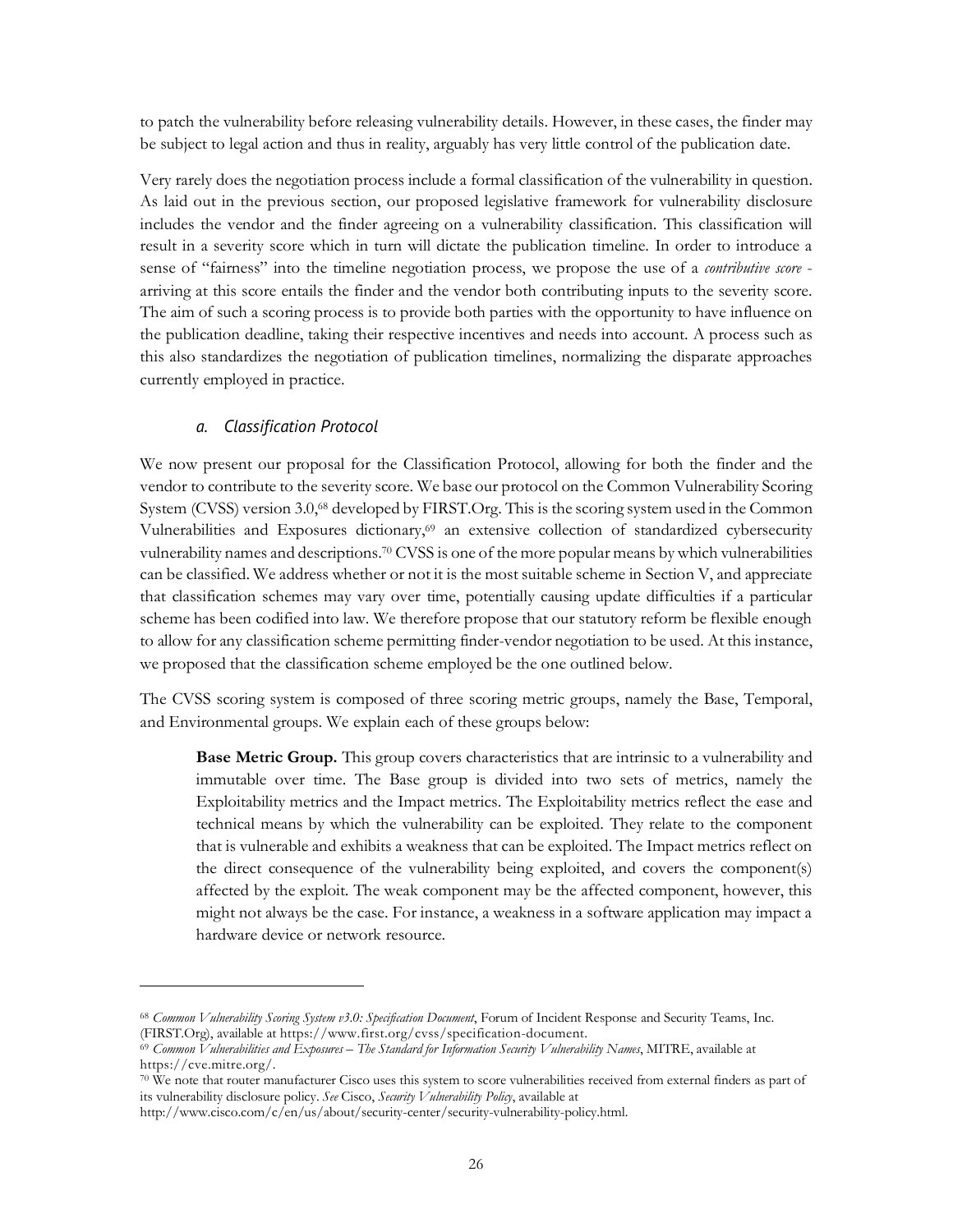**Temporal Metric Group.** The Temporal metric group "measures the current state of exploit techniques or code availability, the existence of any patches or workarounds, or the confidence that one has in the description of a vulnerability". <sup>71</sup> Unlike the Base characteristics, these attributes may change over time - exploit kits may be developed if not already in existence, as is true for patches and workarounds.

**Environmental Metric Group.** This metric group reflects the importance of the affected component(s) within an organization. In other words, this metric takes into account the environment in which the vulnerability may be exploited and allows for the customization of the severity score based on the impact to Confidentiality (C), Integrity (I), and Availability (A)72 of the potentially vulnerable systems. At a high-level, computation of this metric includes measurement of the security requirements of the potentially affected components and systems and incorporates a modified Base Impact score based on the environmental factors influencing the component's or system's operation.

We refrain from covering all of the individual elements within the sets of metric groups mentioned above and direct the reader to CVSS 3.0 specification document for further details. For the purposes of this work, a high-level understanding of the metric groups is sufficient.

In order for a finder and a vendor to agree on a publication timeline, as required in steps five through eight in the Communications Process outlined in the previous section, we propose employing what we term the Simple Vulnerability Classification (SVC) protocol, as depicted in Figure 1.



FIGURE 1: THE SVC PROTOCOL

 

In the SVC protocol, the finder determines the Base  $(B)$ , the Temporal  $(T)$  and Environmental  $(E)$ scores relating to the discovered vulnerability. At this stage, each score is a vector indicating an agent's

<sup>71</sup> *Common Vulnerability Scoring System v3.0: Specification Document*, Forum of Incident Response and Security Teams, Inc. (FIRST.Org), available at https://www.first.org/cvss/specification-document.

<sup>72</sup> We defer to the definitions of confidentiality, availability and integrity as presented in the CVSS 3.0 specification document.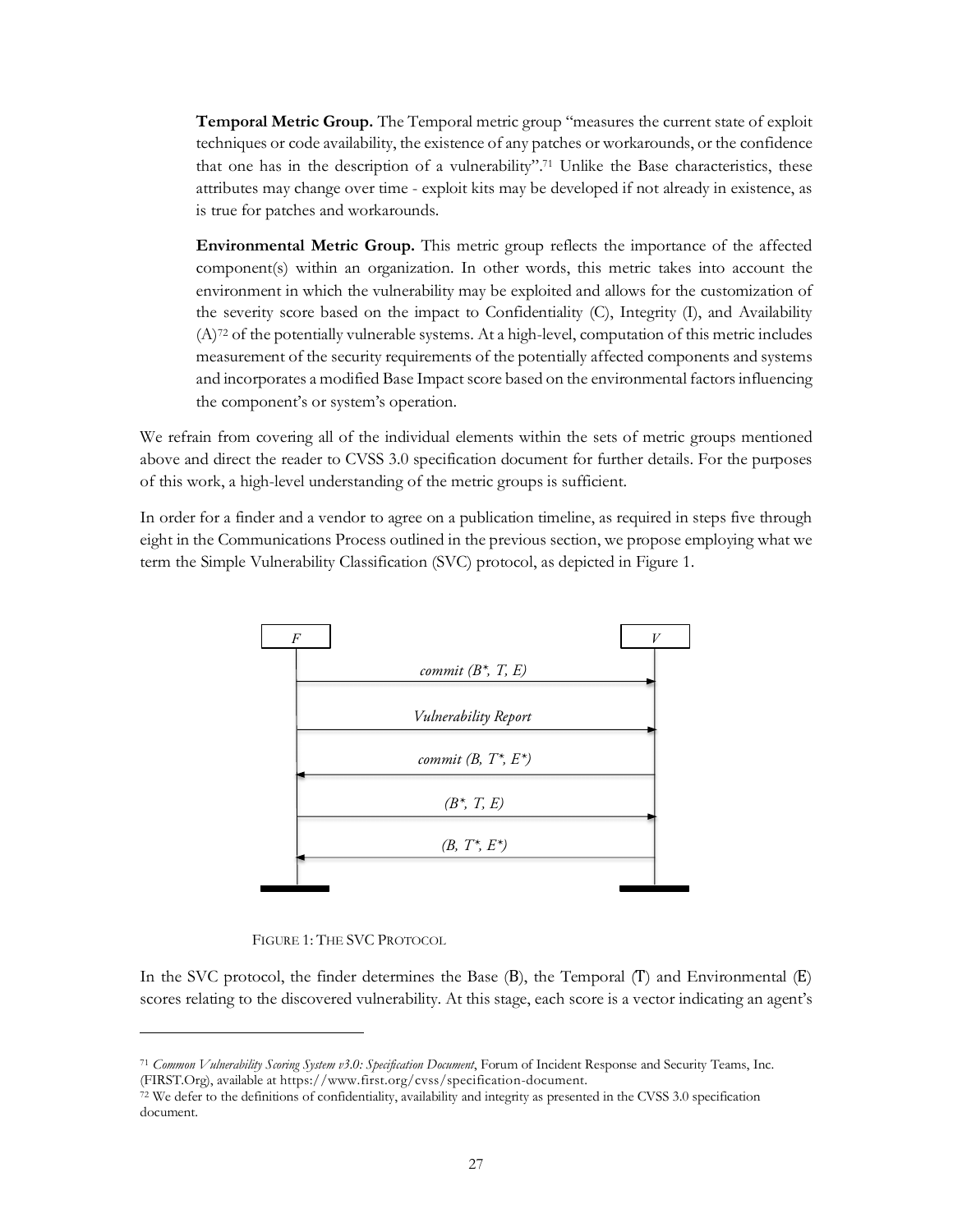evaluation of the set of metrics within each metric group. The final severity score is a numerical value, ranging from 0 to 10, and is computed as a function on all three metric group vectors - calculation details can be found in the CVSS 3.0 specification document. <sup>73</sup> The finder (F) then blindly commits to her three scores (vectors), meaning that the vendor cannot see the scores, and sends a commitment value to the vendor (V), along with the detailed Vulnerability Report, which may include attack implementation code, or a Proof-of-Concept (PoC) of some sort. Upon receiving the detailed Vulnerability Report, the vendor computes the Base score, the Temporal score and the Environmental score. The vendor then blindly commits to the computed scores and sends the commitment value to the finder. Note that the exchange of these commitments, and all subsequent messages, will take place within the secure channel established between the finder and the vendor (see step two of the Communications Process).

After both commitments have been received, the finder and the vendor both send their score values to the respective receiving party. The final severity score is computed using the finder's Base score and the vendor's Temporal and Environmental scores, resulting in what we term the *contributive score*. The rationale for computing the severity score in this manner is that we believe both parties should have a degree of influence on the publication timeline, opposed to one party dictating public release of the vulnerability details, as is done in CVD, where vendors largely control the publication schedule, and in the case of finder- or coordinator-controlled release scenarios, as dictated by some policies and guidelines. Also, we believe that it is appropriate to assume that the finder has a detailed knowledge of the intrinsic characteristics of the vulnerability, thus making this party best suited to calculate B, and that the vendor most likely has superior knowledge with regards to the environmental, operational and customer usage factors relating to the vulnerability, hence placing the vendor in the best position to calculate Temporal and Environemnt.

As the final severity score is computed from a combination of inputs from both of the interested parties, we restrict one party's score from being visible prior to computation of the other party's score so as to prevent manipulation of subsequent scores with the purpose of favorably influencing the publication timeline. The exchange of the first four messages as described above is intended to achieve this, and what we have described, at a high-level, is known as a *commitment scheme*. The initial exchange of values is known as the *commit phase* and the subsequent exchange of the scores is known as the *reveal phase*. Such schemes have been well studied in the field of cryptography.74 It is also important that both parties receive the commitment "(correct)" to their score values, as well as "(correct)" on the score values themselves. The general problem here is known as the problem of fair exchange: both parties want to ensure that they get the other party's promised item, or they both receive nothing. There are elegant solutions in the literature, including gradual release and Concurrent Signatures. <sup>75</sup> There is an impossibility result that says, roughly, that a third party is necessary. <sup>76</sup> In the "optimistic fair exchange"

<sup>73</sup> We note the existence of an easy-to-use CVSS 3.0 calculator on the FIRST website, available at

https://www.first.org/cvss/calculator/3.0. This would allow for the convenient computation the final score by both parties.

<sup>&</sup>lt;sup>74</sup> In the very basic case, one could consider the *commit*( $B, T, E$ ) message to be a cryptographic hash value of  $(B, T, E)$ .

<sup>75</sup> Liqun Chen, Kudla Caroline & Kenneth G. Paterson, *Concurrent Signatures*, EuroCrypt (2004).

<sup>76</sup> Henning Pagnia & Felix C. Gartner, *On the Impossibility of Fair Exchange Without a Trusted Third Party*, Darmstadt University of Technology Technical Report TUD-BS-1999-02 (1999).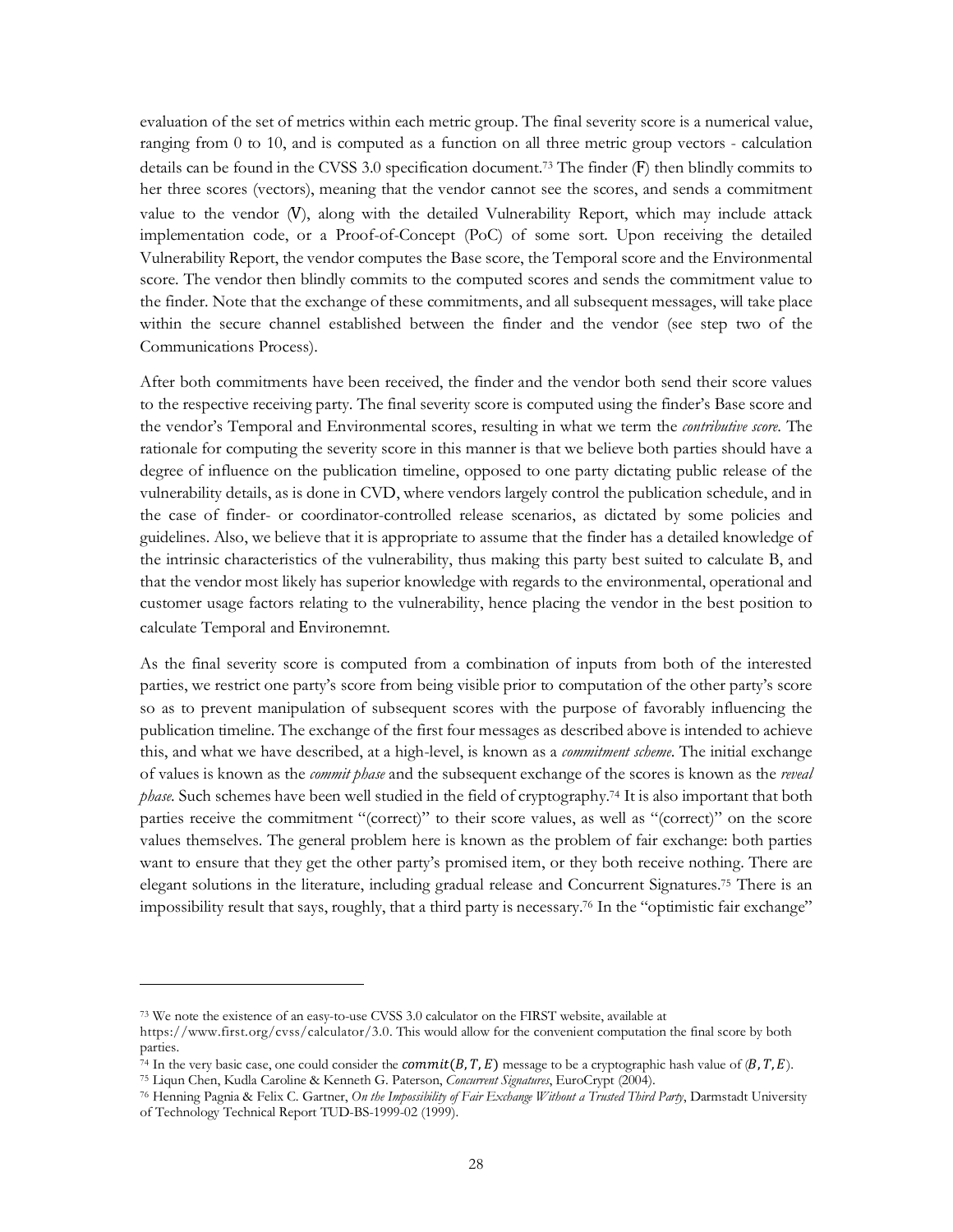setting, the third party needs only be involved in the event of a dispute. We consider disputes in the next section.

In CVSS' specification lists the T and E scores as optional. Calculation of these scores is mandatory in our proposed solution. Additionally, the final severity score could be calculated in a number of ways scores could be weighted, for instance, based on the role of the agent computing them. Our solution offers one possible method for classification. It is of course also possible to create a different scoring system for the purposes of determining a publication timeline, one that might be more nuanced and disclosure-focused. Again, we highlight that our solution is one of many possible solutions. Use of this scoring system, however, does aid in the registration of a CVE identifier (at the time of public release), if applicable.

#### *b. Score-Dependent Publication Schedule*

The output of the CVSS is a score in the range of 0 to 10, inclusive. The CVSS specification maps the following qualitative severity ratings to the range of possible severity scores (see Table 1):

#### TABLE 1: CVSS 3.0 RATINGS

| <b>CVSS Score</b> | Rating   |
|-------------------|----------|
| 0.0               | None     |
| $0.1 - 3.9$       | Low      |
| $4.0 - 6.9$       | Medium   |
| $7.0 - 8.9$       | High     |
| $9.0 - 10.0$      | Critical |

We now propose a publication schedule based on these ratings (Table 2), where publication refers to public release of the vulnerability details:

#### TABLE 2: PROPOSED PUBLICATION SCHEDULE

|          | Rating Time to release (days) |  |
|----------|-------------------------------|--|
| None     | $\left( \right)$              |  |
| Low      | 35                            |  |
| Medium   | 62                            |  |
| High     | 76                            |  |
| Critical | 90                            |  |

Parties may choose to coordinate disclosure, as recommended in the CVD model, but in our scheme, after the suggested time period has lapsed either party is free to divulge the vulnerability details. As noted earlier, in many of the vulnerability disclosure guidelines, attacks may be ongoing in the wild at the time of discovery by the finder. These guidelines recommend the issuing of an advance security advisory with limited vulnerability details but including suggested workarounds and countermeasures to protect users. At this stage, we leave this decision regarding whether or not to take this action up to the parties involved and do not provision for this in our publication schedule.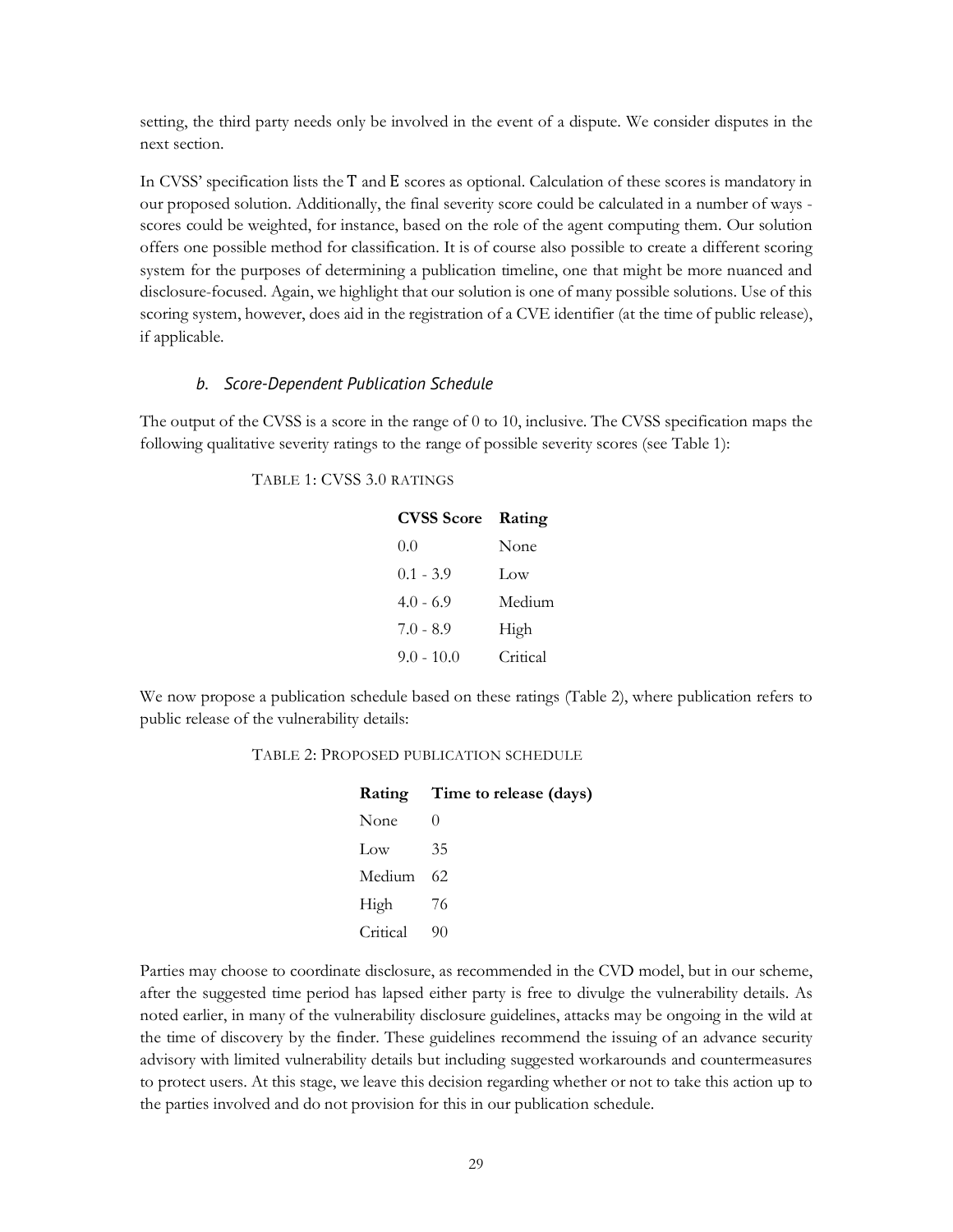#### *c. Contested Classification*

In the case of dispute regarding the B, T and E scores, our solution calls for the involvement of a Trusted Third Party (TTP). We recommend that a TTP agreeable to both parties be selected. To prevent the manipulation of scores by a party so as to influence the final score in a favorable manner, we introduce a penalty for exaggeration: if a party disagrees with the scores computed by the other party in the negotiation, and no settlement can be reached, the parties should submit all details to a TTP, including the vulnerability details, and request judgment on the B, T and E scores. Based on the vulnerability details provided, the TTP should compute all components of the CVSS severity score (B,T and E), and if the TTP finds that one of the parties has exaggerated their scores, then the final score is calculated using the B, T and E values of the other party only. This is why we call for all scores to be computed by both the finder and the vendor. We hope that the threat of losing influence over the publication schedule entirely will keep parties honest. In the event that the TTP rules that no exaggeration has taken place, then the score remains as originally calculated. We note that there are already agents in the disclosure ecosystem that can take on the role of TTPs, namely coordinators. It is also possible, if this solution gets adopted, that other agents will emerge as possible and willing TTPs, such as computer security experts or research and government institutions. We note that the TTP has no publication rights, and that it is bound by confidentiality surrounding the vulnerability details. Irresponsible release of details by the TTP would result in reputational harm as well as possible legal action by the vendor, as the TTP is not subject to the safe harbor in our proposed framework.

The classification scheme suggested above is to be considered the default means by which a finder and vendor agree on a publication timeline; it is entirely possible for these parties to agree to negotiate a publication timeline via some other means, if they so choose. In this case, if the parties agree to make use of the remaining safe harbor components as per the Communications Protocol, these components apply via contract. We are aware the CVSS is geared towards addressing software vulnerabilities. We consider this system, and therefore our classification scheme, to be equally applicable to most hardware vulnerabilities, potentially with some additional attributes and caveats, as discussed in Section 5.III.

#### **5. COUNTER ARGUMENTS**

The proposal for a responsible disclosure driven safe harbor is obviously not uncontroversial. In this section we will address several typical arguments that would be presented in opposition to such a regime. While there are a myriad of typical policy arguments that might be made to refute to our proposal, most are addressed by the specifics of our implementation. To address some here: the argument that the government does not have the expertise to regulate vulnerability disclosure is addressed by the private-party-focused deliberation structure. The argument that malicious actors will use a responsible disclosure regime to acquire a legal safe harbor for their activity is rebutted by carefully considered definitions that make clear that only designated research activities are captured within the scope of the safe harbor.

There are, however, some counter-arguments that merit more detailed analysis. The prominent legal argument that will be addressed is that government-mandated responsible disclosure might be a prior restraint on speech in violation of the First Amendment. We will also address the policy argument that a legislative reform is not practically feasible, and briefly consider alternatives such as a Department of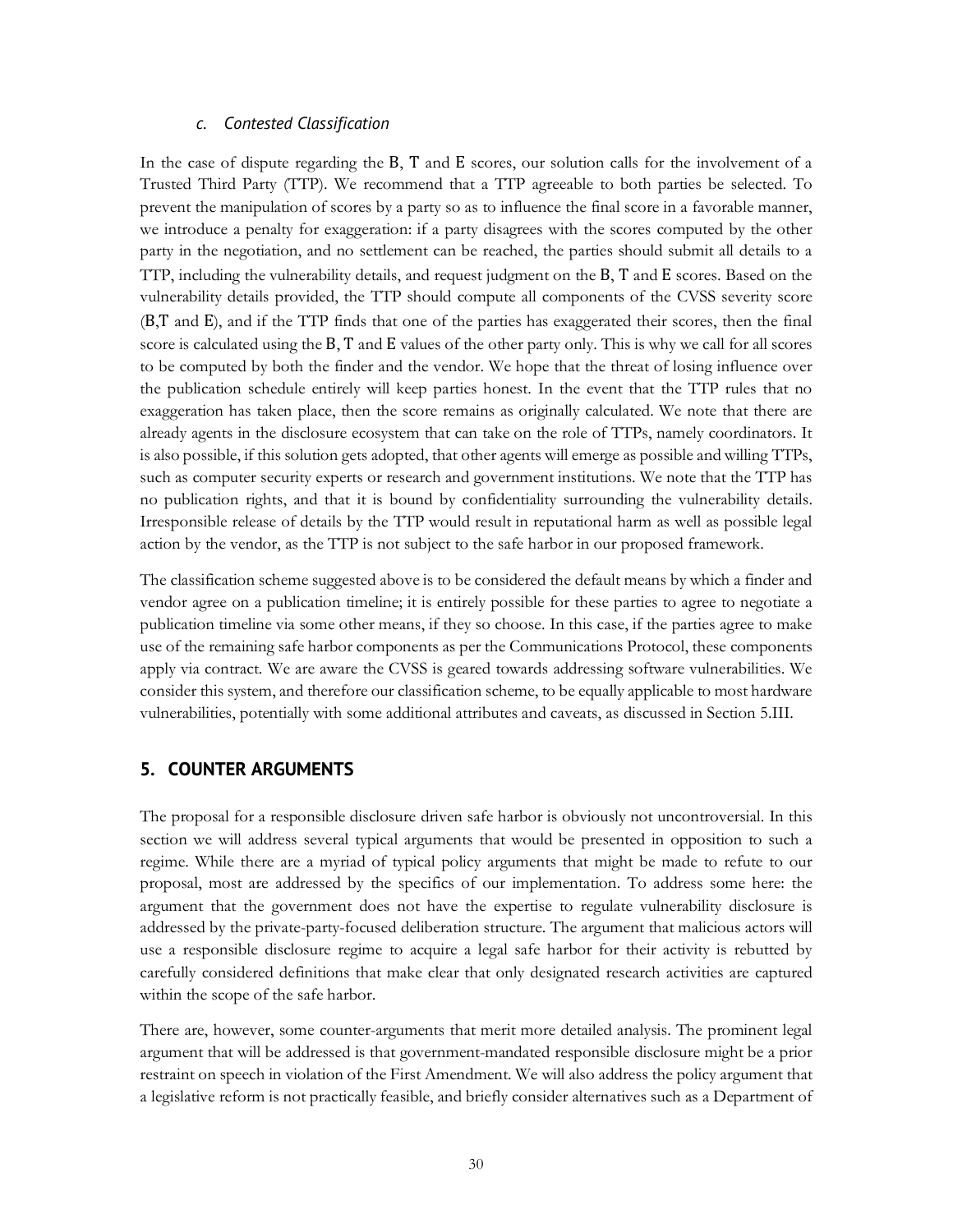Justice prosecutorial discretion advisory or a consumer protection advisory from the Federal Trade Commission. The prominent technical counter-arguments include our choice of classification scheme, that the solution does not account for the nuanced differences between software and hardware, and that the solution is overly complex and laborious for security researchers. Each counter-argument will be addressed in turn.

#### **I. Responsible Disclosure as a Violation of the First Amendment**

Some have argued that the First Amendment of the U.S. Constitution, which protects free speech, among other things, makes government-driven responsible disclosure unconstitutional. The most powerful version of this argument is that a legislative regime of responsible disclosure, which necessarily requires security researchers to delay publication of information they already possess, qualifies as a prior restraint on protected speech, which is at the core of First Amendment protection. It is clear from jurisprudence that, in most cases, prior restraints violate the First Amendment.77 Delays, not only prohibitions, on publication still trigger the doctrine of prior restraints.78 Kristin Bergman argues that restricting the publication of security vulnerabilities in a responsible disclosure regime meets all the conditions required to qualify as a prior restraint doctrine. While the data acquired by exploiting a vulnerability is very likely not protected speech, disclosing the vulnerability itself to the public might be, according to Bergman. She cites a Fourth Circuit precedent in which the publication of Social Security Numbers was protected expression even though the numbers themselves were not, due to the fact that the context of publication was an attempt to convey a message about how the government had been handling personal information.<sup>79</sup> There are narrow exceptions to the prior restraints doctrine, famously laid out in *Near v. Minnesota* where, though the Supreme Court held a law unconstitutional, it presented the potential that a prior restraint for the legitimate purpose of protecting national security might be constitutionally permissible,<sup>80</sup> but that burden has proven highly difficult to meet.<sup>81</sup> Bergman also argues that data security is a matter of public concern, and that restricting publication of vulnerabilities can cause damage to users based on their not having the relevant information to take precautions, making disclosure of vulnerabilities more likely to be recognized as protected expression.82 This argument, while compelling, rests on several empirical assumptions and refutable legal principles.

First, claiming that responsible disclosure causes more damage to users than full disclosure relies on two assumptions: that full disclosure will make manufacturers more likely to patch vulnerabilities than mandated responsible disclosure and that malicious actors taking advantage of fully disclosed, unpatched vulnerabilities do less damage than the unpublished vulnerabilities in the time between finding the vulnerability and disclosing it in the responsible disclosure context. While there has been some evidence<sup>83</sup> as to the assumption that vendors are more likely to patch in full disclosure scenarios, much of this evidence is from the older days of the online ecosystem, has several mitigating factors,

<sup>77</sup> Kristin M. Bergman, *A Target to the Heart of the First Amendment: Government Endorsement of Responsible Disclosure as* 

*Unconstitutional*, 13.2 Nw. J. L. & Tech. 117, 127–129 (2015).

<sup>78</sup> *See Neb. Press Ass'n v. Stuart*, 427 U.S. 539, 559 (1976).

<sup>79</sup> *See generally Ostergen v. Cuccinelli*, 615 F.3d 263 (4th Cir., 2010).

<sup>80</sup> *See Near v. Minnesota*, 283 U.S. 697, 716 (1931).

<sup>81</sup> *New York Times Co. v. United States*, 403 U.S. 713 (1971). *See United States v. Progressive*, 467 F. Supp. 990 (W.D. Wis., 1979). <sup>82</sup> Bergman, *infra* note 77, at 133.

<sup>83</sup> Ashish Arora, Ramayya Krishnan, Rahul Telang & Yubao Yang, *An Empirical Analysis of Software Vendors' Patching Behavior: Impact of Vulnerability Disclosure*, Heinz School of Public Policy and Management, Carnegie Mellon (2006).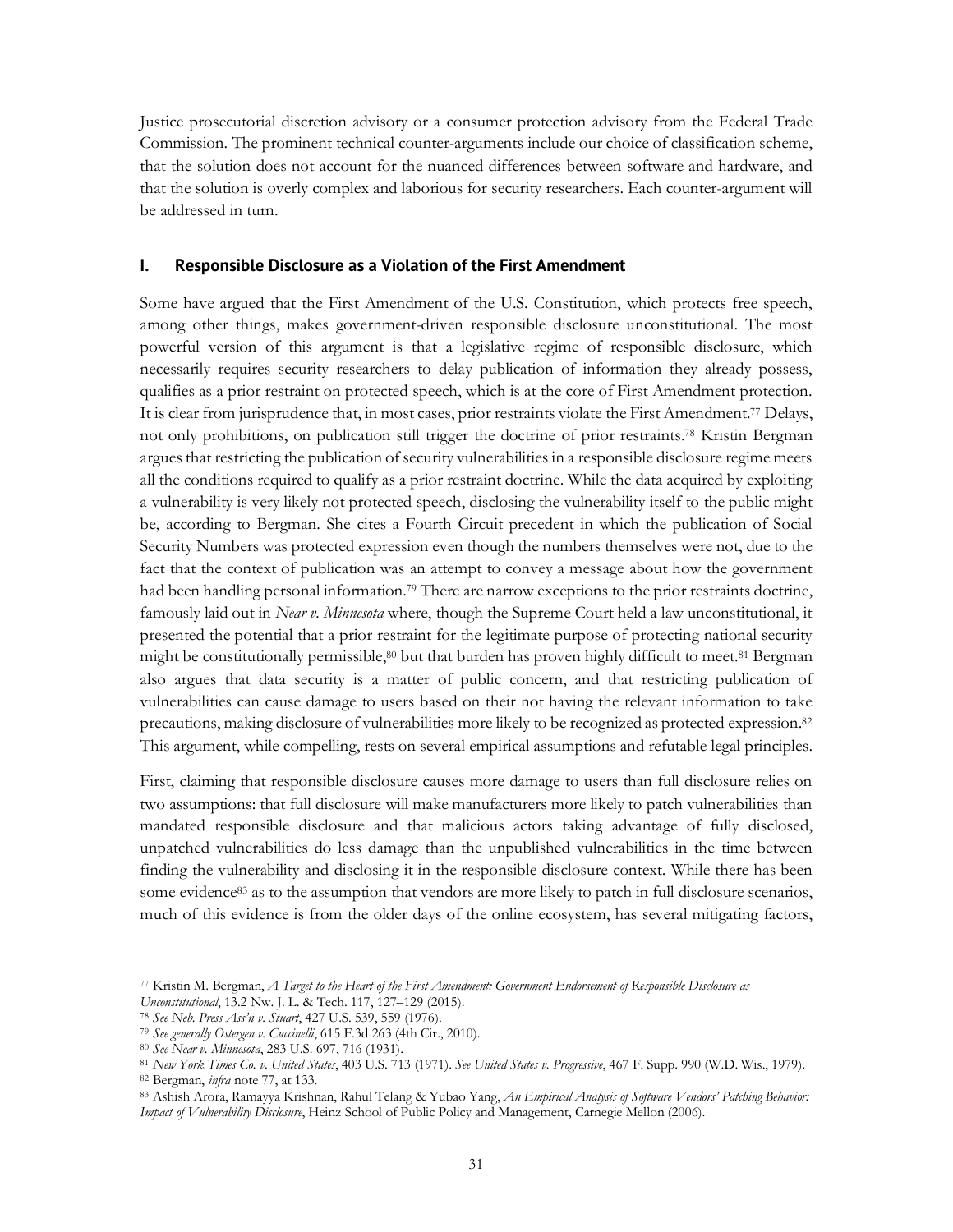and, most importantly, is based on our current legal regime in which there is an established incentive for vendors to ignore responsible disclosure timelines because of their ability to bring lawsuits regardless of disclosure. The second point is even more objectionable. As vendors have accumulated more data and control over the lives of users, the danger of malicious actors exploiting vulnerabilities between full disclosure and the (potentially rushed and imperfect) patch has grown exponentially.

Our particular legislative implementation of responsible disclosure also likely avoids the constitutional pitfalls of the prior restraint doctrine. First of all, it is not in fact a legislative restriction or delay on protected expression. Rather than mandating that all researchers must delay publication until the relevant period has elapsed, the proposed regime grants a benefit in the form of a safe harbor to those who do. If the researcher opts for full disclosure and releases the details of the vulnerability immediately, they are not punished under the proposed statutory regime, they simply forego a potential benefit. Those researchers are subject to the same legal regime that they would have been before our safe harbor existed. Their position has not changed at all relative to the status quo. Our proposal simply seeks to add an incentive to engage in responsible disclosure. Second, our proposal does not involve a government-enforced solution. Only government restraints on speech are violations of the First Amendment. Like the safe harbors in  $$512$  of the DMCA,<sup>84</sup> our proposal creates a private mechanism for the relevant parties to manage delays in publication and creates default rules for those interactions. Rather than the government setting direct timelines and penalties, the private parties go through a designed process to negotiate and decide on the outcome. It has been suggested that DMCA §512's safe harbor would be a violation of the First Amendment if the process went through a court, rather than the back and forth occurring between two private parties, but that the private nature of the mechanism shields it from that potential unconstitutionality.85 Our proposal operates similarly. While the government might be implicitly agreeing not to take action, such as bringing prosecution under the CFAA and DMCA §1201, the government is not engaging in the restraint on speech. The private parties interact, decide on the vulnerability classification and therefore on the timeline, and a court is simply enforcing the agreement as they would if the process under DMCA §512 broke down. This points to a crucially important benefit of the proposed system: by eliminating liability under statutes that criminalize the investigation activity (as opposed to the publication), this reform does not seek to directly regulate the publication at all, focusing instead on the activity that happens well before any potential publication.

There are also larger, more system-oriented legal defenses of the proposed regime. As already discussed, both DMCA §1201 and the CFAA have been widely decried as restricting and chilling speech. §1201 has been used as the basis for content takedowns and harsh penalties, such as Sklyarov's arrest and a court ruling that DeCSS had to be removed from online circulation.<sup>86</sup> The CFAA has been used as grounds for temporary restraining orders and criminal prosecutions based on published research. Wendy Seltzer investigates in detail the chilling effects of the DMCA and their implication on the First Amendment and on free speech. A group of cryptographers and security researchers filed

<sup>84</sup> Section 512 of the DMCA provides a safe harbor for online service providers from being held liable for copyright infringement based on content that users upload, as long as the providers comply with several conditions, including requiring them to take down content when a copyright owner submits a good faith notice to the service provider that they believe the relevant content to be infringing. *See* 17 U.S.C. § 512.

<sup>85</sup> Wendy, Seltzer, *Free Speech Unmoored in Copyright's Safe Harbor: Chilling Effects of the DMCA on the First Amendment*, 24.1 Harv. J. L. & Tech. 171, 176 (2010).

<sup>86</sup> *Universal City Studios, Inc. v. Reimerdes*, 82 F. Supp. 2d 211 (S.D.N.Y., 2000).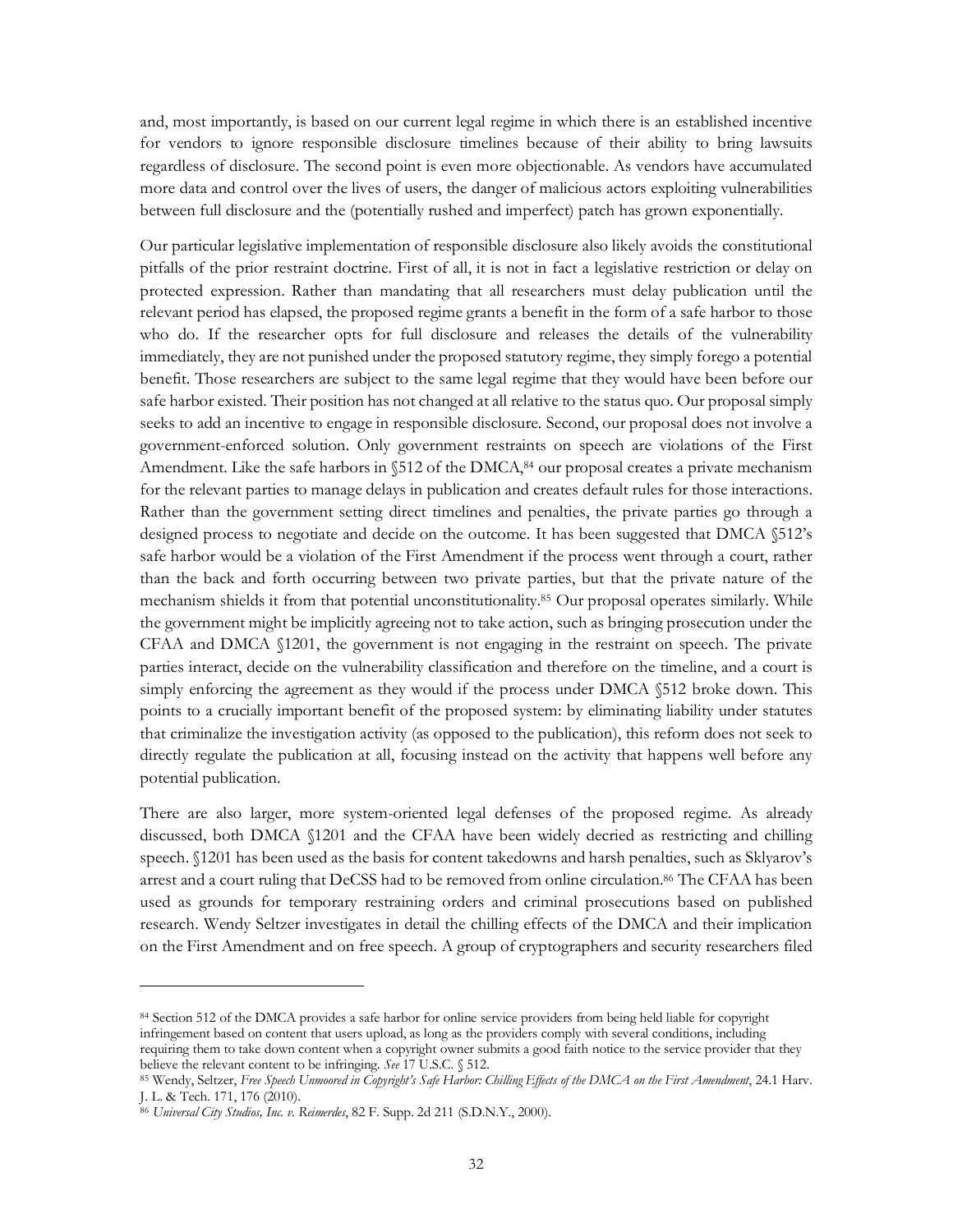an amicus brief in a case involving the publication of a cryptographic tool claiming that DMCA §1201 implicates a large portion of security research activity, creates chilling effects, and is unconstitutional if read as widely as some courts have suggested. There are strong arguments that the DMCA goes further in restricting speech than a responsible disclosure safe harbor does. If the DMCA system is constitutional, based on its implementation and it's placing the burden on private parties, then our proposal fits that same mold. Also, there is significant literature signaling that safe harbors based on clear conditions have had a positive impact on the development of the Internet and on free speech.87 The two oft-cited safe harbors in the online ecosystem, §512 of the DMCA and §230 of the Communications Decency Act (which provides a safe harbor from defamation and other publisherrelated claims for online services) have been hailed as having been "among the most important protections of free expression in the United States in the digital age."88 The §512 system that is cited as having allowed the online ecosystem to thrive is a system in which a copyright owner can request for content to be immediately taken down, a request which the online service provider must honor. That regime is undoubtedly restricting speech, but it is doing so in order to protect the legal rights of one party and to allow the larger online system to operate smoothly. The claim that a safe harbor which, in some carefully calculated circumstances, temporarily delays speech has a necessarily detrimental impact on speech ignores historical precedent.

To return to Bergman's argument, she lays out conditions under which statutorily imposed responsible disclosure might survive constitutional scrutiny: (1) "place the burden on the data-holder to show the disclosure implicates unprotected expression," (2) ensure the holder's decision does not result in finality, (3) "limit the delay to a brief period," and (4) "provide for expedited judicial review."89 Our proposal takes all of those concerns into account. The vendor should have the burden of proof in a contested classification dispute in front of a TTP, the proposed contested classification resolution system should ensure that the vendor does not have final decision-making power, all of our proposed timelines are intentionally limited, and we would suggest expedited review in relevant circumstances. Even under Bergman's framework, our proposal could pass scrutiny. Bergman's argument that responsible disclosure chills speech is based on the belief that, by responsibly disclosing, security researchers are at the mercy of companies who may or may not patch and who may or may not bring suit. She cites the case of a professor at Purdue who no longer discloses vulnerabilities after a student found a vulnerability in a school system and the authorities threatened the professor with suit months later, after a potentially unrelated hack.90 Our safe harbors completely defeat that underlying necessary component of Bergman's logic. By providing a safe harbor, there is no longer the specter of suit, and no longer the chilling effect that Bergman attributes to responsible disclosure. The chilling effect on speech is produced by overbroad laws, not by responsible disclosure.

<sup>87</sup> *See* Jack M. Balkin, *Old School/New School Speech Regulation*, 127 Harv. L. Rev. 2296 (2014); Mark A. Lemley, *Rationalizing Internet Safe Harbors*, 6 J. of Telecom. and High Tech. L. 101 (2007); David Ardia, *Free Speech Savior or Shield for Scoundrels: An Empirical Study of Intermediary Immunity Under Section 230 of the Communications Decency Act*, 43 Loyola of L.A. L. Rev. 373 (2010) (discussing the safe harbor in another statute, the Communications Decency Act).

<sup>88</sup> Balkin, *infra* note 87, at 2313.

<sup>89</sup> Bergman, *infra* note 82, at 139

<sup>90</sup> Scott Berinato, *Software Vulnerability Disclosure: The Chilling Effect*, Christian Science Monitor (2007), available at http://www.csoonline.com/article/2121727/application-security/software-vulnerability-disclosure--the-chillingeffect.html.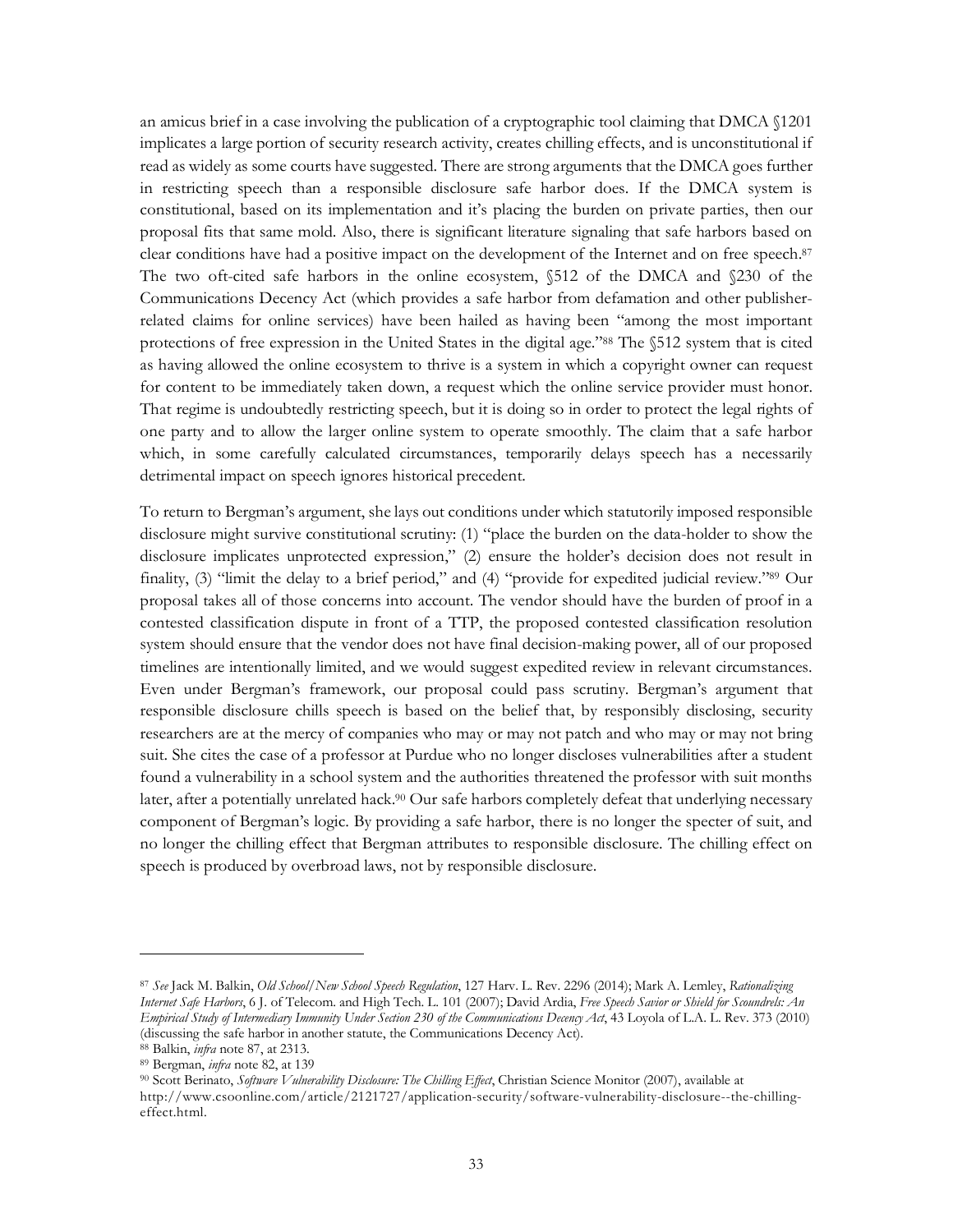#### **II. Legislative Solution as Impractical**

 

The difficulty of convincing the U.S. Congress to undertake any significant action, particularly in an area such as this, opens proposing a legislative reform solution to a clear and obvious objection: it is unrealistic as a practical matter to expect such a reform to actually take hold.<sup>91</sup> There is serious merit to that argument. It is unlikely that the current Congress would prioritize such a reform and it would be incredibly difficult to rally the political will necessary. Our aim is to propose what we believe to be the ideal and most complete solution. A statutory solution provides the most complete protection for security researchers, provides the best incentives for vendors to effectuate patches, and provides the most certainty for vendors that they have a period during which to mitigate the vulnerability without the public being aware of it. It is also worth noting that a legislative fix may be necessary, as evidenced by the fact that the Copyright Office decided against a broad security research exception to DMCA §1201 at least in part due to the fact that it felt it should allow multiple agencies of government to be involved in such a decision. 92

There are, however, intermediate options by which a similar regime could be implemented without Congressional action. Three in particular bear emphasis. First, this could be effectuated by bringing the major private parties together in order to create a near-universal bug bounty program that resembles our proposed reform almost exactly. Second, the Department of Justice (DOJ) could issue an advisory to all federal prosecutors that they should not prosecute security researchers who comply with the set of best practices as we have described them. Third, the Federal Trade Commission could issue a regulation or advisory claiming that security researchers that comply with our responsible disclosure regime should be protected under a consumer protection regime. Each will be examined in turn.

If the major technology companies, the major security research groups, and other interested parties could convene and mutually agree to this regime, that might operate as a private solution to avoid requiring action from Congress. The stakeholders could agree that if security researchers comply with the same conditions laid out in our proposed statutory reform, the vendors would agree not to bring any civil actions or file any criminal complaints under either of the two statutes. The parties could also agree to use the same classification system proposed above.<sup>93</sup> Unfortunately, this approach faces limitations. First, the stakeholders are disparate and in no way united. Security researchers do not all operate under any umbrella organization and building consensus among them would be as practically unlikely as building consensus among members of Congress. Achieving consensus among technology industry actors is equally difficult, and any defectors in the system would undermine it completely. If any one major player declines to implement the safe harbor-style regime in a private context, all security researchers would be disincentivized from attempting to discover vulnerabilities in their system for fear of legal action. Second, federal prosecutors could bring charges against security researchers despite this private agreement. The private agreement does not change the overbroad interpretations of the

<sup>91</sup> Aside from the obvious current political issues, Congress has generally been passing fewer and fewer pieces of legislation overall for the last several years. The 114th Congress enacted 329 laws, whereas the 100th Congress enacted 761. Trend data available at https://www.govtrack.us/congress/bills/statistics.

<sup>92</sup>*See* U.S. Copyright Office, *Section 1201 Rulemaking: Sixth Triennial Proceeding to Determine Exemptions to the Prohibition on Circumvention*, 317 (Oct. 2015).

<sup>93</sup> There is some precedent for private stakeholders to assemble and agree to best practices in this manner. American University's Center for Media and Social Impact convened stakeholders to agree on best practices for fair use in documentary filmmaking. Available at http://cmsimpact.org/code/documentary-filmmakers-statement-of-bestpractices-in-fair-use/.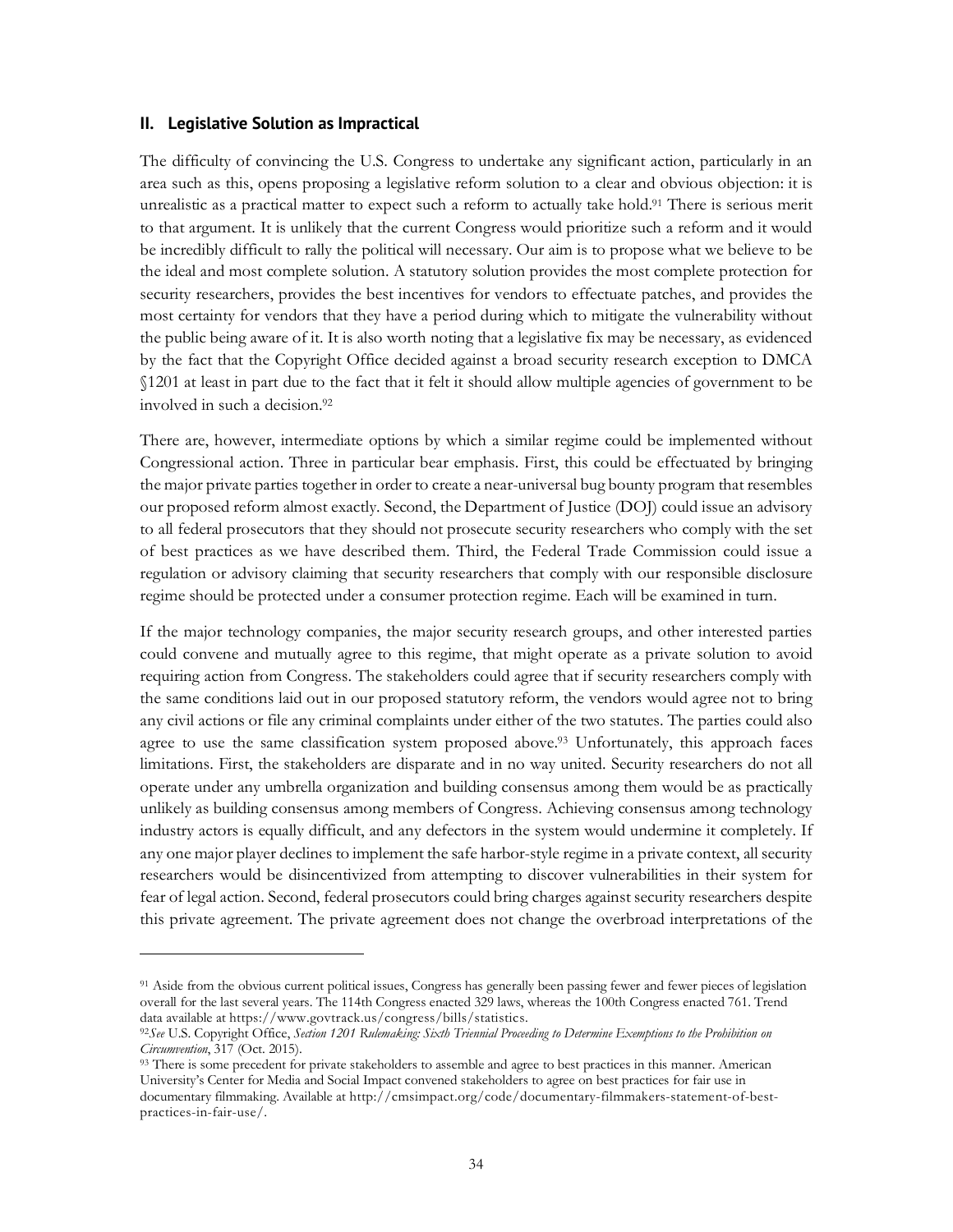two relevant statutes, nor does it change the murky legality of the research activities. While a CFAA prosecution would be made much more difficult because the security researcher would have been granted authorization by the vendor, therefore they would not have exceeded authorization,<sup>94</sup> a DMCA §1201 charge is still viable. Despite those limitations, this intermediate solution maintains appeal. It could remove the chilling effects on security research as it relates the products of every firm that joins the private agreement, which would still operate as an improvement on the status quo.

Another potential implementation of the responsible disclosure safe harbor-style regime is through the Department of Justice (DOJ) issuing a memorandum to all federal prosecutors informing them that the new policy is to not prosecute security researchers who comply with the disclosure regime laid out in our proposed statutory reform. The DOJ has the authority to issue prosecution memorandums to U.S. Attorney's offices around the country, meant as guiding documents for when prosecutors are making discretionary decisions about which cases to pursue.95 A DOJ prosecution guideline advising prosecutors not to pursue security researchers who have complied with the responsible disclosure best practices we proposed above would accomplish many of the same results as the statutory safe harbor. It would avoid the majority of criminal prosecution of security researchers for their regular activity, reduce the chilling effects, and provide more certainty for researchers. Unfortunately, such a DOJ guideline does not eliminate all potential litigation risk for security researchers. First, DOJ prosecution memoranda are not universally followed by federal prosecutors.96 U.S. Attorneys might ignore or push the boundaries of the guideline. If that occurs in even only a small number of cases, the information would likely be disseminated within the security research community, creating some fear of prosecution. Second, vendors could still initiate civil lawsuits using either relevant statute. The CFAA and DMCA §1201 both explicitly create private rights of action, meaning that private citizens can initiate lawsuits with monetary damages or an injunction as the remedy (rather than a criminal sentence).<sup>97</sup> Civil suits can create a significant chilling effect independent of the potential criminal conviction, based on the resources required to litigate and the potential injunction barring publication or monetary damages the researcher would be forced to pay, as well as the reputational harm of being a party to a lawsuit.

A third intermediate, non-Congressional avenue is to use administrative agency action to accomplish the same goals and strategies. The Federal Trade Commission (FTC), has a mandate of consumer protection including language in the Federal Trade Act, which empowers the FTC to regulate "unfair or deceptive acts or practices."98 That has been construed by the FTC, and subsequently by courts, to include the authority to regulate issues of consumer privacy and data security.99 The FTC could approach attempting to enforce a responsible disclosure safe harbor for security researchers. The commission could pursue privacy enforcement actions against vendors who file civil lawsuits against researchers who comply with the identified responsible disclosure best practices, aiming to disincentive the lawsuits that generate chilling effects. The commission could also publish the best practices and

<sup>94</sup> *See* 18 U.S.C. § 1030(a)(2).

<sup>95</sup> For a more detailed account of these guidelines, *see* Ellen S. Podgor, *Department of Justice Guidelines: Balancing "Discretionary Justice"*, 13 Cornell J. of L. and Pub. Policy 167 (2004).

<sup>96</sup> *See id.*, at 175.

<sup>97</sup> *See* 18 U.S.C. § 1030(g); 17 U.S.C. § 1201.

<sup>98</sup> 15 U.S.C. § 45(a).

<sup>99</sup> *See* Greg Dickenson, *Privacy Developments: TCPA Litigation, FTC Privacy Enforcement Actions, and the FTC's Internet of Things*,

<sup>71.1</sup> The Business Lawyer 293 (2016); *see FTC v. Wyndham Worldwide Corp.*, 10 F. Supp. 3d 602, 612-15 (D.N.J., 2014).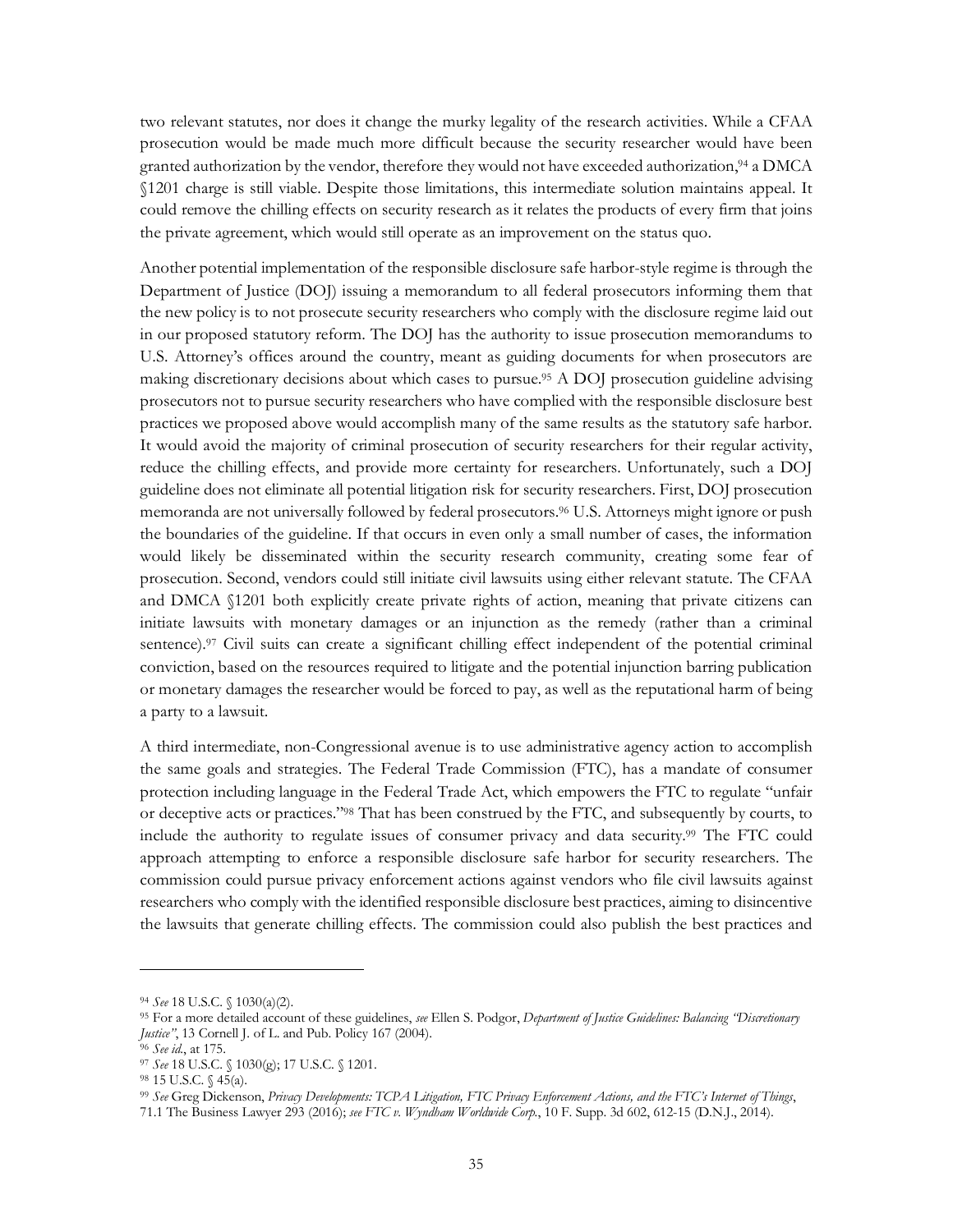advise other agencies to facilitate those practices. Unfortunately, the FTC has no binding authority over the DOJ, and therefore could not halt or prohibit prosecutions of security researchers who comply with the relevant best practices. FTC strategies for implementation likely work optimally in conjunction with the DOJ issuing a prosecution guideline.

While none of these intermediate solutions operates as a complete safe harbor in the manner we believe to be ideal, that does not mean they should not be pursued. In a political reality where Congress is unlikely to take action on any proposal approximating ours, these intermediate options should be adequately considered.

#### **III. Choice of Classification Scheme**

We next address the question of whether or not the CVSS  $(v 3.0)$  is most suited to our needs. We also consider the manner in which it is employed as part of the SVC protocol. As laid out in Section 4.II, the finder's computation of the Base score, and vendor's computations of the Temporal score and Environmental score, respectively, contribute to the calculation of the final severity score. This score, in turn, dictates the publication schedule. Our choice of the CVSS rests on the fact that the scoring system is a standard, well-understood and well-used system within the software security research community. There are also online tools available that document the scoring system and make scores easy to compute.100 The Base score captures the intrinsic attributes of the vulnerability in question and the remaining scores capture the environment in which the vulnerability could be exploited, as well the ease of exploitation. These groups together make up a satisfactory collection of metrics for assessing the severity of a vulnerability. Our choice of split regarding the parties responsible for each respective computation is intended to fairly distribute the balance of power in determining the publication timeline, and is rooted in the assumption that the finder understands the intrinsic characteristics of the vulnerability, and that the vendor may have a better knowledge of the environmental consequences of the vulnerability. This, of course, may not be the case. Our solution does not prohibit the finder and the vendor from amicably running the protocol a number of times after discussing the vulnerability and the respective metric computations. In the case of dispute, our solution calls on a TTP for resolution. We feel that the requirement to compute all scores (B, T and E), also contributes to the sense of "fairness" in the negotiation process as the T and E scores are designed to allow for adjustment of the final score based on factors beyond the intrinsic characteristics of the vulnerability, thus allowing the vendor to highlight consequences of an exploit which may influence the mitigation development time.

As noted previously, the engaged parties may decide to forgo using the proposed negotiation protocol and determine a publication schedule via some other method. In this case, the parties may contract around the default solution. Safe harbor may still be provided if the parties agree that it is, and if the basic premise of the regime was still followed: the finder waits a predetermined, specified period before disclosing the vulnerability to any party other than the vendor. However, our solution provides a default means by which safe harbor will be provided; following our proposed protocol ensures safe harbor.

<sup>100</sup> *See* Common Vulnerability Scoring System Version 3.0 Calculator (FIRST.Org), available at https://www.first.org/cvss/calculator/3.0.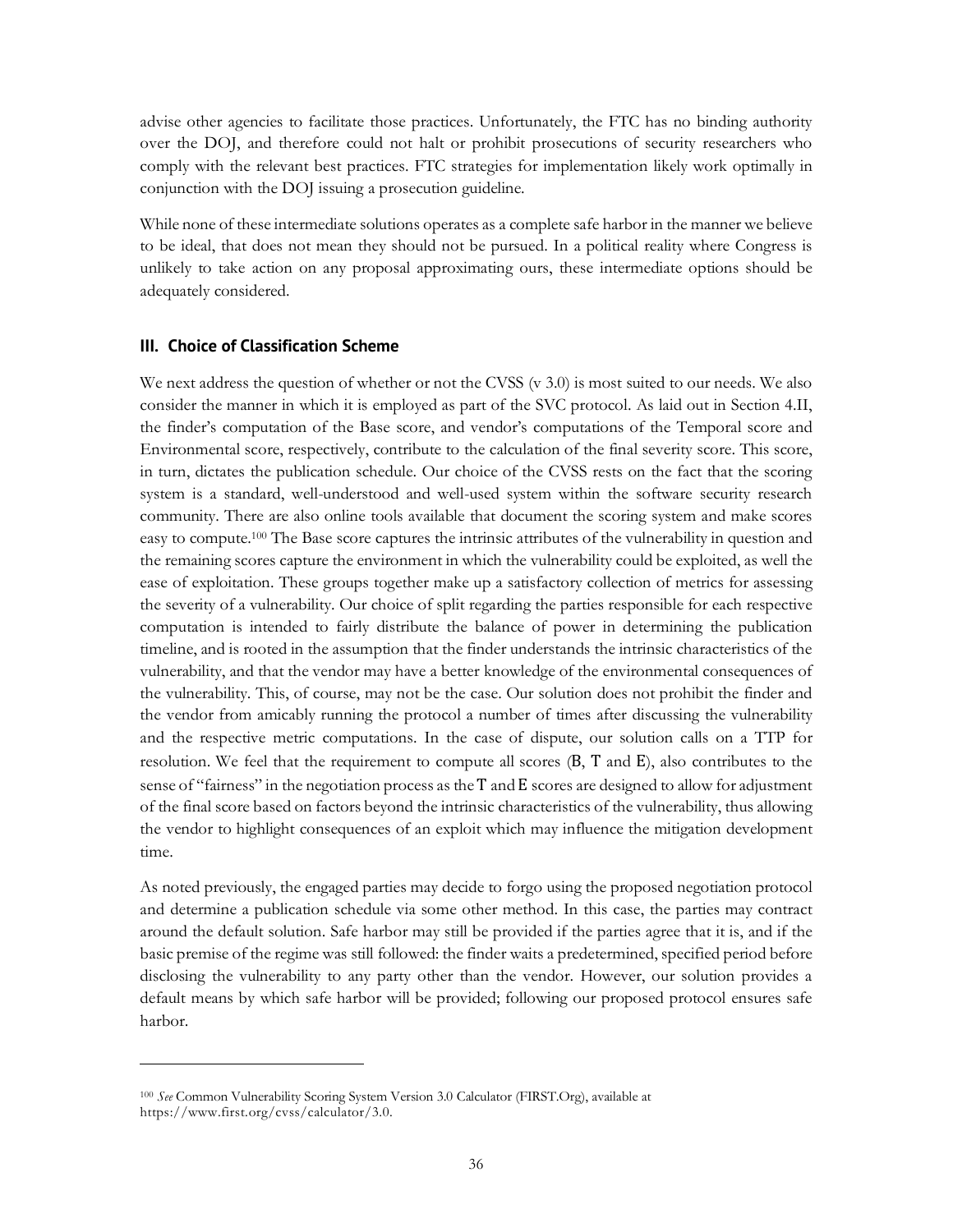It is also possible that a more nuanced approach to determining the publication schedule exists, such a protocol that weights scores based on the role of the agents, or on some other characteristics, or indeed a protocol that employs more advanced cryptographic mechanisms, such as those suggested in the previous section. Our solution provisions one possible negotiation protocol to serve as the default means of timeline negotiation, it may be replaced by a more suitable protocol in the future.

It can be argued that this classification scheme, as used in the SVC protocol, is more suited to vulnerabilities of the software variety, given that the majority of CVEs concern such security vulnerabilities. However, we believe that the scheme is equally suitable to hardware security vulnerabilities, as remarked by the CVSS 3.0 specification itself: "Software, hardware and firmware vulnerabilities pose a critical risk to any organization operating a computer network, and can be difficult to categorize and mitigate. The Common Vulnerability Scoring System (CVSS) provides a way to capture the principal characteristics of a vulnerability, and produce a numerical score reflecting its severity".<sup>101</sup> We recognize that the publication timelines in the hardware case may differ from the software case as pushing an update to hardware may not always be possible, and the recall of devices may be infeasible; it is possible that the patch to a vulnerability will be only included in the next model of the device. We address the disclosure process in the hardware setting, as opposed to the software setting, in the next section.

#### *a. Hardware vs. Software: Timeline Discrepancies and Disclosure Complications*

As mentioned above, we find use of the CVSS to be reasonable in the classification of hardware (firmware) vulnerabilities. However, we do note that the publication schedules may differ for hardware owing to the difficulty in releasing mitigations. However, we would still like our solution to be satisfactory for finders when it comes to publication timelines. In the event that a vendor cannot provide a patch within the time window specified by our negotiation protocol citing legitimate reasons (such as device recall infeasibility, for instance), we propose the following:

The finder and the vendor should issue an advisory (with limited details) 14 days after the conclusion of the negotiation process. The advance advisory must include workarounds that protect users of the device, and the vendor must actively work to establish these workarounds within the 14 days leading up to publication of the advance advisory, potentially with help from the finder. The finder may publish the vulnerability details after the maximal time period specified in the publication schedule, 90 days.

Of course, again, if either party is not satisfied with the claims made by the respective peer in the negotiation process, a TTP should be called upon to settle disputes.

#### IV. **Is Publication Always Possible? The Case of Safety-Critical Devices**

 

We recognize that there may be conflicting opinions within the security community, and further afield, surrounding the publication of vulnerabilities connected to safety-critical devices. On the one hand, the risk of loss of life and/or significant financial losses to individuals may be deemed too great in the event that publication should proceed. On the other hand, publication of such vulnerability details

<sup>101</sup> *Common Vulnerability Scoring System v3.0: Specification Document*, Forum of Incident Response and Security Teams, Inc. (FIRST.Org), available at https://www.first.org/cvss/specification-document.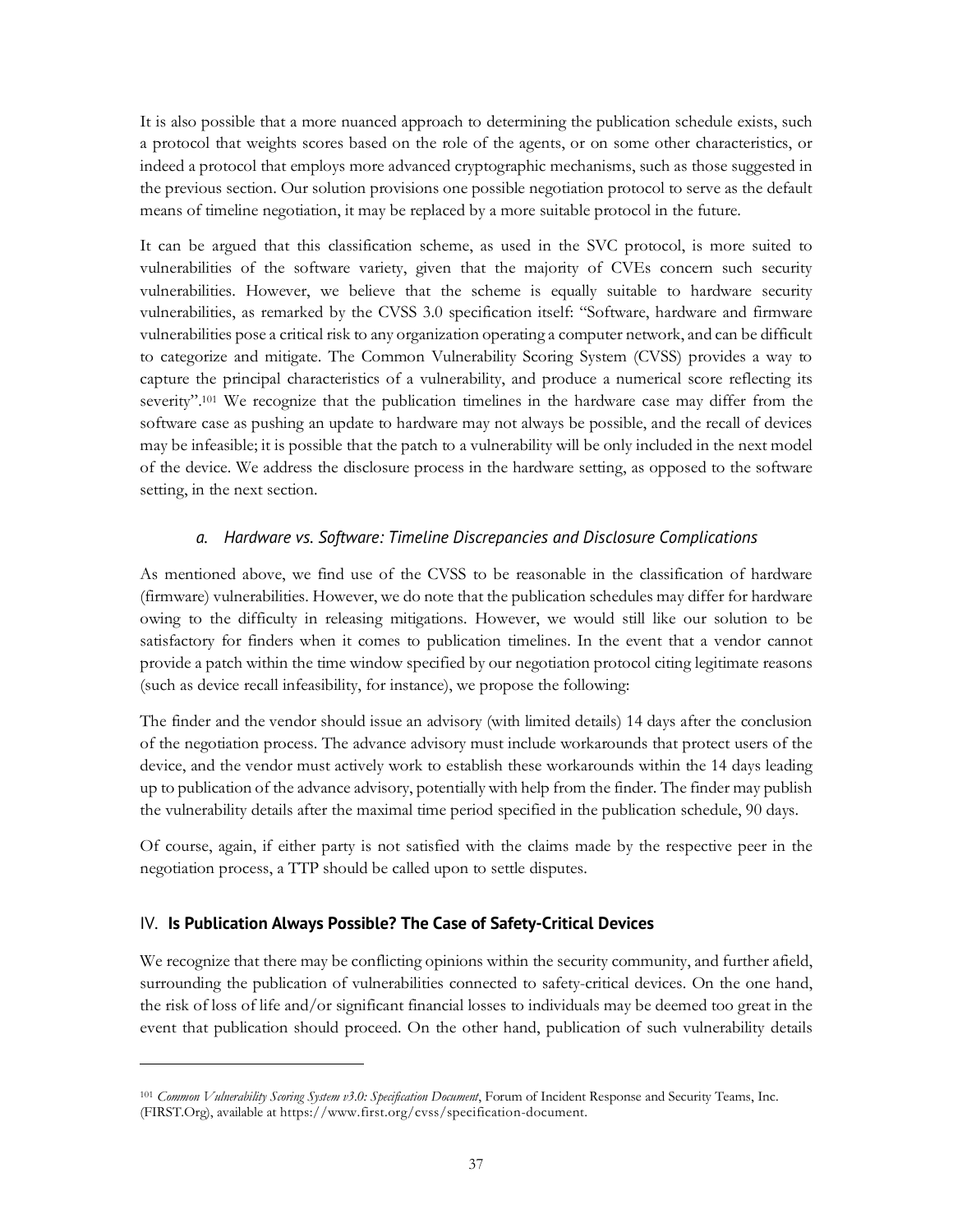would better inform end-users of potentially dangerous products and may force manufacturers to address the problem with urgency, resulting in a safer security ecosystem.

For example, a pacemaker falls into this contested category. The "Early Stage" Coordinated Vulnerability Disclosure Template (v 1.1) of the NTIA Working Group<sup>102</sup> attempts to address disclosure for such devices: "[a]ny hard deadline for disclosure or remediation may both be too long and too short to safely address security vulnerabilities in safety-critical systems."103 The infeasibility of establishing a hard deadline is also true in the case where significant financial loss may result as a consequence of exploiting a vulnerability. We believe that the solution presented above for hardware vulnerabilities also fits the class of safety-critical devices: A workaround should be put in place by the vendor and the finder may publish within the maximum timeframe of 90 days.

In order to address this class of devices, as well as other devices for which hard timelines may not be established, we adapt step (10) of the Communications Protocol to read:

If the parties do agree, the vendor releases and advance advisory within 14 days and implements workarounds so as to ensure that the vulnerability is no longer deemed to be safety-critical, nor likely to result in significant financial loss to users, and the maximum timeline as dictated by the Classification protocol becomes binding.

The NTIA disclosure template recommends vendors publishing a list of devices which are open for investigation as part of their respective disclosure policies, thereby rendering certain devices out of bounds. Our solution deviates from this in that we wish to provide finders with safe harbor regardless of the device in question, and over and above the protections offered by §1201 of the DMCA.

In other words, our solution aims to encourage publication in all cases, following disclosure in a responsible fashion as per our framework. However, when it is absolutely infeasible to implement workarounds or mitigations of the vulnerability, and the vendor can prove as much, then the parties may consider negotiating to circumvent the defaults set by our proposed solution and coming to some other agreement.

#### **V. A Laborious Solution**

 

It is possible that the solution presented may be viewed as cumbersome and complicated by the parties wishing to engage in responsible disclosure. Again we state that parties are free to contract outside of the default terms suggested in our framework; we provide a default for safe harbor only. Also, we note that several of the steps mentioned in our Communications Process align with steps mentioned in vulnerability disclosure standards and guidelines, specifically steps (1) through (6) which involve the initial communication regarding a discovered vulnerability, as well as the sharing of vulnerability details. The additional computational element in our solution is the classification of the vulnerability and the determination of a publication schedule via the SCV protocol. This may give rises to fears of potentially unnecessary extra computation on the part of both agents. We note, however, that parties can make use of the publically available CVSS calculator, and that in the best case, the protocol will require only

<sup>102</sup> *"Early Stage" Coordinated Vulnerability Disclosure Template*, National Telecommunications and Information Administration (2016).

<sup>103</sup> *See id.*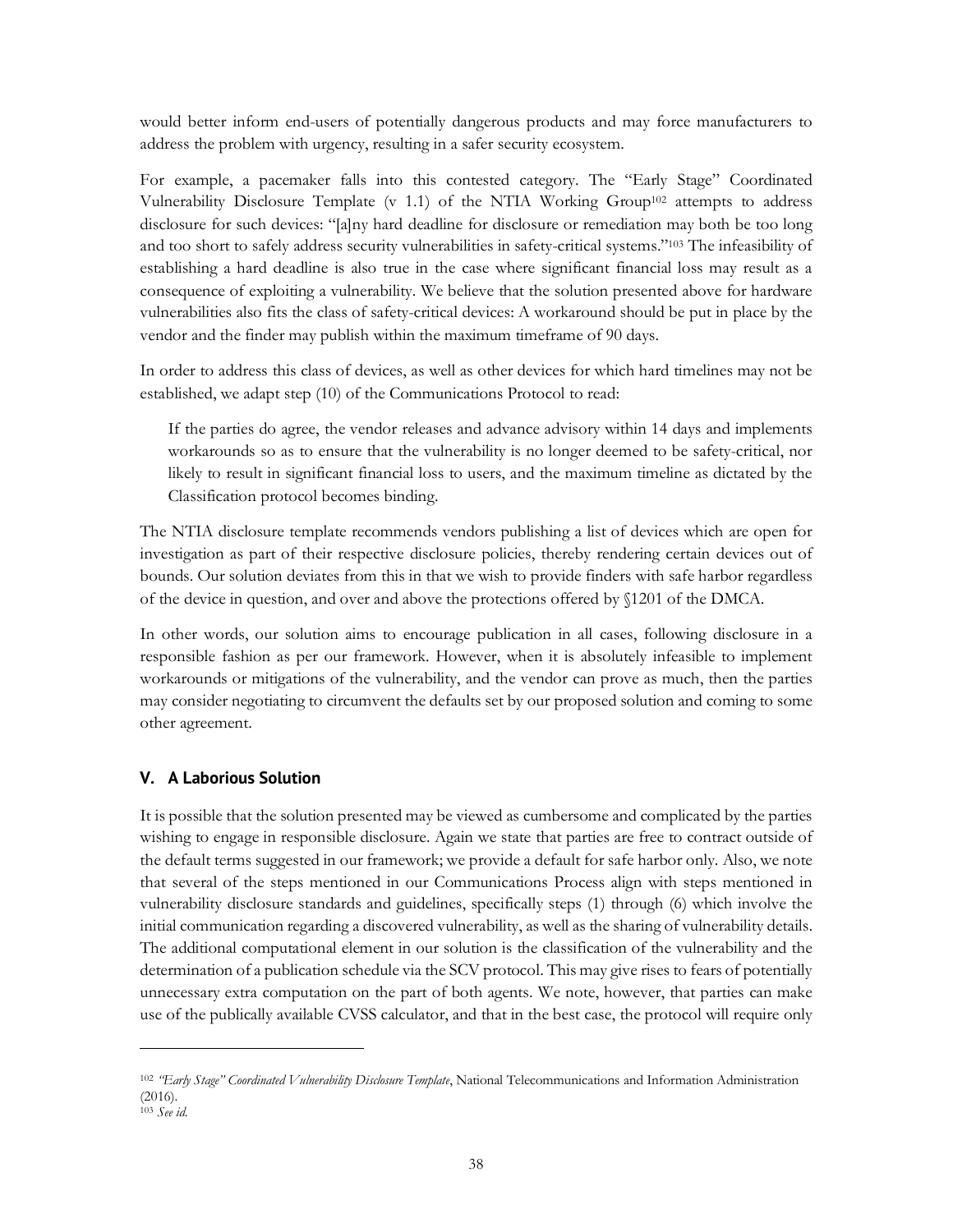a few additional commit and reveal messages as part of the commitment scheme, which can very simply be implemented via the use of a strong hash function. Many implementations of such hash functions exist. <sup>104</sup> More sophisticated and elegant fair exchange solutions would require the use of more advanced software libraries. In the worst case, several runs of the SVC protocol are needed and a dispute needs to be settled via use of a TTP. It is our hope that the Contested Classification process could be as streamlined as possible, and of course, parties are free to examine their 'dispute appetites' and may decide not to engage in the Contested Classification process.

#### **VI. Bug Bounty Programs**

It may be argued that bug bounty programs offer an effective market solution to the problem of vulnerability disclosure whereas our solution is of a legislative nature and perhaps unnecessary. A bug bounty program is a scheme by which software vendors offer individual finders financial reward and possibly recognition for reporting software bugs that pertain to security vulnerabilities and the potential exploits of those vulnerabilities. In such a scheme, the disclosure schedule is entirely determined by the vendor, assuming the finder would like to avoid having legal action levied against them. The Facebook bug bounty programs stipulates that the organization will not initiate a lawsuit or law enforcement investigation against a finder if the finder provides Facebook with reasonable time to investigate and mitigate the vulnerability prior to the finder publicly releasing the vulnerability details. We remark that if a finder actively agrees to participate in a bug bounty program, then she submits to the vendor-determined publication deadline and the conditions stated within the terms of such a program. Our solution does not aim to address the case in which bug bounty program terms are invoked - we focus solely on providing a legislative framework for vulnerability disclosure which offers safe harbor to finders and allows for them to have a degree of sway in determining the publication deadline. In other words, if finders agree to forgo participation in the bug bounty program and adhere to our solution, then they are granted safe harbor. Our solution is entirely separate from bug bounty programs, and indeed offers a disclosure framework to researchers when bug bounty programs are not available.

#### **6. CONCLUSION**

 

Neither of the relevant parties, namely the finder and the vendor, appear to be satisfied with the status quo. Vendors are sometimes subject to full disclosure by researchers, leaving them scrambling to effectuate mitigations in a rushed fashion. Their relationship with the security research community remains complex and less friendly than desirable. Researchers fare even worse. There is no clear disclosure mechanism that has achieved industry consensus, they are potentially subject to both civil and criminal liability for their everyday work, and they have absolutely no bargaining power in negotiating disclosure timelines. While it has been acknowledged that the CFAA and DMCA §1201 have been construed overly broadly, there has been little progress in slowing that trend. In order to provide the certainty and legal immunity necessary to remove the chilling effects on security research, a clear default rule is necessary. Our proposed safe harbor, though by no means the final iteration of such a statutory reform, aims to provide more certainty for both researchers and vendors, to create

<sup>104</sup> Many well-known cryptographic libraries implement hash functions, such as OpenSSL, for instance.